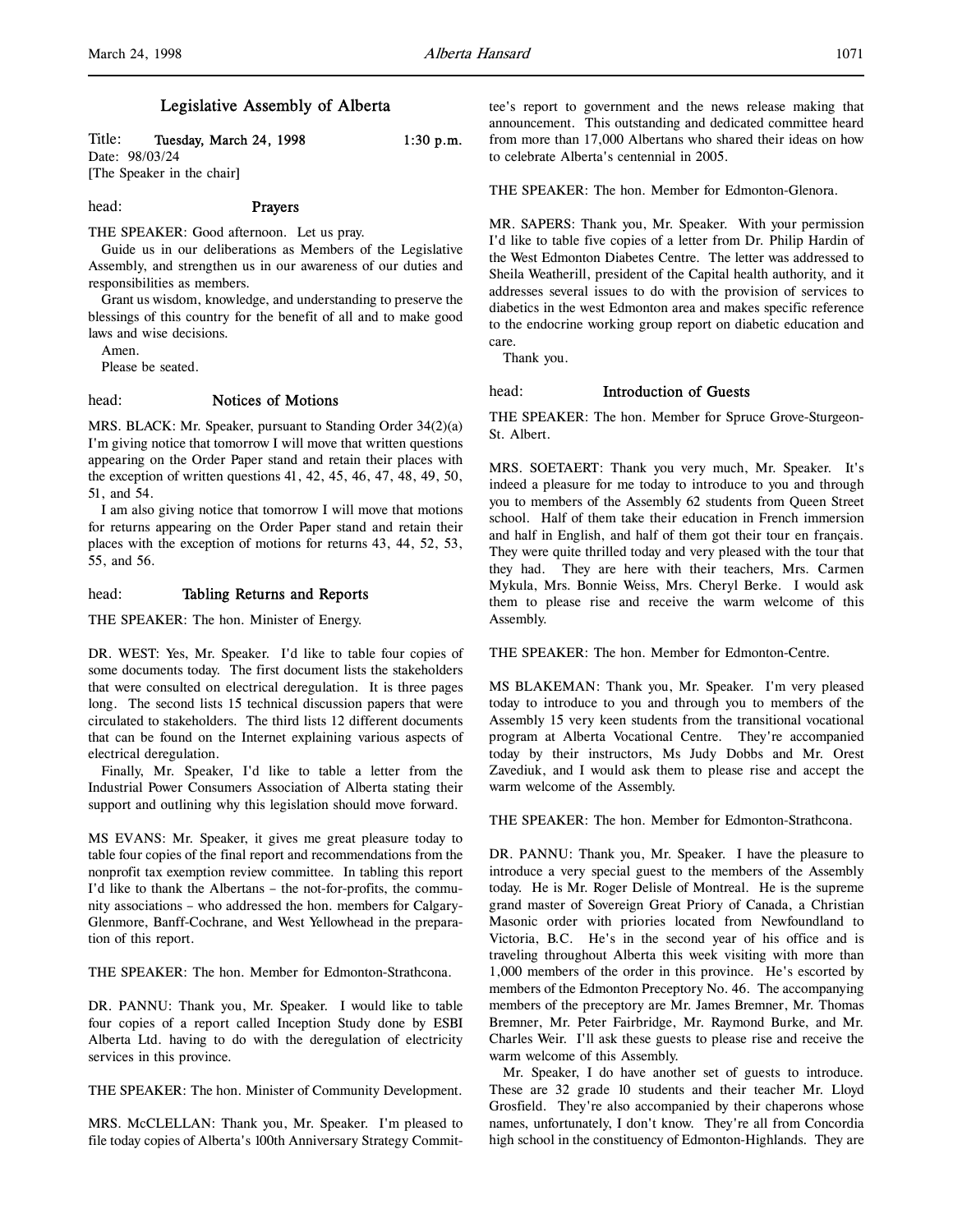seated in the members' gallery. I would ask them to rise and receive the warm welcome of this Assembly.

## head: Oral Question Period

## Electric Utilities Deregulation

MR. MITCHELL: Mr. Speaker, the Premier has said that residential consumers of electricity will be the beneficiary of the government's policy to deregulate the electrical industry. While he perhaps cannot guarantee, of course, that residential power rates will go down, he hasn't even produced a single shred of evidence, not a single study, not a single piece of analysis that backs up his bold prediction. Could the Premier please table those studies that give him such confidence in his prediction?

MR. KLEIN: Well, quite coincidentally, Mr. Speaker, the hon. Minister of Energy just tabled massive amounts of documentation supporting this particular piece of legislation, and I will have the hon. minister supplement.

DR. WEST: Yes, Mr. Speaker. I just tabled appendix 3 here. I'm not a master at the Internet, but if the hon. member wants to write this down, www.energy.gov.ab.ca/elec/elec.htm, then you'll be able to access 12 discussion papers that, in fact, take forward part of it, the option for customer choice and market rates going into the future.

MR. MITCHELL: Mr. Speaker, could the Premier please confirm that his government has in its possession studies which indicate that power rates for residential consumers may in fact increase as much as 10 percent, not going down at all?

MR. KLEIN: Well, Mr. Speaker, that is very subjective. Power rates are subject at any time to a rate increase through the existing situation of a regulated industry.

Again, I would ask the hon. minister to supplement.

#### 1:40

DR. WEST: Mr. Speaker, I will send some information to the hon. member so that he can understand electrical deregulation. What we're doing is we're taking the 8,000 megawatts . . . [interjections] I don't know that they want to hear the answer.

We're taking the 8,000 megawatts, and in the year 2001 we will do an assessment of the existing cost of power of all the plants that are in the province of Alberta, and then we will put them into the pool, bid them into the pool through marketers, and the lowcost power that we have today will carry forward over 20 years.

Inside that bid system that we will have to put into the pool, we will have the residual value that the customers have paid into these plants over the lifetime of those plants. As well we're treating in that bid process the stranded costs so that the companies will not lose money that we asked them to invest in plants and take the risk to produce the 8,000 megawatts.

Now, when you take the two of those apart there is a substantial amount of savings to the individual consumer, who has a choice for a stable rate option going into the future. He doesn't have to go to the marketplace immediately, and he will be protected with that low-cost power going out in those 20-year contracts.

If you understood electrical deregulation – and I'll try to send the papers – you wouldn't have to ask a question like that.

MR. MITCHELL: Mr. Speaker, did the Premier mean it yesterday in question period when he implied that he is prepared to delay this bill at least until the next spring session, and with any luck we'd have a fall session at which he could bring it back?

MR. KLEIN: No. It is entirely up to the opposition as to how smoothly this piece of legislation goes through, Mr. Speaker. The hon. minister feels that it's a good piece of legislation. It's the culmination of four years of public consultation and discussion. I think that the . . .

MR. MITCHELL: The opposition held up Bill 26; that's for sure.

MR. KLEIN: Is that a fourth supplementary, Mr. Speaker? Mr. Speaker, again I'll have the hon. minister supplement.

DR. WEST: Mr. Speaker, it's imperative that this act go forward in this session of the Legislature because the marketplace is fast consuming the power that we have out there, and to set the different processes in place to have a completely deregulated power industry, we need to start this year. But that's not to say that this won't be open for discussion as we go forward. I have promised the stakeholders that we will open the act again in 1999, not only to look backwards to what we're doing this spring but also to take forth the necessary checks and balances in the act to ensure that deregulated power goes ahead smoothly.

We are also going to spend the next year – we have promised the stakeholders, all stakeholders, that we will spend a year and go back to them developing the regulations. So the principles of the bill are going forth this spring, but the how-to is going to be arduously worked out with the stakeholders over the next year.

THE SPEAKER: Second Official Opposition main question. The hon. Member for Edmonton-Mill Creek.

#### Health Care Funding

MR. ZWOZDESKY: Thank you, Mr. Speaker. At midnight March 31 all excess revenues formally become the official surplus and legally must be applied against the debt. The deadline is getting closer, but the government isn't getting any closer to resolving underfunding in clearly demonstrated areas of health care in this province. RHAs are facing a combined deficit of at least \$138 million for patient care needs, and Albertans expect this government to respond positively and responsibly before March 31. To the hon. Provincial Treasurer: will you confirm that over this past week alone you are projecting an additional \$16 million of unexpected revenues from the sale of Crown leases?

MR. DAY: Mr. Speaker, updates are ongoing as far as the budget goes, but I can tell the member and the Premier has indicated very clearly and the Minister of Health has indicated very clearly that issues and pressures related to health will be dealt with if they're identified clearly, if it's seen that these truly are needs and that they're affordable. Health is obviously one of the areas that has been identified, not just for reinvestment, which is already done, but for ongoing maintenance. We will not see the level of health care in this province fall to levels which would be untenable, and that's why the Minister of Health is working carefully with the regional health authorities.

We have a budget year that is drawing to a close, and we are in the very enviable position of having about \$2.3 billion which we will put down towards the debt. It's a very exciting position to be in. As we move into the next budget year, the Minister of Health continues to – there's no magic line at which he ceases to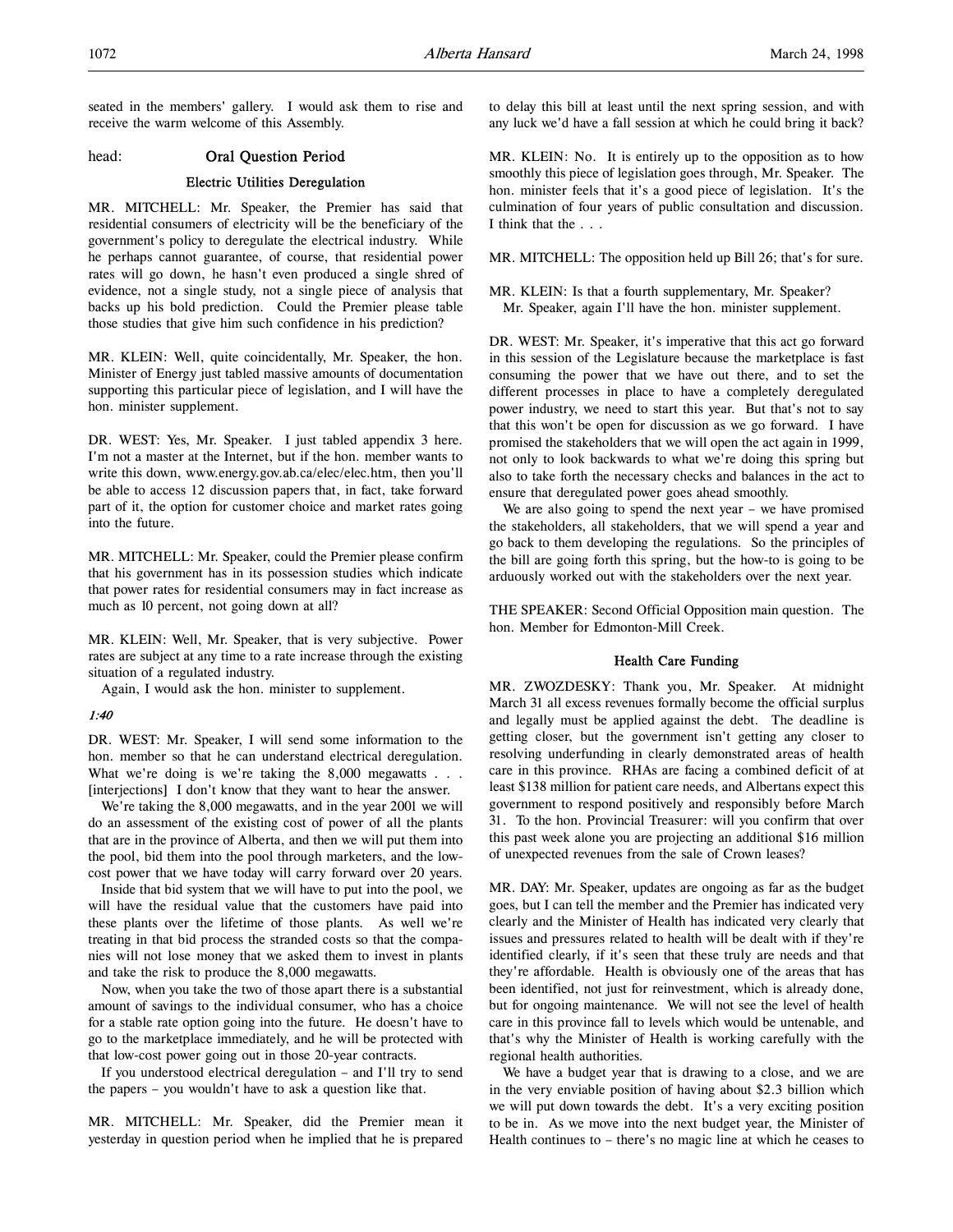MR. ZWOZDESKY: Mr. Treasurer, will you start those adjustments by dedicating this \$16 million of unexpected revenues along with additional revenues that are required to retire these proven deficits, which are at least \$138 million? Will you make that commitment?

MR. DAY: You know, Mr. Speaker, one day we get accused because we make budget changes or changes in assumptions and presumptions. We get criticized for being sensitive. Then the next day we get criticized because we're not doing certain things.

I've explained very clearly that we have a budget year that is drawing to a close, and as a matter of fact final revenues in terms of the budget year – the member knows quite well that the final quarter of this budget year '97-98 is reported on in June. It takes a while for certain corporate tax and other taxes and leases and various revenues to be substantiated and to be actually catalogued so that we have a firm handle on what those are. I don't understand why one day he would criticize us because we'd say: you know, we're thinking along with the rest of the world that we may have to adjust our oil projections. So we get criticized for making an adjustment or helping a particular area. The next day we're criticized because we're not making adjustments, and then we should make adjustments, and then we shouldn't make them.

We're into a budget year here. The budget year is folding out even better than planned. As we move into this next budget year, we have the same types of protections for the public in terms of whether it's an oil shock or some kind of a revenue reduction. We'll continue with that, and I'll continue to look to the opposition critic for guidance, but criticism for doing something or not doing something and them changing their position every day – it's a little difficult to keep track of.

MR. ZWOZDESKY: You have a demonstrated need of \$138 million, and you have a surplus of \$2.3 billion. I don't think there should be a problem. That's pretty clear.

If you want to make it clearer, Mr. Speaker, for average Albertans to understand, why won't you include RHAs within the government's consolidated financial statements to improve the transparency and the accountability and the understandability for average Albertans of what's going on with health care budgets? Why won't you move it in there?

MR. DAY: Well, you know, Mr. Speaker, that's an issue that we've talked about. It's an issue which even the Auditor General has contemplated. You have regional health authorities with elected boards, and they have certain mandates that they're given. One of those which we talked about . . .

MR. KLEIN: Appointed boards.

MR. DAY: Sorry. With appointed boards. I realize that's somewhat of an issue.

Mr. Speaker, these RHAs are given mandates under which they have to operate, and we talked yesterday right here in the Assembly about the fact that the Minister of Health has said to them that when it comes to their own deficits, they can have a short-term deficit as long as their business plan contemplates a way to be out of that deficit. So should we as the province on our consolidated budgeting – we have been told not only by our Auditor General here that we have a very clear consolidated set of budgeting, but people from across the country talk about our consolidated budget being very clear, very transparent, and very accountable, and now we've given authority to regional health authorities for their budget. Does ours move every time one of the RHAs either has a deficit or posts a surplus? If they have a surplus, do we post that on our consolidated surplus and in fact maybe even move in and skim off those dollars? Talk to the RHA people about that. I don't think they'd like that idea.

#### Shooting Deaths on Tsuu T'ina Reserve

MS OLSEN: Mr. Speaker, on Sunday there was a tragic incident at Tsuu T'ina reserve. A woman and a child are dead. Having been a police officer, I know how dangerous it can sometimes be to attend these kinds of situations. I also know that it is important for Albertans to find out exactly what happened at Tsuu T'ina. My questions are to the Minister of Justice. A newspaper report indicated that you will only be conducting a public inquiry into this matter if there are no criminal charges laid. Is that true?

MR. HAVELOCK: Mr. Speaker, the process is for the criminal investigation to take place and, once that's concluded, to determine whether or not charges will be laid. Typically fatality review inquiries will not be held until the criminal matter is disposed of. After it's disposed of, it is then up to the Fatality Review Board to make a determination as to whether or not, based on input from the Chief Medical Examiner, an inquiry will be held.

#### 1:50

What has happened in the past, Mr. Speaker, is that if the matter did proceed to criminal charges and through the courts, there was quite often a full and public airing of the matter at that time, and sometimes the board has determined that because of that, they did not have to have an inquiry. But the first step is to dispose of the criminal inquiry and investigation and then to determine after that whether or not a Fatality Review Board inquiry will be held, and the board will make that decision.

MS OLSEN: My second question is to the Minister of Justice. Why would you not commit to a public inquiry, given that the results of a criminal investigation would not include recommendations to help prevent future tragedies?

MR. HAVELOCK: Well, Mr. Speaker, I just answered that. We have to let the process work and allow for the criminal investigation to proceed. Quite frankly, we should be restraining ourselves from making any comments with respect to this, because the matter is being investigated by the police. After the investigation takes place, it is up to the Fatality Review Board to determine whether or not they wish to have an inquiry. Now, as the Minister of Justice I do have the authority, if I so determine it to be necessary, to order an inquiry. However, it's premature to be making that commitment at this stage. Let's have the criminal investigation completed. Once that's done, if charges are not pursued, then let the Fatality Review Board take a look at the matter.

MS OLSEN: Criminal court does not make recommendations. My third question is to the Minister of Justice. Have you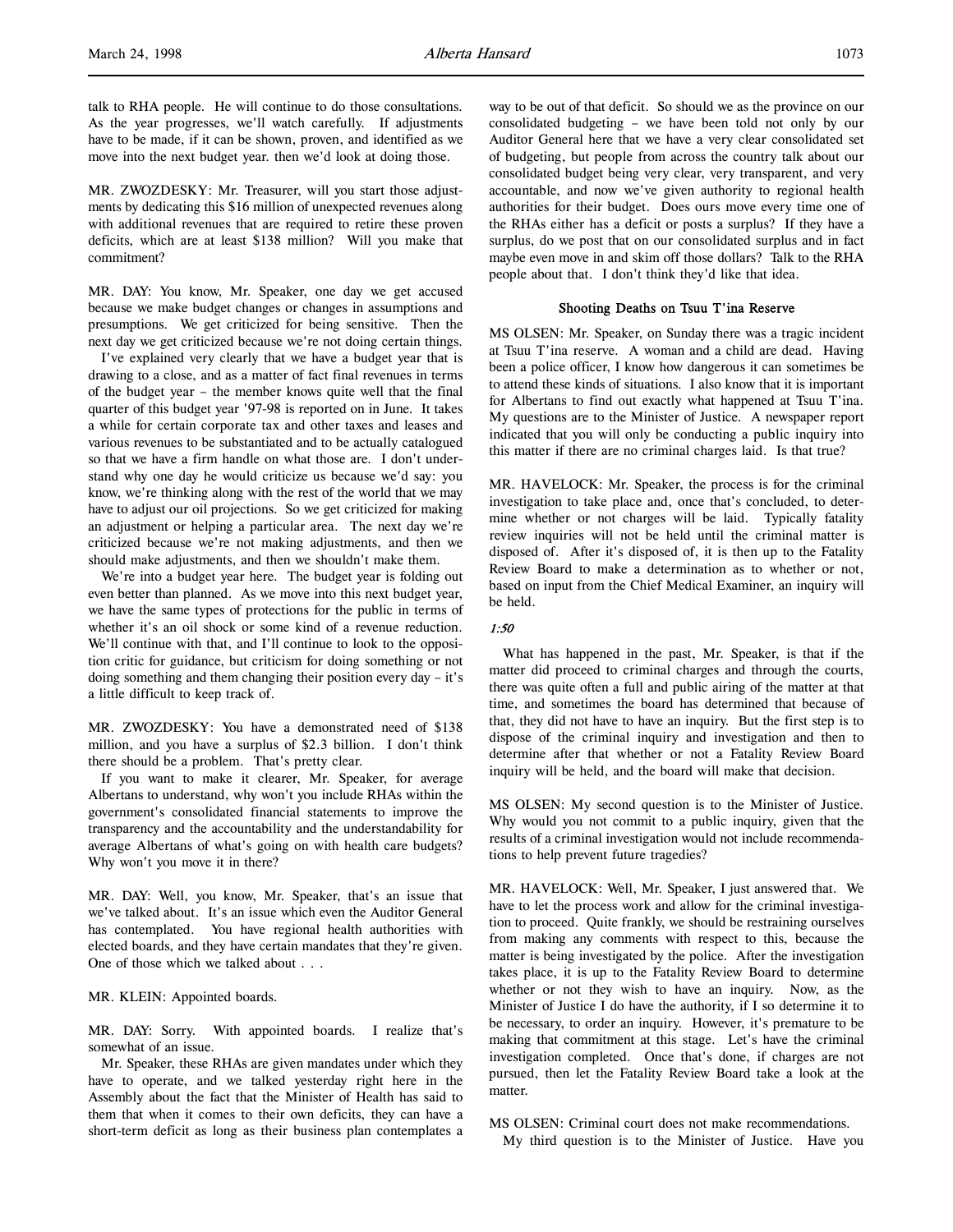spoken with the Solicitor General of Canada so that you can work together to ensure public safety and ensure that the safety of the police officers on the reserves is not compromised by this situation?

MR. HAVELOCK: Mr. Speaker, that's a good question. I have not spoken directly with the Solicitor General. However, I know that officials in our department work very closely with the RCMP to ensure that the safety of officers is not compromised. Certainly that's a good question, and I may well pursue that.

## Speaker's Ruling Questions about Media Reports

THE SPEAKER: Hon. members, before calling on the acting leader of the ND opposition, the hon. Member for Edmonton-Strathcona, the chair chose not to interject prior to this question but would like to remind all hon. members, including the hon. Member for Edmonton-Norwood, of Beauchesne 428(e), which says: a question must not "inquire whether statements made in a newspaper are true."

The hon. Member for Edmonton-Strathcona.

# Electric Utilities Deregulation

(continued)

DR. PANNU: Thank you, Mr. Speaker. Earlier today I tabled copies of a report by a company that's been contracted to manage the Alberta power grid starting in June this year. In doing its due diligence, this company found that as a result of the legislation approved in 1995, the electrical power system in Alberta is a house of horrors. My question is to the Premier. How can the Premier justify advocating the further deregulation of the Alberta electrical system when the partial deregulation that his government pushed through with the support of the Liberals in 1995 is already resulting in a looming crisis, including the likelihood of brownouts, price hikes, and transmission tower failures?

MR. KLEIN: Well, Mr. Speaker, that is the exact reason we're deregulating: to create the climate in this province for more electricity producers to come in. As to the system being "a house of horrors," I've never heard that expression before. Certainly the Liberals don't think it's a house of horrors. I'm at a loss to reply to that particular comment. Perhaps the hon. Minister of Energy can.

DR. WEST: Mr. Speaker, I'd be very pleased to have a look at the document that the individual has in his hands. I think he said ESBI. Through an arduous process we have selected ESBI to be the transmission administrator in the province of Alberta to ensure that the system flows smoothly. I'm sure that in their study of how we were going to deregulate and bring all the intricacies of a regulated system into place, they did look at all the trials and tribulations they would have. They are indeed the company that is going to regulate and make sure that the power gets to each and every home in the province of Alberta. They are well renowned. They work in some 80 different locations throughout the world. They are an Irish company. They're well renowned in their ability to formulate and deliver power on a timely basis.

DR. PANNU: Thank you, Mr. Speaker. My second question is to the Premier as well. How can the Premier claim that further deregulation is the answer when the company contracted to clean up the mess blames precisely the deregulation already undertaken for the severe problems in the Alberta electrical system?

MR. KLEIN: Well, Mr. Speaker, I think that question has been answered, and I would suggest that the hon. member review and examine very carefully the documentation that was filed earlier in this Assembly.

DR. PANNU: My final supplemental, Mr. Speaker, again to the Premier: before proceeding with further deregulation, will the Premier commit today to setting up a broad-based task force to hold public consultations and thoroughly review the future of Alberta's electrical system? If not, why not?

MR. KLEIN: Mr. Speaker, with all due respect, this matter has been under review since 1994. There has been a public review. This review has involved the power companies. It has involved the consumers. It has involved the Industrial Power Consumers Association. It has involved mayors and reeves of various municipalities, municipal districts, and counties throughout the province. There has been an extensive public consultation process. Why on earth would we put the people of Alberta to the time and the expense of going through another public consultation process after four years of full-blown public consultation?

THE SPEAKER: The hon. Member for Innisfail-Sylvan Lake, followed by the hon. Member for Calgary-Buffalo.

## Palliser Grain Co. Ltd.

MR. SEVERTSON: Thank you, Mr. Speaker. On March 16 the Canadian Grain Commission failed to extend the grain dealer licence for Palliser Grain Co. Ltd. of Calgary. I understand that the letters of credit from the small grain dealers' program now administrated by the Agriculture Financial Services Corporation are still extended to the Canadian Grain Commission on behalf of Palliser Grain. My question is to the Minister of Agriculture, Food and Rural Development. Could he explain why the Canadian Grain Commission pulled the licence of Palliser Grain?

MR. STELMACH: Thank you, Mr. Speaker. Palliser Grain Co. had been in some financial difficulty for quite some time, and they weren't able to work out a successful, workable plan providing AFSC additional security. As a result, AFSC was not in a position to renew the letters of credit beyond May 31, 1998.

MR. SEVERTSON: Thank you, Mr. Speaker. My second question is to the same minister. Farmers who had dealings with Palliser are concerned that they may be at risk for nonpayment of recent transactions. What can the minister advise these farmers to do?

MR. STELMACH: The letters of credit were filed with the Canadian Grain Commission to protect the producers. To extend the letters beyond May 31, 1998, would have put producers at much greater risk. As a result, my suggestion to the producers is to work with the Canadian Grain Commission, get in contact with the Grain Commission. I believe they have 30 days, up to April 16, to make their claims. At this particular time I believe that most of their transactions will be covered, but we're working that through the receiver.

## Speaker's Ruling Questions outside Government Responsibility

THE SPEAKER: Before proceeding to the hon. Member for Calgary-Buffalo, again I really hesitate to interject, but the Canadian Grain Commission falls under federal jurisdiction rather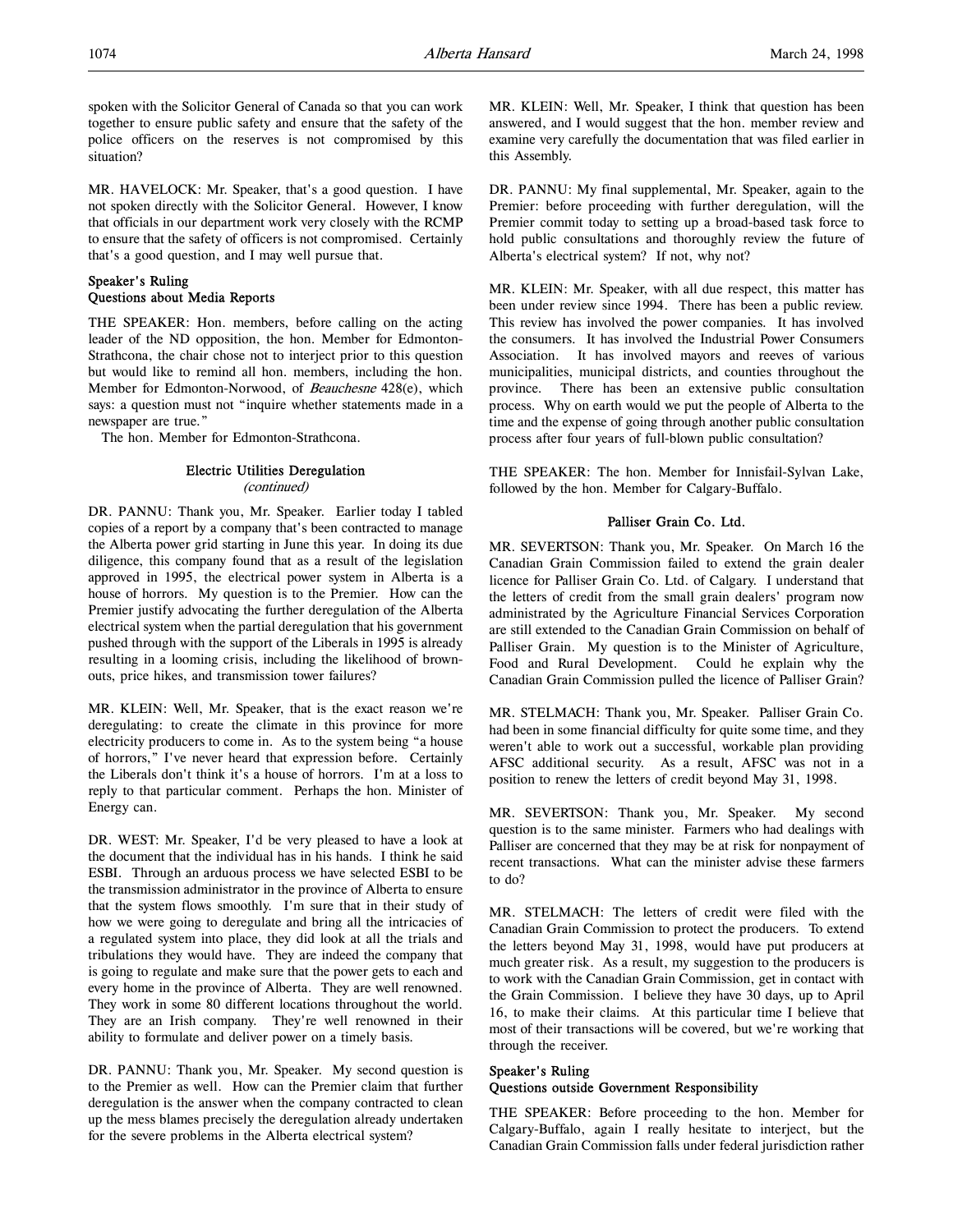than provincial jurisdiction, and Beauchesne 409(6) says, "A question must be within the administrative competence of the Government," in this case of this government.

The hon. Member for Calgary-Buffalo, followed by the hon. Member for Grande Prairie-Wapiti.

## Minister of Justice

MR. DICKSON: Thank you very much, Mr. Speaker. In baseball, three strikes and you're out, but our Justice minister is still standing at the plate swinging at strikes when he really ought to be warming a bench in the dugout. Only with this government do bad judgment, bad deal-making, and huge taxpayer losses get you promoted into cabinet. My first question to the Premier this afternoon: how does the Premier justify his stated confidence in a minister who made the deal with Millar Western that cost taxpayers a \$244 million loss, since it was this minister who was this government's agent and lawyer in that deal?

## 2:00

MR. KLEIN: Mr. Speaker, I think that the hon. minister did a good job in light of a very bad circumstance. He did not negotiate the original deal. What he did is he got us out of a bad deal.

MR. DICKSON: Mr. Speaker, how does this Premier justify his stated confidence in a minister who made the deal on the Swan Hills waste treatment plant, which cost taxpayers \$441 million and counting?

MR. KLEIN: Again, it was one of those deals that was done by a former government, and this hon. minister, when he was a private member, was assigned to negotiate a deal to get us out of the business of hazardous waste management. I think that under the circumstances he did a remarkable job.

MR. DICKSON: Finally, Mr. Speaker, if \$851 million in taxpayer losses doesn't bother the Premier, I'll ask him: how does he justify his confidence in a minister who simply cannot draft legislation that adequately protects the rights of the most vulnerable Albertans?

MR. KLEIN: Well, Mr. Speaker, I heard the hon. member wax eloquent the other day about lawyers and how great they are and how much they contribute to society, and I agree with him. I agree with him. There are some fine lawyers. The hon. Member for Calgary-Buffalo is undoubtedly amongst the fine lawyers of this province, and I believe that the hon. Minister of Justice is amongst the fine lawyers of this province. There are some others in the Liberal caucus who belong to the legal professional. There are others in our caucus who belong to the legal profession. I think that they're all fine people.

Mr. Speaker, there were a lot of lawyers involved in this particular case: lawyers from outside; lawyers from Burnet Duckworth, where I'm sure there are few Liberals; lawyers from Macleod Dixon, where I'm sure there are a few Liberals; lawyers from within the province's Justice department, where I'm sure there are a few Liberals as well. We don't discriminate.

Again I reiterate what was said I think it was now going on two weeks ago, that we as a caucus took the advice of lawyers. We didn't have our political hats on. At the end of the day, Mr. Speaker, the right thing was done. The right thing was done, and that's what politics is all about: ultimately doing the right thing.

Mr. Speaker, relative to the comments that have been made relative to my hon. colleague, I will have the Minister of Justice respond, because I think he needs to say something about these attacks. [applause]

MR. HAVELOCK: Thank you, Mr. Premier, and thank you, colleagues. Mr. Speaker, over the past two weeks I think that quite clearly I've accepted responsibility with respect to what occurred regarding Bill 26. I admitted that I had made a mistake.

I'm prepared, however, at this stage to move forward and put it behind me, yet before doing so, Mr. Speaker, I want to comment on why I believe we are over here as government and why those members are over there as opposition. It is because when we make a mistake, we are prepared to accept responsibility for that mistake. Conversely, the opposition tactic is typically to avoid responsibility, as the Leader of the Opposition did during the Principal Group inquiry. Responses such as: I don't recall; I don't remember; I was out getting a coffee when the decision was made. Those are the norm for the opposition, and this is why I believe that they will remain in opposition and we will remain as government.

## Speaker's Ruling Questions outside Ministerial Responsibility

THE SPEAKER: Hon. members, that was the third occasion today in which the chair has chosen not to interject so as to ensure that there is an orderly flow in question period. But may I draw all members' attention to *Beauchesne*  $410(16)$ , which says, "Ministers may be questioned only in relation to current portfolios." That last series of questions did not deal with a current portfolio. That's the third time I chose not to interject.

We've only had six questions at this point in time. I would have had to interject three times to rule three sets of questions out of order, which would suggest to me that perhaps later today or tomorrow morning all members might really want to read some of this Beauchesne business and find out what questions are appropriate. The way we're going is that half the questions would be ruled out, and all you would get in question period is interjections by the Speaker. He does not want to do that.

The hon. Member for Grande Prairie-Wapiti, followed by the hon. Member for Edmonton-Glenora.

## O'Brien Provincial Park

MR. JACQUES: Thank you, Mr. Speaker. Some 15 kilometres south of Grande Prairie is O'Brien provincial park. This day-use park is approximately 160 acres in size, is adjacent to the Wapiti River, and contains both conifer and deciduous trees that are over 100 years in age. During 1997 this park was used by over 19,000 residents of the area. My questions are all to the Minister of Environmental Protection. Firstly, will the minister please explain his plan for the future of this park?

MR. LUND: Thank you, Mr. Speaker. This park is indeed a very well-used and important park to us. As the hon. member described, it's in a beautiful setting, and certainly we're very anxious to continue to see its operation.

We have over the last number of years been moving to facility operators and to contracting out a lot of the services that are required in our park system. As a matter of fact, up to last year some 92 percent of the recreation facilities within the province had been either privatized or were under contract. We have been working to try to find a contractor for this particular park. I must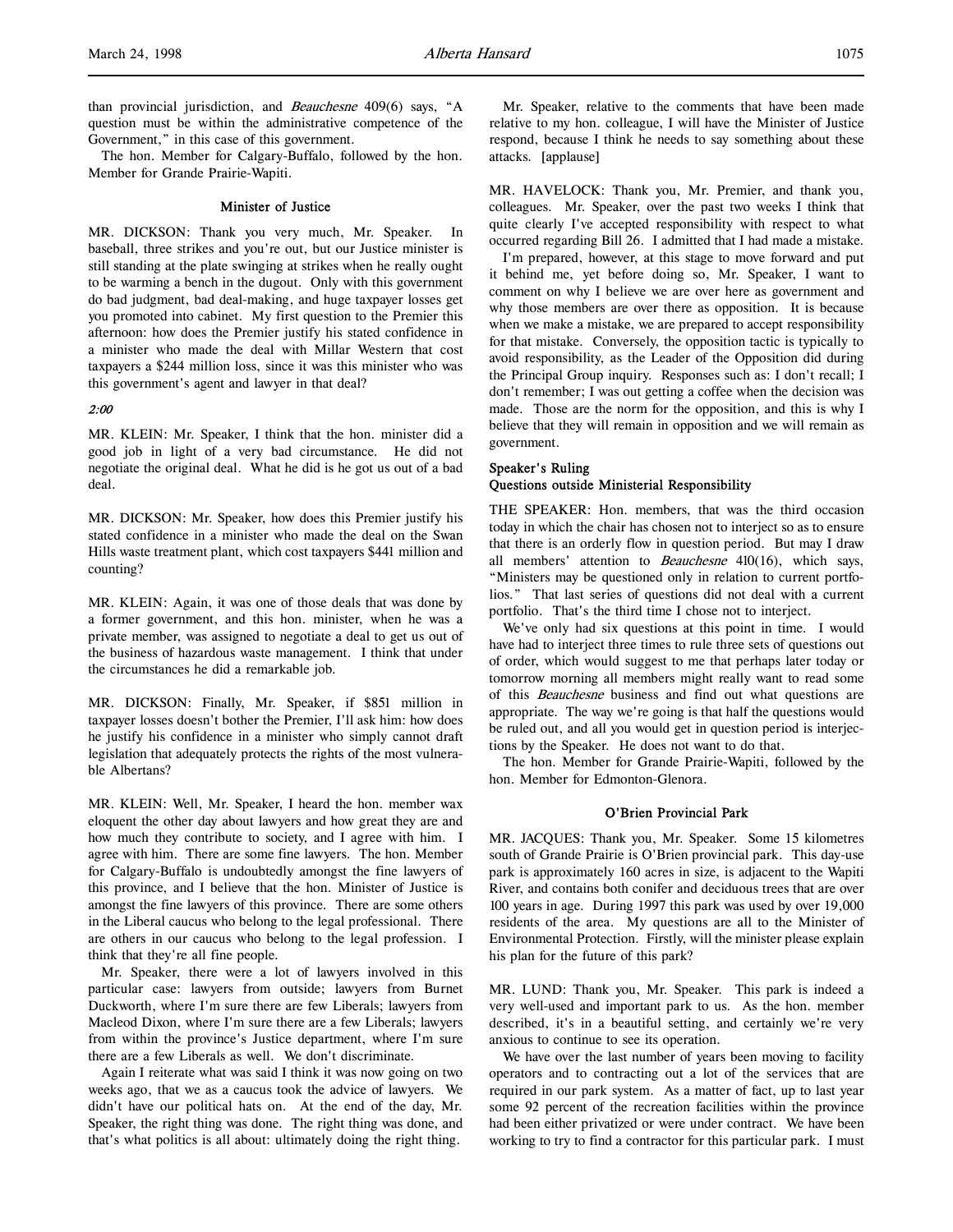MR. JACQUES: Thank you, Mr. Speaker. Will the minister please confirm that since 1995 the Grande Prairie Young Offender Centre has been providing labour for park maintenance at no cost to the department of environment? [interjections]

MR. LUND: Well, Mr. Speaker, that seems to really strike a nerve over there with the opposition. I'm very proud that the young offenders from Grande Prairie have been cutting grass and picking up garbage and all of that sort of thing in the park. We're very anxious to provide that opportunity for some of the residents of these facilities, because in fact it gives them something to do and gives them some esteem. So I think it's great that we're doing it, and yes, we have been doing it.

## 2:10

MR. JACQUES: Well, Mr. Speaker, given the fact that the young offender centre is eager to provide labour at no cost to the department and given the fact that it only costs the department \$6,200 a year to operate that park, only 30 cents per visitor, will the minister guarantee that O'Brien provincial park will continue to operate as a day park in 1998?

MR. LUND: Well, Mr. Speaker, as I said in answer to my first question, we have a lot of interest by individuals and corporate sponsors to operate the park. It may sound to the big spenders on the opposition side that \$6,200 is not a lot of money, but in very tight budgets and with oil prices where they are, we have to watch every penny we spend. So we are going to let the process work, and I'm very confident that we will have an operator operating that park this summer.

THE SPEAKER: The hon. Member for Edmonton-Glenora, followed by the hon. Member for Calgary-East.

## West Edmonton Diabetes Clinic

MR. SAPERS: Mr. Speaker, up until December of 1996 diabetics who lived close to the Misericordia hospital in Edmonton had access to a specialist clinic to deal with their unique medical needs. Now due to budget cuts and staff reductions, the specialist has moved his clinic to a nonhospital site. Unfortunately, none of the money required to pay for nurse/educators and dieticians followed the doctor to his new clinic. My question is to the Minister of Health. Why won't the minister fund the Capital health authority to specifically pay for diabetes treatment, education, and counseling outside of a hospital setting?

MR. JONSON: Mr. Speaker, the particular location of clinics and services within the Capital health region is overall a planning responsibility of the Capital health authority. Of course, with respect to physicians and their particular practices, there is considerable choice available there as far as physicians.

With respect to the specifics the member is referring to, I am not apprised of the details or the circumstances of the change that he outlines. However, in the broad picture, Mr. Speaker, there has been an additional effort overall in the province through our funding of provincial services to expand diabetes treatments. There are expanded satellite clinics across the province, and we're doing a much higher volume of work and treatment in that area than was the case previously.

MR. SAPERS: The RHA has told the doctor to contact Alberta Health.

Given that the nonhospital west Edmonton clinic can operate at approximately 50 percent of the cost of the old clinic in the Misericordia hospital, half the cost, how can the Minister of Health justify the spending of more money to provide less service to Edmonton area diabetics?

MR. JONSON: Well, Mr. Speaker, if the figures the hon. member is quoting are correct, it would seem that the operation of the clinic at a lesser cost – there's nothing particularly wrong with that. He has referred to certain specific program items relative to training and other support services. I think that in fairness to the Capital health authority, they should have an opportunity to explain their rationale, and perhaps this is something that involves – if we're talking about training vis-à-vis the faculty of medicine, it is something that needs to be worked out with them as well.

Certainly, Mr. Speaker, I am concerned and supportive of the best possible service in the Capital region in this particular area, but these are specifics that one needs to be apprised of before being able to answer further.

MR. SAPERS: Given that the report on diabetes education and care calls for an expansion of outpatient community programs, will the Minister of Health commit to working with the Capital health authority, the Alberta Medical Association, and other stakeholders to resolve this issue and ensure the maintenance of an efficient and effective outpatient diabetes clinic in west Edmonton?

MR. JONSON: Generally, Mr. Speaker, as I have indicated and I'd like to emphasize, there has been an expansion of the overall effort in this province in the area of diabetes treatment. Now, with respect to Edmonton . . .

MR. SAPERS: Not in Edmonton.

MR. JONSON: The hon. member shouts, "Not in Edmonton." I think we need to know the overall picture and the overall plan with respect to the Capital health authority and diabetes treatment before we make such categorical statements. That is something that certainly I will inquire with respect to, but I don't think that certain conclusions should be reached until we know and have a response from the Capital health authority.

THE SPEAKER: The hon. Member for Calgary-East, followed by the hon. Member for Edmonton-Ellerslie.

## Health Care Premiums

MR. AMERY: Thank you, Mr. Speaker. My questions are for the Minister of Health. A constituent of mine by the name of Mr. Ian Walker is a well-respected, well-informed, and well-involved senior citizen. Mr. Walker heard the Prime Minister of Canada saying that Canadians do not pay health care premiums. Mr.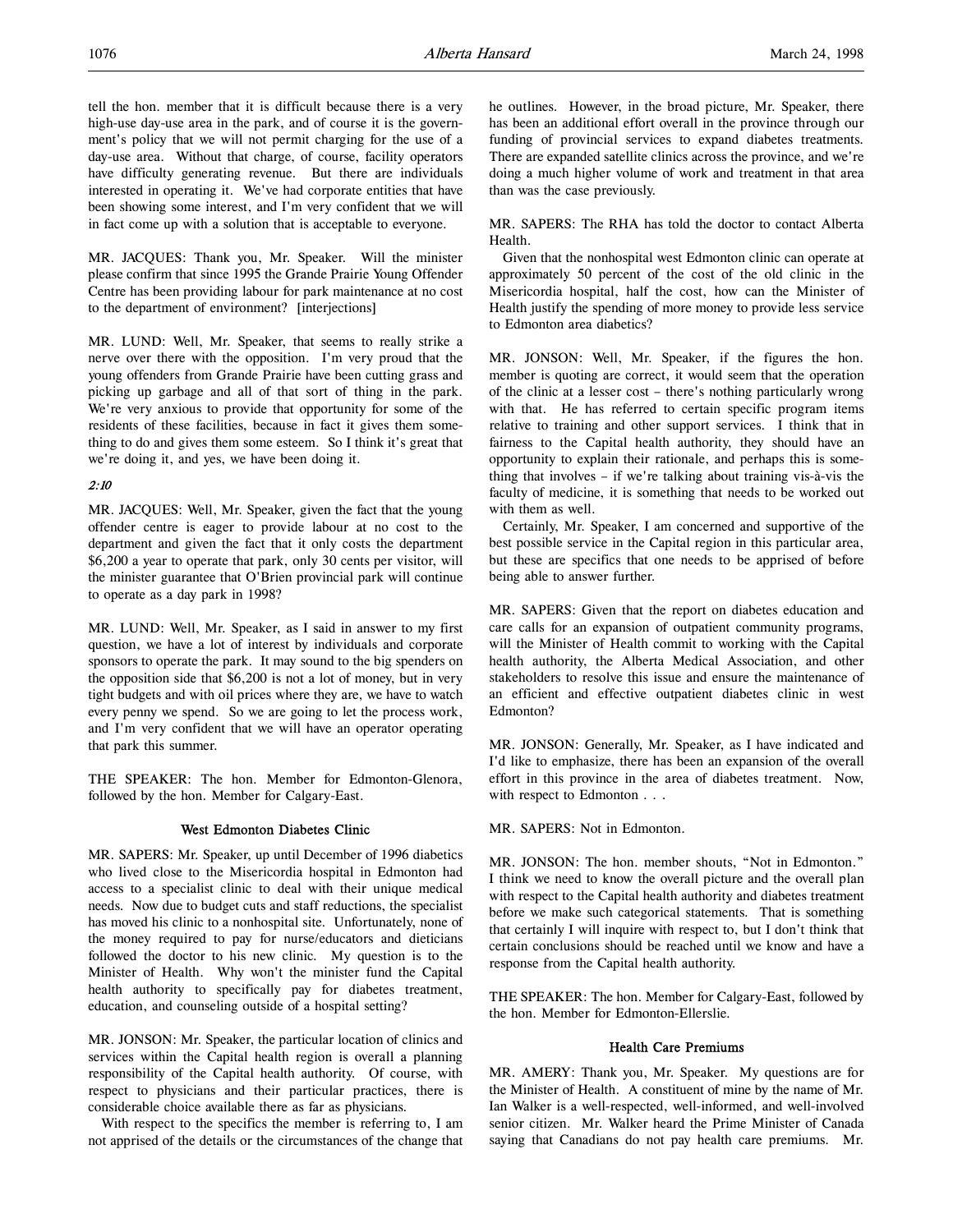Walker told me to tell the minister that the last time he checked, Alberta was still a part of Canada. So since the majority of Canadians do not pay health care premiums, why do Albertans pay health care premiums?

MR. JONSON: Mr. Speaker, first of all, there are two provinces in this country – mind you, they are located somewhat distant from Ottawa. They are British Columbia and Alberta. Further, I think it's very important to be able to point out that in terms of the overall tax or premium burden, I think Alberta compares, as well documented by the Provincial Treasurer, very, very well with the rest of Canada. I think we have to look at the overall costs charged by government to the citizens of the province. But, yes, there was a policy decision made quite a number of years ago to charge premiums in this province, and we are one of two provinces that do so.

MR. AMERY: Thank you, Mr. Speaker. Since Albertans pay health care premiums, why are they not tax deductible as the private insurance premiums are?

MR. JONSON: Well, Mr. Speaker, the health care premiums are regarded as a public charge for a public system. I think it's important also to note that in our overall premium program, we have a number of exemptions from premiums, subsidies for premiums, particularly with respect to our seniors population. This is something that would not fit very well with a tax deductible approach. The other thing, however, is that if the hon. member were to look into it, I think he would find that private insurance company premiums are only deductible if the premium is over 3 percent of an individual's net income.

MR. AMERY: Mr. Speaker, could the minister tell Mr. Walker and other Albertans: how much money does the Alberta government receive from the federal government for health care on a per capita basis?

MR. JONSON: We receive, Mr. Speaker, about \$444 million, \$445 million in terms of a health transfer payment. I believe if we divide that by our population of 2.7 million, 2.8 million, it comes out to an amount of about \$143, \$145 per capita. On the other hand, as a province the per capita contribution to health overall in this province is around \$1,430 per capita.

THE SPEAKER: The hon. Member for Edmonton-Ellerslie, followed by the hon. Member for Lacombe-Stettler.

## Endangered Species

MS CARLSON: Mr. Speaker, the Minister of Environmental Protection is setting up the Endangered Species Conservation Committee to advise him on the threatened or endangered species that need protection under the Wildlife Act. One would expect such a committee to have a range of experts on endangered species, but not in Alberta. While many stakeholder groups have been invited onto the committee, there's almost no one with expertise on endangered species. The existing committee is so biased that even the forest representatives are embarrassed. Why did the minister not select a committee that included a range of experts on endangered species?

#### 2:20

MR. LUND: Mr. Speaker, I didn't get the second question. But

the fact is that there are two committees. There's a committee that works nationally and identifies the species that would be classified as at risk or endangered. The committee we are setting up is the committee that will work on the recovery plans and plans that will deal with the protection of the habitat and how it could be managed so that in fact the specie will survive. This is something that Alberta is taking somewhat of a lead on in Canada. We were one of the first to pass legislation within our Wildlife Act to include endangered and at-risk species, and setting up this committee is just part of fulfilling that legislation.

MS CARLSON: Well, Mr. Speaker, maybe the minister can tell me this: what good does passing legislation do when you have no experts to advise you on who it is that's endangered and who should be included on the list?

MR. LUND: Well, Mr. Speaker, once again I get somewhat offended with those kinds of comments because within the staff of Environmental Protection we do have a number of experts, and those folks will be advising the committee as they set up the management plans.

MS CARLSON: Given that there are no experts on this list, that just being able to advise them on the species isn't enough, will the minister here today commit to put some experts on that committee, which is what the committee's asking for?

MR. LUND: Well, Mr. Speaker, once again, there are two committees. There's a committee that looks at it nationally and looks at the various species. Those folks identify the species that should be on the list, and when you start dealing with the habitat and what is necessary for the specie to survive and multiply, then we need to have ordinary people that are working in the field and be advised by experts. We have those experts within the Department of Environmental Protection, and they will be giving their advice on how best to manage these habitats.

THE SPEAKER: The hon. Member for Lacombe-Stettler, followed by the hon. Member for Edmonton-Glengarry.

## HIV Testing of Pregnant Women

MRS. GORDON: Thank you, Mr. Speaker. My questions today are to the Minister of Health. The government announced yesterday that it's going to start to routinely test all pregnant women in Alberta for HIV. Is this being done, hon. minister, because the department has noted a significant increase in the number of women who have passed on the virus to their unborn children?

MR. JONSON: No, Mr. Speaker, that is not the reason for this particular policy change as reported in the announcement of yesterday. The really important factor here is that with advances in treatment, particularly with respect to drug therapy, it is now possible to prevent the transfer of the virus to the child in about 70 percent of the cases. That major, major health advancement is something that we feel we have a responsibility to capitalize upon. Therefore, since there is a treatment available, albeit not 100 percent, but certainly a major, major, major improvement, it's only a responsible thing to make this testing available.

MRS. GORDON: Mr. Minister, if this testing will truly decrease the number of children born at risk, why are we not making the test mandatory?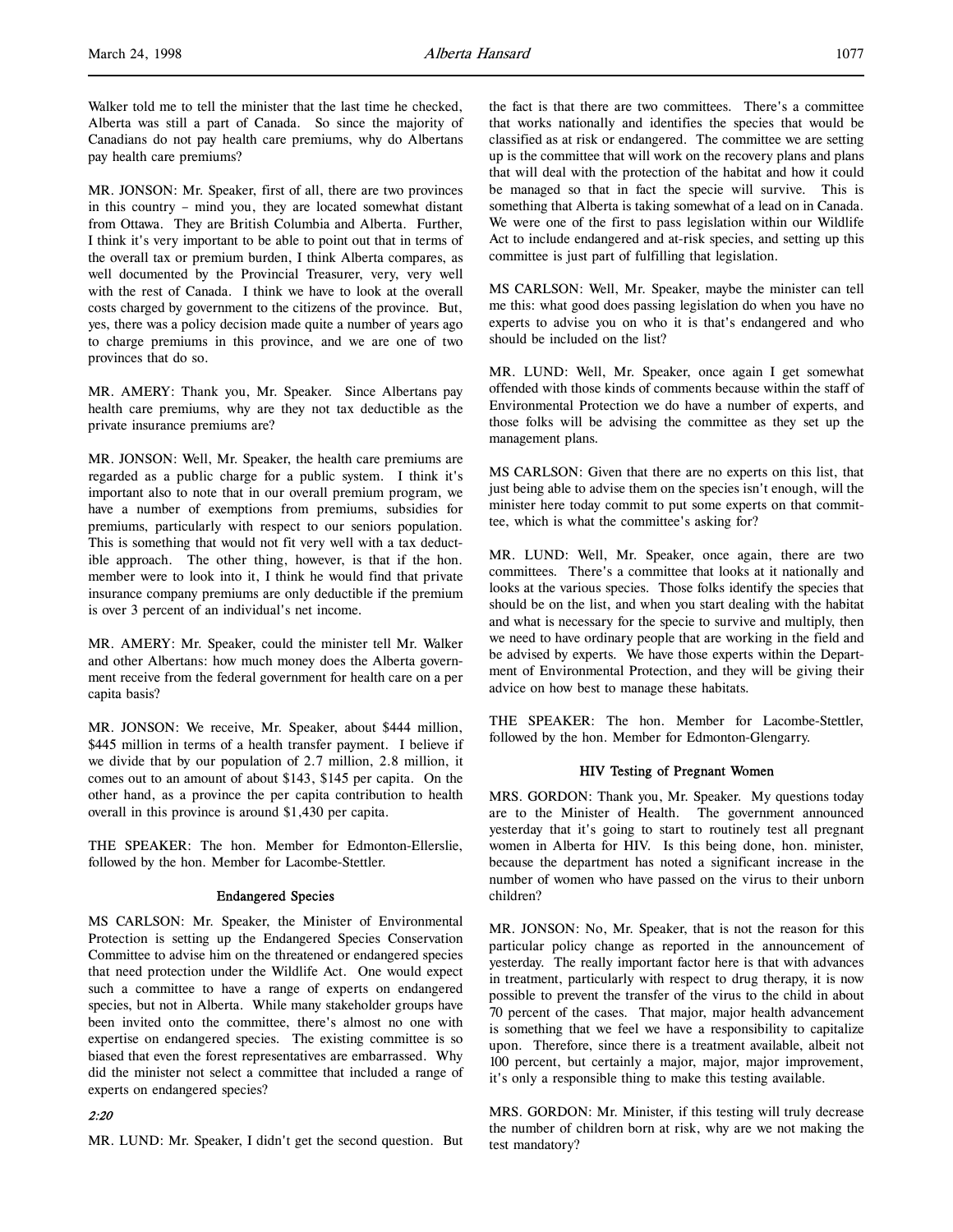MR. JONSON: Mr. Speaker, in the course of developing this particular policy, we consulted with a number of stakeholders, including the Alberta Medical Association. The overall advice is that we should make it universally available across the province as part of routine prenatal testing but we should not make it compulsory. The overall assessment of people who work in that area and are in contact with the users of the system as far as pregnancies and births are concerned advise that this would be the most acceptable way and the way that would get the most overall participation.

MRS. GORDON: Mr. Minister, is testing for hepatitis B, German measles, and syphilis done on pregnant women routinely, and if so, is this done voluntarily or on a mandatory basis?

MR. JONSON: Mr. Speaker, the statistics I think indicate that about 48,000 to 50,000 women in the province are pregnant each year. This overall initiative is designed to make sure that we have overall coverage, that we have a service available to all the people that want to avail themselves of it. I think this is the way to proceed. It's important to note that the other package of tests that has been previously available, such as testing for hepatitis B, those too were done on a voluntary basis.

THE SPEAKER: The hon. Member for Edmonton-Glengarry, followed by the hon. Member for Edmonton-Beverly-Clareview.

## Advanced Education Institutions

MR. BONNER: Mr. Speaker, the minister of advanced education has said that performance-based funding will promote leadership and innovation amongst Alberta's postsecondary institutions. However, leadership seems to be lacking at both Lakeland College and Red Deer College, especially when it comes to the minister's handpicked board of governors. Recently the Alberta College-Institute Faculties Association informed the minister of this problem when they sent him the results of its annual survey of its 4,500 members. To the minister: what will the minister be doing about the fact that according to the survey 70 percent of Lakeland College's faculty do not have any confidence in their current president and an incredible 84 percent lack confidence in the college's board of governors?

MR. DUNFORD: Mr. Speaker, we're of course familiar with the information that's been provided. As the minister I think we have a very good relationship with the faculty association – association of associations, I guess we can call it – that did the study. Yes, there are some situations at Lakeland College that we're looking at. We've been out there to talk to the folks, and we're putting some things in place.

MR. BONNER: Mr. Speaker, will the minister be doing anything to rectify the fact that two-thirds of Red Deer College's faculty do not believe their institution supports open and honest communication?

MR. DUNFORD: Well, once again, Mr. Speaker, I'd like to indicate to all of the members here in the Legislative Assembly that we have 26 publicly funded institutions here in the province and that as of this date I think I've been able to visit 23 of them. I'm going to have the honour of visiting Grande Prairie very shortly. One of the things that we try to make sure we do when we visit those institutions is that we do deal with the faculty and

that we're able to hear some of the concerns that have been raised. We hope that the groups that represent faculty associations will continue to do their surveys, because it provides us with meaningful input.

MR. BONNER: Mr. Speaker, since these results are amongst the poorest recorded in the six years that the faculty association has been collecting data, will the minister commit to immediately meet with both the administration and faculty of these institutions to ensure these serious levels of management dissension do not inhibit the quality of student programs?

#### 2:30

MR. DUNFORD: Well, I think I already answered that, Mr. Speaker, the fact that we are meeting and will continue to meet.

## head: Members' Statements

THE SPEAKER: Three hon. members have indicated their interest to participate today. We'll go in this order. First of all, the hon. Member for Calgary-Fort, followed by the hon. Member for Edmonton-Strathcona, followed by the hon. Member for Calgary-Bow.

The hon. Member for Calgary-Fort.

#### Bishop Paul O'Byrne

MR. CAO: Thank you, Mr. Speaker. This month in Calgary there was a special event which I attended. It was the official retirement of Bishop Paul O'Byrne and the installation of his replacement, Bishop Frederick Henry.

Bishop Paul O'Byrne served as a priest for 50 years and as bishop of Calgary for 30 years. Bishop Paul was always approachable and willing to help everybody to resolve issues. He was amiably known as the people's bishop, ministering to over 200,000 Roman Catholics in the Calgary diocese. Bishop O'Byrne served on many commissions of the Canadian Conference of Catholic Bishops across the nation, such as social affairs, Christian education, missions, and social communications. He was the president of the 1988 Calgary Winter Olympics Inter-Faith Outreach Committee and a signatory of a historic ecumenical agreement of co-operation among Catholics, Lutherans, and Anglicans.

During his ministry he encouraged and supported many volunteer initiatives to help people with high needs and to support the improvement of quality of life in the Calgary region. These initiatives were in partnership with municipal, provincial, and federal governments to resolve social issues, from existing social ills to the difficulties facing newcomers to Calgary.

Chief Justice Ken Moore of Calgary, a boyhood friend of Bishop Paul O'Byrne, wrote about their growing up in the neighbourhood together:

Paul O'Byrne grew up – but not too high – in the Scarboro district of West Calgary. He was nicknamed Pee Wee. But he was a package of dynamite when playing football or hockey. Paul was the catalyst, the organizer, the peace maker. Simply, he was a leader. He never said an unkind word about anyone.

Helen Gough, 96 years old, living in Calgary, a first-grade school teacher of Bishop O'Byrne, wrote:

I am appreciative and proud to have kept in touch with the little boy who grew into a distinguished man representing our Church.

I would like to ask all members of the Assembly to join me in congratulating Bishop Paul O'Byrne on his retirement and thanking him for his work for the betterment of Albertans.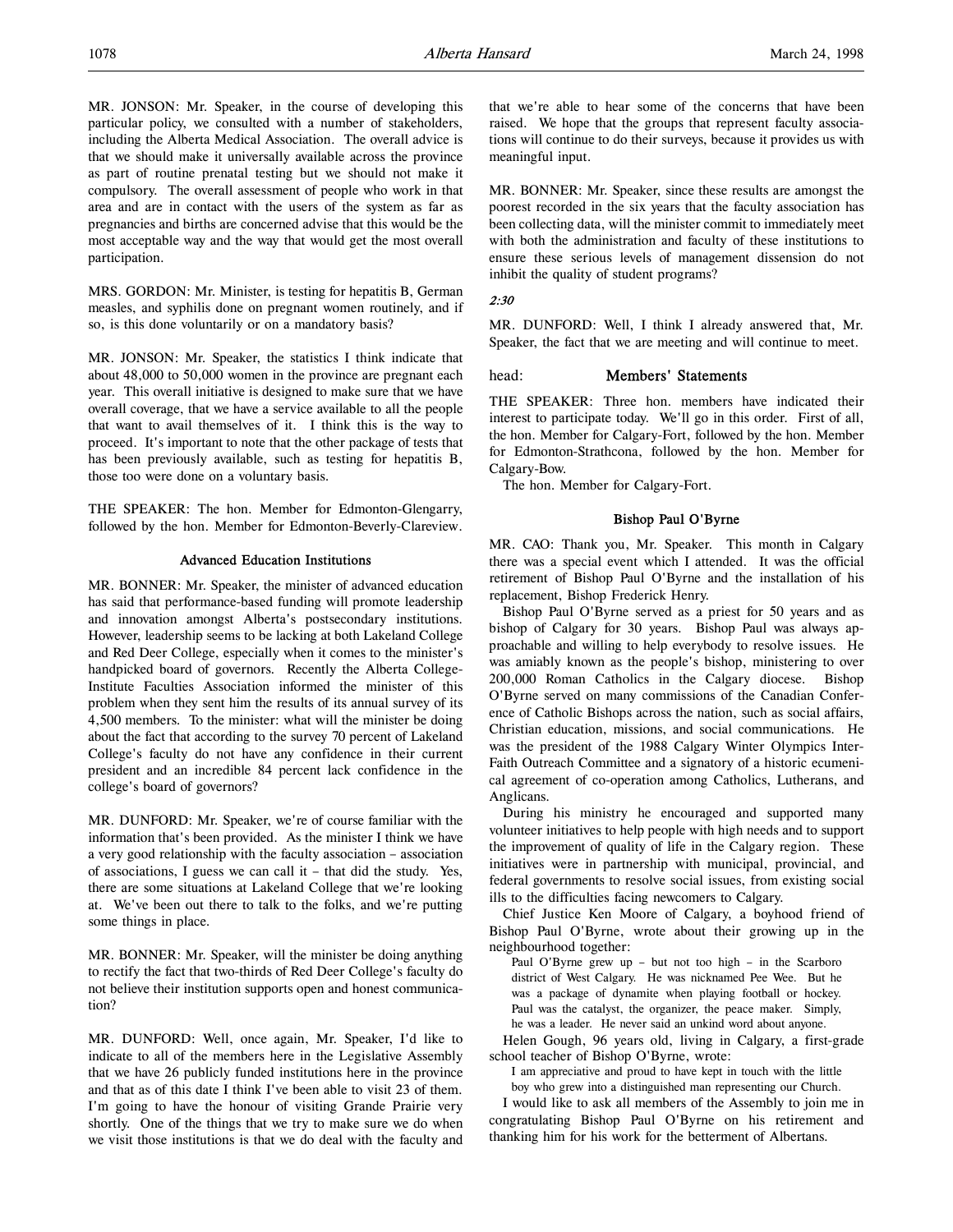#### Hospital Support Workers' Strike

DR. PANNU: Thank you, Mr. Speaker. Hospital support workers provide vital services without which the entire health care system would grind to a halt. This includes maintenance services to keep the mechanical systems functioning and operating rooms and ICUs running smoothly. This further includes reliable provision of laundry services, food preparation services, and housekeeping services.

The strike by Capital health authority hospital support workers last Friday was not mainly about money, even though these workers are the lowest paid of all health care workers. What the strike was about was keeping the modest-paying jobs from being contracted out at the whim of the employer. What the strike was about was stopping the race to the bottom whereby public employees earning modest wages are replaced by low-paid, often part-time jobs with no benefits. It took a lot of courage for the hospital workers to walk out on their life's calling, knowing they faced the possibility of heavy fines or even jail. I salute these workers for taking a stand and telling this government that people deserve to be paid a decent and living wage for an honest day's work.

I also commend the Capital health authority for its last-minute recognition that the workers deserve some protection from their jobs being contracted out to the lowest bidder. Unfortunately I can give no credit whatsoever to this Conservative government that's been in the forefront in this race to the bottom. I know that this government has modeled itself after the privatization experiments that took place in New Zealand earlier this decade. But guess what, Mr. Speaker? Under its new coalition government New Zealand is changing course. I quote from a health policy agreement signed by the New Zealand coalition government partners. It's as follows:

The Coalition Government's health policy has the over-riding goal of ensuring [that] principles of public service replace commercial profit objectives for all public provided health and disability services.

I say hallelujah. This gives me hope that the privatization/deregulation madness will come to a halt one day, hopefully soon, even in the province of Alberta.

THE SPEAKER: The hon. Member for Calgary-Bow.

## Grace Women's Health Centre

MRS. LAING: Thank you. Mr. Speaker, yesterday at the Grace Women's Health Centre located in Calgary-Bow I had the privilege to be present at the unveiling of state-of-the-art equipment known as the breast biopsy unit and the recognition of TransAlta Corporation's partnership with the Grace Women's Health Centre. This partnership is an extraordinary example of corporate and community co-operation, working together to address the important issues of women's health.

Breast cancer, the most common female cancer, is the number two leading cause of cancer death among female Albertans and the leading killer of middle-aged Alberta women. The breast biopsy unit is leading-edge technology and was purchased with funds provided by TransAlta Corporation. This unit will provide women that traditionally required surgery with a less painful biopsy procedure. This is truly a remarkable technological advance and will be an asset in detecting the deadly disease and allow for early diagnosis, which will serve as a prelude to early treatment.

Mr. Speaker, I would like to take this opportunity to recognize the contribution of one of Calgary's leading corporate citizens. TransAlta made a contribution of \$500,000 to the Partners in Health campaign, which helped buy the breast biopsy unit. Their partnership with the Grace Women's Health Centre reveals a strong commitment to women's health. I would also like to take the opportunity to commend the incredible work of the Grace Women's Health Centre and Partners in Health for their positive contribution in creating world-class health care in Alberta.

In closing, I would just like to mention that many of the recommendations coming out of the Growth Summit indicated that business, government, and community must work in co-operation to provide for the needs of society. This partnership is a perfect example of this co-operation and goes a long way to improving women's health care in Alberta. In concert with the Alberta Cancer Board's plan to screen 80 percent of the target age group for breast cancer, yesterday's announcement was a positive step in further reducing the mortality rate of Alberta women by early diagnosis of breast cancer.

Thank you.

THE SPEAKER: Hon. members, before calling Orders of the Day, might we revert briefly to Introduction of Guests?

HON. MEMBERS: Agreed.

| head: | Introduction of Guests |
|-------|------------------------|
|       | <i>(reversion)</i>     |

THE SPEAKER: The hon. Member for Edmonton-Calder.

MR. WHITE: Thank you, Mr. Speaker. I rise today to introduce to you and through you to Members of the Legislative Assembly 16 students from all over the world that are joining us here in Alberta to experience some advantages of living here and learning to speak English. They are students from the Alberta Vocational College in the English as a Second Language program, and they are in the public gallery here, sir. They are accompanied by Ivan Sundal, their teacher, and I'd like to ask them to rise and receive the warm welcome of the House.

head: **Orders of the Day** 

head: Public Bills and Orders Other than

head: Second Reading

## Bill 210 Protection of Personal Information in the Private Sector Act

Government Bills and Orders

THE SPEAKER: The hon. Member for Calgary-Buffalo.

MR. DICKSON: Thank you very much, Mr. Speaker. I'm delighted to stand this afternoon and move second reading of Bill 210, Protection of Personal Information in the Private Sector Act.

We stand in Alberta on the cusp of a brand-new frontier, a frontier of information rights for individual citizens. Bill 210 is an attempt to ensure that Albertans are not left behind, an attempt to ensure that Albertans are at the very front edge of this frontier. The changes in front of us require a legislative response which will be as bold, a response which will be as historic, as Alberta's development of our homestead legislation in the 1870s.

Mr. Speaker, I mention the homestead legislation because when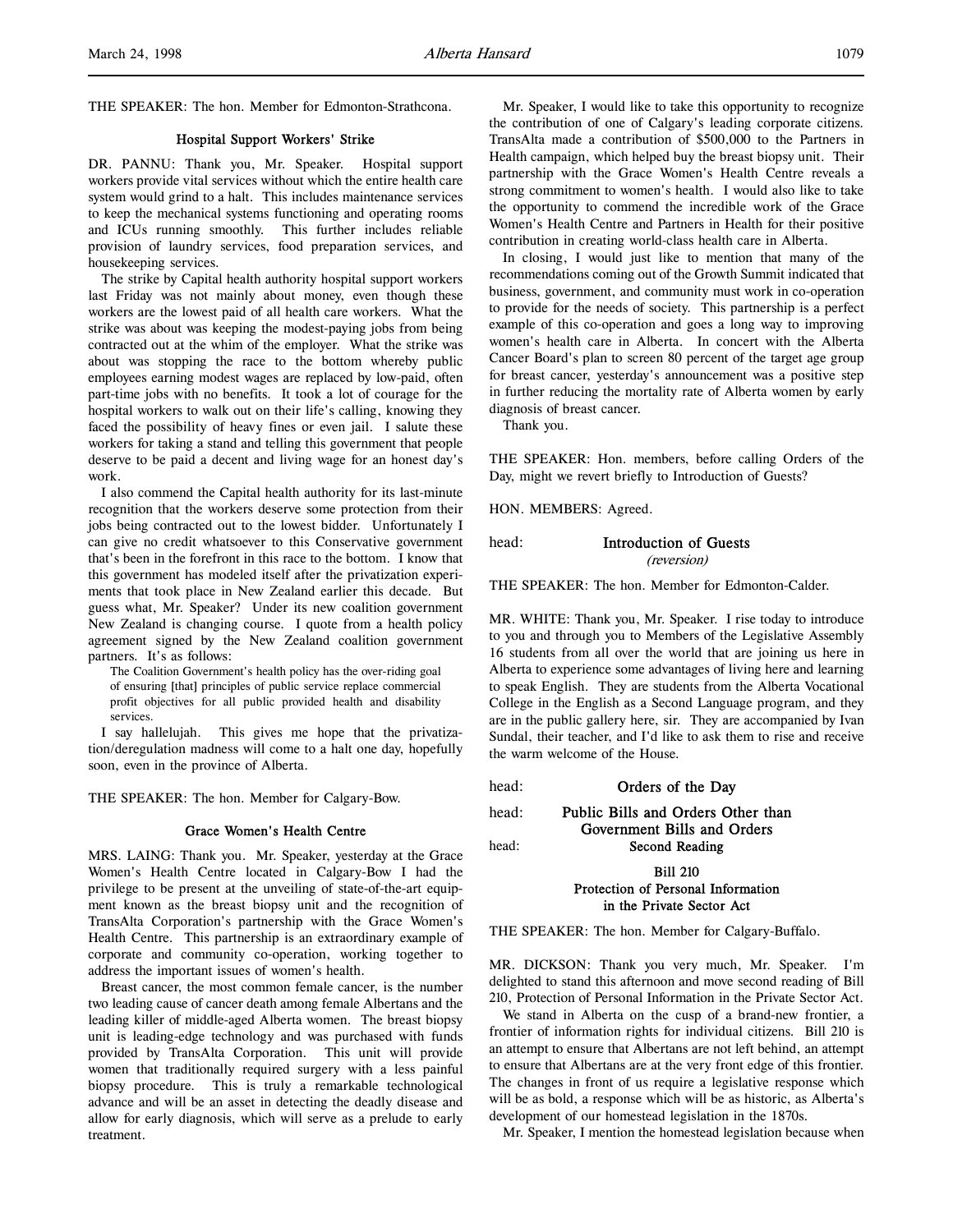one looks at the history of development in this province, there were many milestones that took us qualitatively much further ahead in terms of developing as a province, and I have always thought of the homestead act as one of those cornerstones. Well, I'd say that the challenge we currently confront with the management of data about personal information, about individual Canadians, individual Albertans represents the same kind of challenge. The question will be whether we as legislators will be able to come up with as creative a response as the government that was then managing the territory that has come to be Alberta did in 1870.

What I want to do is spend a few moments sketching some elements of this new frontier. Mr. Speaker, eight other provinces in Canada have some form of access to information law, perhaps not as strong as the freedom of information law that we have in this jurisdiction but, nonetheless, some statutory provision which addresses personal information privacy. The federal Privacy Act of 1985 applies to all federal departments, most federal agencies, and some Crown corporations. These developments all relate to information held by public bodies. We stand poised in 1998 to address information held about us and our constituents by private corporations, nonpublic bodies.

#### 2:40

What I wanted to do in the next moment is just sketch six really major developments that give some context to Bill 210 and the reason why I talk about this as posing as big a challenge as the settlement of Alberta did at the end of the last century. Quebec is already ahead of us. That province has comprehensive legislation which covers personal information held by the private sector. The second thing I wanted to touch on is that back in 1984 this nation, Canada, signed the OECD guidelines on the protection of privacy and transborder flow of personal data.

In 1995, in a major step forward, the European Union enacted a directive. It's usually referred to as the EU directive, but the proper title is: a directive on the protection of individuals with regard to the processing of personal data and on the free movement of such data. The EU privacy directive provides that transfers of information – and this is the thing that should be particularly important to a trading entity, a trading jurisdiction like Alberta – can be blocked if that information is being transferred to nonmember states that do not provide legislated privacy protection. In the words of an Industry Canada publication: this directive has the potential to make the protection of personal information a major, nontariff barrier with Canada. The reason for that, Mr. Speaker, is that Quebec is the only jurisdiction in Canada that complies with the EU directive.

Mr. Speaker, the last time I looked – and I stand to be corrected on the number because I'm sure it's been revised – as a province we typically export in a given year about \$700 million of products and services to western European nations. Some may say that that's small potatoes, that that's not something we should worry about. But we have a Department of Economic Development and an Intergovernmental Affairs department that I can tell you right now are focusing on a whole host of issues that have a less dramatic monetary impact on jobs and on investment in this province than the EU privacy directive has.

The third item I just wanted to mention by way of background is the International Organization for Standardization, which in May of 1996 passed a resolution supported by 25 nations for a proposal to develop an international standard on privacy. This is based on a model the Canadian Standards Association has developed.

#### DR. WEST: Is Zimbabwe in it?

MR. DICKSON: I'm talking about western industrialized countries. We may have ministers who don't have any idea of the import of the EU privacy directive. I'd be embarrassed.

The only growth industry Albertans are interested in, Mr. Speaker, is being able to trade to western European nations, and they don't want to see their trade opportunities limited, curbed because this Legislature, the men and women who were elected to reduce barriers, the men and women who were elected to facilitate international trade, because we were asleep at the switch, because we had our head in the sand and we didn't understand the importance of what was going on in the world around us.

Mr. Speaker, the Canadian Standards Association code that in fact has been developed in this country has been unanimously supported by groups as diverse as American Express and the Canadian Labour Congress, by Equifax Canada, by the Insurance Bureau of Canada. But that code is only a voluntary code; there are no sanctions for compliance. The reality is that the CSA standard, as much currency as it's attracting, doesn't meet the minimum requirements of the European Union directive, so that doesn't provide any comfort to people in this province. We should all be interested in this in terms of being able to export and trade in western Europe.

Now, the government of Canada, specifically the Department of Justice and the Department of Industry, in fact hosted a conference just a month ago looking at legislative options. In September of 1996 the Justice minister of Canada confirmed the federal government's intention to legislate by the year 2000, and that process is now under way. I've only mentioned four of the major events by way of context. At this point I want to ask members: do we want to simply wait for the federal government? Do we have to wait for the federal government to bring in an item of legislation? Would it not be most appropriate, since property and civil rights are matters within the exclusive legislative competence of the province of Alberta, would it not make more sense for Alberta legislators to move on this? Would it not make more sense for us to see the kinds of international trends and national trends that are going on, anticipate where they're going to take us, and move by providing leadership?

We have the opportunity as a province to be on the cutting edge of privacy protection. We have the opportunity to craft the rules that are going to govern international commerce, at least for Alberta businesses. Frankly, because a lot is not being done in other provinces right now, we have the opportunity to provide a kind of leadership which in fact can translate to having a big impact in other provinces as well as foreign jurisdictions. I just say to any member: if you're comfortable with waiting for the federal government to legislate potentially in areas where they have no competence to legislate, if you're prepared to wait for international export agencies and the European Union to tell businesses in your constituencies what the rules ought to be, then you ought not to support this bill. Instead, we'll put our heads back in the sand, wait until the EU goes into effect, and wait until people show up at our constituency offices and our ministerial offices saying: why didn't you see this coming?

A moment ago we talked in this House about the year 2000 problems. Well, you know, this is the same kind of challenge. We can see it coming. It has some definition. We understand what the challenge is. The issue is: what kinds of tools do we give Alberta businesses to be able to combat, to be able to cope and respond to that?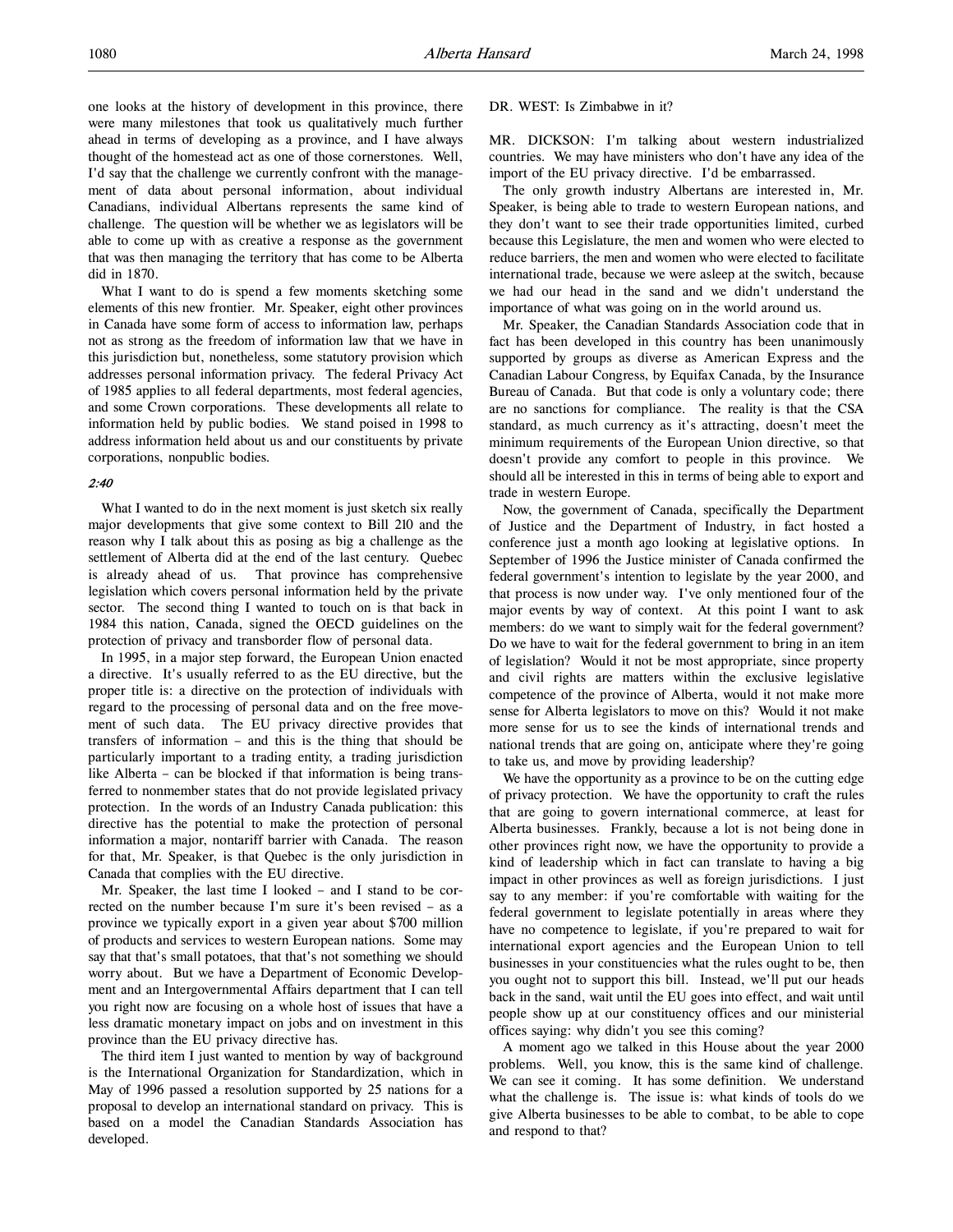Well, I'll say immodestly that Bill 210 is an attempt in that direction. I'm not suggesting that this is the perfect product. I'm not suggesting that this is the very best that the bright men and women in this Legislature can come up with, but I offer it as a platform, I offer it as an opportunity, I offer it as a forum for those of us in this Legislature who are concerned about international trade, who are concerned about ensuring that Alberta is at the front edge in all areas, not just in deficit cutting.

Mr. Speaker, there are two other elements I wanted to mention briefly. Health information. Currently we see this as part of the context in which we have to view Bill 210. Bill 30 was introduced in the Legislature. The Minister of Health wisely – and I praise him in this respect – withdrew the bill, recognizing that it requires substantial revision and modification, but it's coming back. The anticipation is, Mr. Speaker, that the bill will likely be back in the spring of 1999 if not before.

#### 2:50

In Manitoba they've passed a health information law. In Ontario they've introduced a bill roughly similar to Bill 30. In Saskatchewan they've introduced a health information law, and in British Columbia it's under active consideration. In each one of these jurisdictions what we're talking about is governments recognizing the importance of dealing with, in this case, health information in the nongovernmental sector. On top of all that, there's a federal task force right now, co-chaired by Dr. Tom Noseworthy of the University of Alberta, which is looking at developing a federal response around health information and privacy issues.

The sixth circumstance, which is part of the context and the landscape, if you will, around this issue, is the three-year review of our freedom of information act. One of the issues live in that discussion will be whether our freedom of information act should be expanded to include the private sector. British Columbia is doing a four-year review of their freedom of information statute currently. They're holding public hearings, and one of the things they're looking at is a further expansion of rules into the private sector. So that's part of the context that I think members ought to be alive to.

I wrote the bill that's currently in front of us in 1995. It was introduced in 1996 in the Legislature by a former colleague of mine as Bill 204. The bill was defeated at second reading. There is a federal bill, Bill C-315, that was introduced in the House of Commons a couple of years ago, also addressing the protection of information in the private sector. The only significant change from the 1996 bill to Bill 210 is the addition of provisions dealing with video surveillance. Now, I'll come back and talk about that in a moment.

One interesting thing I want to report on to my colleagues in the House is the view of our Information and Privacy Commissioner. There's something of an interesting metamorphosis here. Mr. Clark initially took the view publicly and privately that there was not a need for legislated privacy protection in the nongovernmental sector. We agreed to disagree about that, but as Mr. Clark has developed further expertise and further experience in his role, he has now come to a position consistent with many others and now acknowledges that there is a need for legislated privacy protection. I'm not going to represent that the Privacy Commissioner, if he had a vote, is voting for Bill 210. His comment to me was that this is something Albertans ought to be engaged in, and there should be broad public consultation around this. I'm not wanting to put his position any stronger than that, but he does acknowledge the need for legislated privacy protection.

Mr. Speaker, I keep on trying to offer good advice to my colleagues in the Legislature in terms of anticipating that freight train coming around the corner, but there are some members that prefer to stand with hands clasped, back turned to the oncoming locomotive, and pretend it's not going to hit us. Well, when we come to vote on second reading, members will have that option of deciding whether they, too, want to stand on the train tracks, hands clasped, back to the oncoming locomotive or whether they want to turn around and face it, decide how fast it's coming, and decide whether they're going to step to the left or the right and do whatever else is required to avoid demolition.

What we're talking about, members, is Alberta business interests. This isn't some ethereal notion, simply a privacy protection. There is a compelling commercial interest. I say that not because I think that's the most important reason for supporting Bill 210 but because it's something that I would expect will resonate with a number of members in the Chamber who may not be particularly supportive of information rights or privacy rights which are developing in Canada.

One of the things that I want to acknowledge as well – since this bill has been reintroduced in the Assembly, I received a good deal of information, which I'll be organizing and tabling in the Legislature, from the Canadian Bankers Association, from the direct marketers in this country, from a number of businesspeople who have a number of issues. But, you know, what I find fascinating is that the people like the banks and the insurance companies are, as is often the case, frankly far ahead of government in this respect. They spend a lot of time looking at international and national trends, and once again I think they're showing in many respects that they're a step ahead of us. They understand the need for a response. The real question will be whether the 83 men and women in this Chamber are able to take that same message and look at some appropriate response. I say again that I'm happy to take advice from members in any quarter of the House in terms of how we can take this platform or vehicle, which is really what Bill 210 is, and craft the strongest, most appropriate kinds of rules possible.

I just want to address again – I remember that the Member for Medicine Hat, when this bill came forward several years ago, said at the time that we don't need it, that he's uncomfortable dealing with the private sector. What I wanted to do was just quote a very brief section from a submission that was made by the Privacy Commissioner of Canada. It was a report prepared by Gowling, Strathy and Henderson in Ottawa for the Privacy Commissioner. This was a presentation to the Standing Senate Committee on Banking, Trade and Commerce in 1992, an outstanding document in terms of information for members interested in doing their own research on this. This is the submission that appears in the executive summary.

There are both common law and statutory protections that help ensure the privacy of personal information in certain relationships within the private sector. However, without comprehensive privacy protection, proposals such as those contained in section 5 of the Insurance Business Regulations . . . could allow exchanges of information between banks and insurance companies without clients' knowledge or consent. The regulations state only what personal information may not be transferred – not what may. Privacy principles require that the transaction be transparent to the consumer.

There's a lot of other very useful analysis in the report, which I'm not going to spend more time dealing with. Mr. Speaker, I look forward to further stages to develop the argument further.

Thank you very much.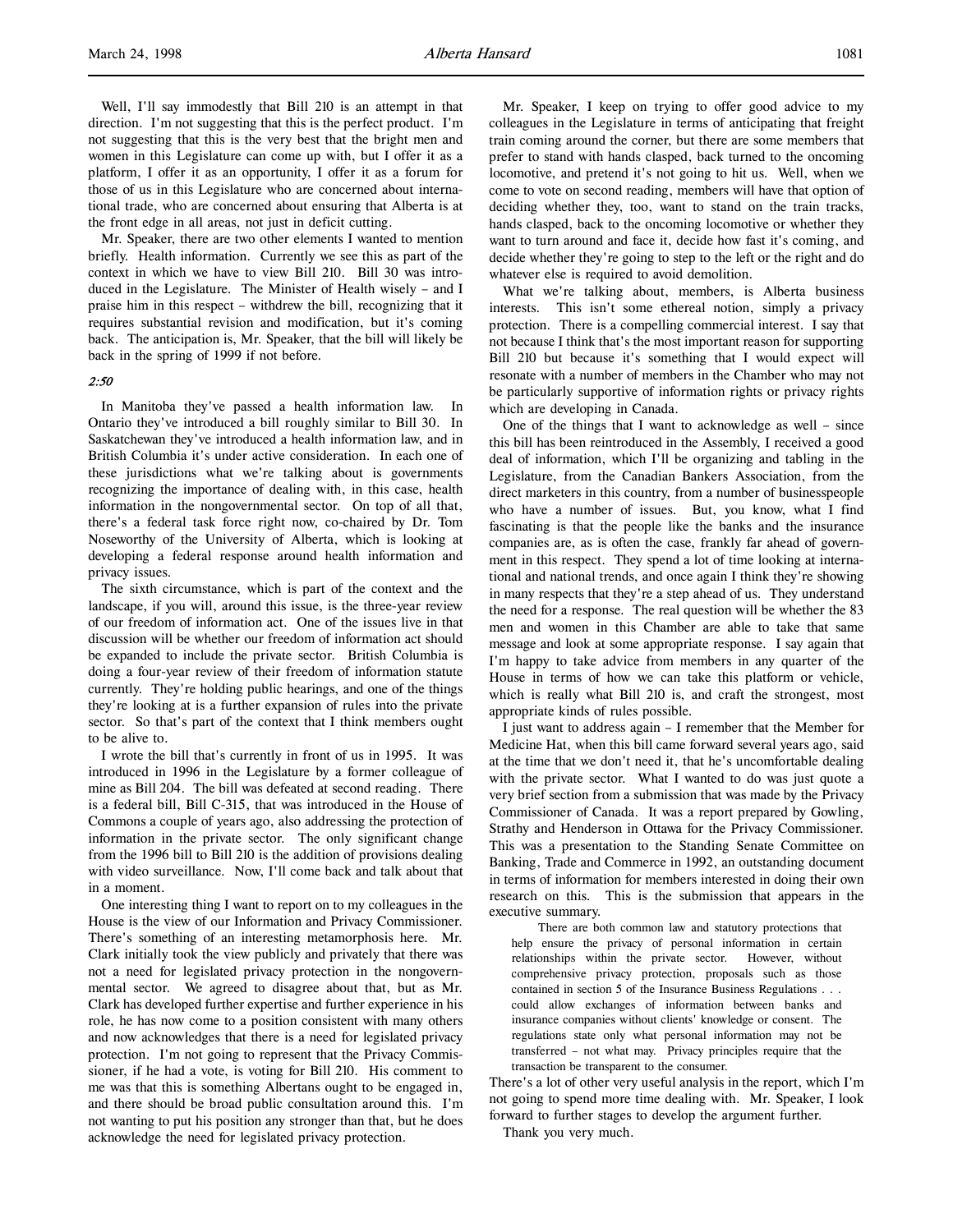THE SPEAKER: The hon. Member for Wetaskiwin-Camrose.

MR. JOHNSON: Thank you, Mr. Speaker. I welcome the opportunity to speak to Bill 210, Protection of Personal Information in the Private Sector Act, 1998. The protection of personal information is indeed important, and the use of that information concerns me, as it concerns many people these days. I am uncomfortable with the idea that every time I use my debit card, make a purchase with a Visa card, or accept an extended warranty on a purchase, which usually requires giving out personal information, there is an instant record, and that information could be accessed by any number of people across the country.

As discussed in the federal discussion paper, Building Canada's Information Economy in Society, these transactions

leave a data trail that can be compiled to provide a detailed record of our personal history and preferences. The digitization of health, education, employment and consumer records makes it possible to combine information and create an individual profile with data that most of us consider to be extremely personal. This information may be sent across provincial and national borders where it can be sold, reused or integrated with other databases without our knowledge or consent.

Frankly, Mr. Speaker, I am uncomfortable thinking about that possibility. It is for these reasons that I appreciate the merit of the bill before us, and I appreciate many of the comments that were made by the mover of this bill as well. Bill 210, the Protection of Personal Information in the Private Sector Act, is on the right track.

#### 3:00

It has been clearly established that we must look at protecting our personal information. Alberta took that first step in 1994 with the passing of the Freedom of Information and Protection of Privacy Act. This act, which came into force in October 1995, as was previously mentioned, underlines the principle that all government departments, boards, agencies, or offices – referred to as public bodies – are required to make appropriate information accessible for public inquiry and use. This act deals directly with the protection of privacy in terms of regulation of the manner in which a public body collects, uses, and discloses personal information in its custody, allowing individuals the right to access information about themselves held by a public body and allowing individuals to correct personal information held by a public body.

In fact, Mr. Speaker, on February 26, 1998, the province of New Brunswick passed the very same type of legislation to protect the collection and use of personal information by public bodies. The point I'm trying to make is that the awareness that there is a need for the protection of personal information certainly does exist.

I realize that the examples I have just given encompass information gathered by public bodies, but the concern is certainly not limited to this sector, and steps are being taken to look at the private sector as well. Furthermore, Mr. Speaker, the Freedom of Information and Protection of Privacy Act in Alberta provides for a review committee to be struck three years following the implementation of the act, and as it is now three years since its implementation, it is the purpose of an all-party committee to review the legislation as it has been applied. Recently we saw the appointment of the Select Special Freedom of Information and Protection of Privacy Act Review Committee of the Legislative Assembly. As I mentioned, members from both sides of this Assembly sit on this committee.

The other point I'd like to make and, I should add, one of the

reasons why I'm not able to support this bill is that the federal government has made a commitment to protect our personal information. It is clear that technological advancements have rendered our current protection as no longer sufficient. The federal government has pledged to deal with the matter of personal information, and steps have been taken to begin a process that will determine the most effective way to achieve the best protection for our information while at the same time allowing us to be competitive in the global marketplace.

As I have stated, Mr. Speaker, our personal information can be shared across borders. In fact, it is often not a case of sharing but rather having our information sold, thus transferring it across borders to other provinces and even other countries. Therefore, we need a national program to provide standards for protection. Realistically, we know that this process will take some time to complete, but in actual fact, until such time when the process is completed, there does exist a standard in place to assist us with the protection of personal information in the private sector.

In 1984 the Organisation for Economic Co-operation and Development issued international privacy standards, and Canada immediately signed on as a participant. In 1990 Canada took these standards one step further. The federal government, along with member groups in private industry, wanted to do more than the OECD international privacy standards had done. Federal and Intergovernmental Affairs and member groups of Canadian private industry met with the federal government to discuss how to better handle the area of protection of personal information. As a result, the Canadian Standards Association approved a model code for the protection of personal information as a national standard of Canada on December 12, 1995. Due to the fact that government and private industry called for these new standards, this model code is voluntary, as was mentioned, and is based on the belief that enough private groups called for it that therefore its implementation will be widespread across the country.

This code offers a complete set of principles for companies and organizations with access to personal data to follow until the commitment is fulfilled by the federal government. Now, these principles include those such as accountability for information taken from an individual, limiting the collection of information to that which is necessary, accuracy of information taken, and safeguards appropriate to the sensitivity of the information, as well as a number of others.

Mr. Speaker, another point to discuss as we consider Bill 210 is the scope of this bill and who would be affected by it should it be passed into law. The scope would be very narrow as this bill would apply only to the province of Alberta. That in itself may have serious ramifications that we should consider. The model code on the other hand, which private industry across Canada called for, applies from one end of this country to the other. This, as we have already established, is an age where information knows no boundaries. If an organization obtains information in Alberta, that information can easily end up in the hands of another organization in another province. The model code applies to all provinces; Bill 210 does not. Thus we would be doing the Alberta public a disservice by passing a bill that does only in our province what a more far-reaching code achieves for the protection of Albertans' privacy across the country.

Until the federal government has established a universal code, perhaps what we should focus on is educating the Alberta public and Alberta businesses about the model code established by the Canadian Standards Association. Educating the private sector and Albertans on this code would let consumers know that they have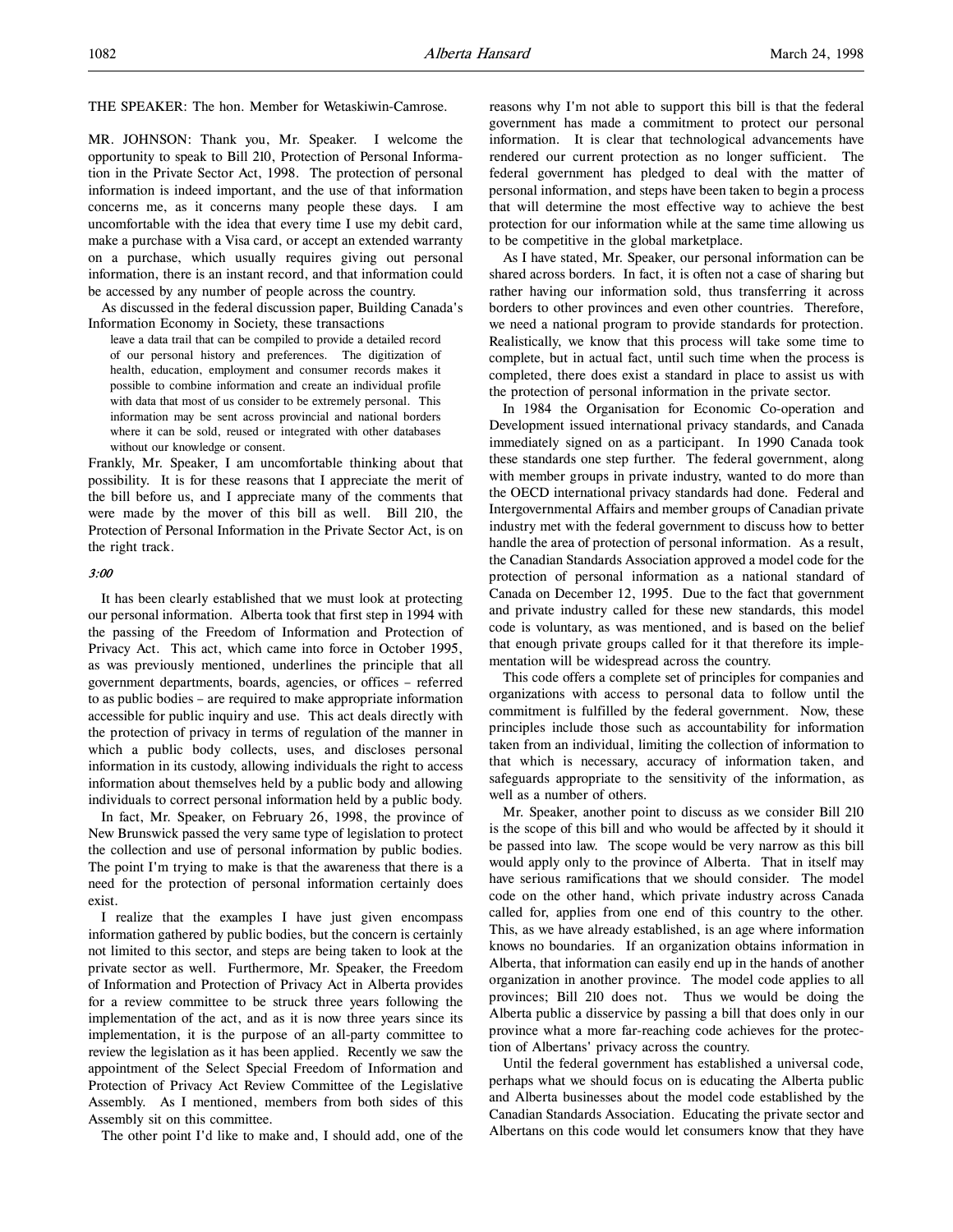recourse to protecting their own information. It would also let businesses know that there are controls in place to limit how they use the personal information of their clients. Perhaps until the federal/provincial discussions have been completed, this may be an avenue that we should pursue.

Mr. Speaker, as it stands, Bill 210 would place a huge responsibility on the office of the Information and Privacy Commissioner in terms of cost as well as administration. We can take the example of Quebec, the only province in Canada, as was previously mentioned, with a Private Sector Act. In the year that Quebec implemented the Private Sector Act, its commissioner's office increased from 37 full-time equivalents to 44 full-time equivalents. It would seem to me that this increase in manpower would also mean an increase in cost while not necessarily meaning an increase in efficiency of service nor guaranteeing the protection of personal information in the private sector.

I strongly believe that the most effective way to protect personal information is for the provincial jurisdictions to work together with the federal government in an attempt to establish standards that continue to reach across this country. In fact, we know that these types of discussions are taking place, and therefore I reiterate that the bill is premature and untimely.

I have another concern, Mr. Speaker. Even if we were to consider the implementation of a bill such as Bill 210, is it necessarily the best way to deal with this issue? Would it be most effective to lump the institutions listed in this current bill together and force them to follow the same standards? Would it not be in our best interests to examine other options such as sectoral and company codes? We must also be aware that many companies in Canada have already developed their own privacy codes and monitor their effectiveness on a regular basis.

These sectoral and company codes provide detail and guidance on how legal requirements apply to a specific industry or company. These types of codes can be beneficial in that they allow for industries to explore their own needs for personal information and to show their commitment to privacy by imposing discipline on their own practices.

Another option, which is currently used by the United Kingdom, is the Data Protection Registrar, which must encourage the development of codes. In the Netherlands they have given the privacy commissioner responsibility for approving codes developed by industry. As in the United Kingdom these codes are not binding but do give guidance in interpreting the law. If we look at New Zealand, Mr. Speaker, we see that sectoral codes have the full force of the law. A code in this country may be more or less stringent than the principles set out in the law, but once it has been approved by the privacy commissioner, it replaces those principles.

#### 3:10

Naturally, Mr. Speaker, there would be all kinds of issues to deal with in the adoption of the use of sectoral codes. I'm not suggesting that this is the way to go. I am merely trying to illustrate that there needs to be more extensive consideration given to the protection of personal information in the private sector. There is a need to consult with both the public and the organizations that would be involved or affected by any forthcoming legislation.

In conclusion, Mr. Speaker, I would encourage the members of this Assembly to oppose this bill on the premise that the matter of protecting personal information is being given careful consideration at the federal and provincial levels in a manner that would reflect codes for all of Canada and not for a single province. I

am prepared to wait until the issue of privacy protection in the private sector is done right. This bill rushes the necessary process.

Thank you, Mr. Speaker.

THE SPEAKER: The hon. Member for Edmonton-Mill Woods.

DR. MASSEY: Thank you, Mr. Speaker. I'm pleased to join the debate on Bill 210, the Protection of Personal Information in the Private Sector Act. In survey after survey Canadians have indicated their concern about privacy information. They're worried about the loss of control of information about themselves and their families, and they're concerned that they should have the right to determine when and how and to what extent information about their personal lives is shared with others.

Those of us who were watching the media on the weekend had an example of that when it was reported that a Canadian Imperial Bank of Commerce client gave her E-mail address to the bank so that she could receive investment information, and lo and behold, she was sent a list of 500 other clients' E-mail addresses as a result of a mistake on the part of the bank. The personal information that customers had supplied to the bank that they thought was private was certainly not so. So I think it's an example, a very small example and probably not too hurtful an example, of what can happen when private information goes astray. But there are other situations where the sharing of personal information can be very detrimental to an individual's interests.

The privacy of our personal information is related to the other rights that we enjoy: the freedom of expression, the freedom of association. It's related to our very liberty as citizens in this country and how those liberties might be influenced or determined by the release of information about our persons that we wouldn't wish, the kind of information about us that can influence a number of decisions. It could influence the very jobs that we apply for. If health records, mental health records, our personal history were made available, certainly there would be employers who would be influenced by that information in making employment decisions. The very jobs that we qualify for could be influenced by the kind of personal information that was available publicly about us. The benefits that we're eligible for could be influenced by personal information that had been shared with others. I think all of us have a great concern that any information that is held about us and our personal lives is accurate and relevant and that we have some power, some control over how that information and who that information is shared with. So those privacy concerns that not only Albertans but Canadians have identified in a number of different surveys are addressed in the bill that we have before us this afternoon.

The intent of the bill is to set out the kinds of provisions and to control the use of personal information that's held by large private-sector organizations. It limits the ways in which personal information can be used or disclosed by the private body. The bill guarantees the individual's right to access most of the records containing personal information concerning themselves, and it includes the right to request that corrections be made in these records. The bill grants individuals the right to have complaints adjudicated by an independent arbiter. This is a very important aspect of the bill, that there is someone that an individual can appeal to for wrongs to be righted in the collection and the dissemination of private information. It gives Alberta's Information and Privacy Commissioner the authority to issue legally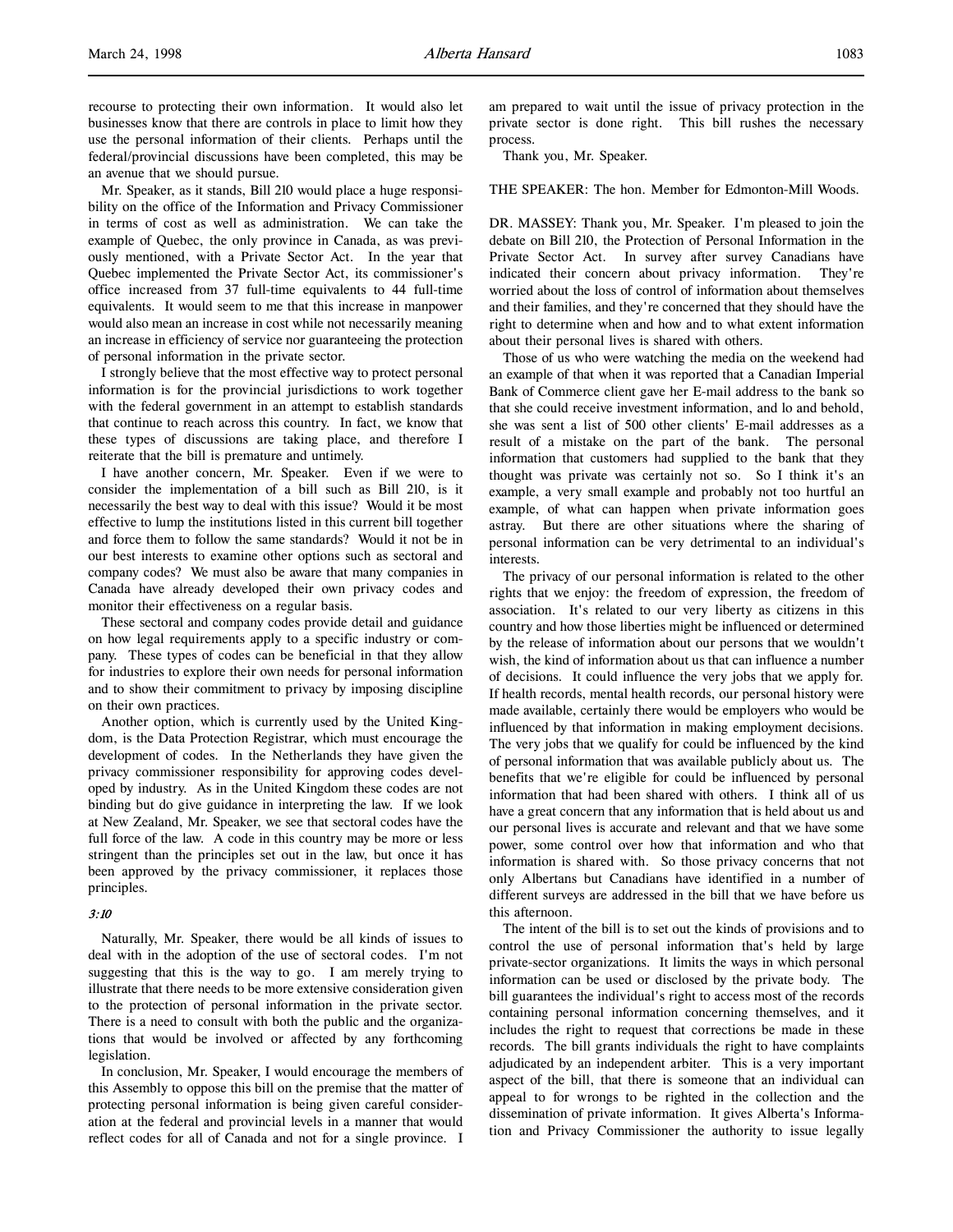binding orders. So the intent of the bill I think addresses very clearly the concerns that have been identified by Canadians in terms of their privacy.

We heard from the member opposite. I think there are a number of reasons that make it imperative that the bill be supported. I think we are all aware that the amount of information about ourselves, the amount of information being collected and stored by private bodies has been growing at an almost exponential rate in recent years. You think of the number of evenings you sit at home or try to sit at home, the telephone rings, and it's a group who seem to know a great deal about you asking for donations to a charity, asking you to buy a particular product, and how that kind of solicitation has grown over the years. You start to realize that the amount of information floating around out there about you and your personal lives must be considered.

A lot of that information is in electronic form, and sometimes it's collected without consumers being aware that the information is being collected and pooled in a particular area. I go back to the concerns when we were trying to put together even a simple thing such as the election lists for the last election, and with that being put into electronic form, the kinds of concerns that were raised at that time about the limited amount of personal information that was available in that database. Think of how much more there is if someone had access to personal health information, personal credit information, information about family and family matters. I think the advance of technology – those of us who've tried to work on databases, who've been able to search databases realize how quickly information can be sorted and can be recast and be made use of in a variety of new forms so that you can get very quick snapshots of a particular group of citizens and their needs, their interests, or their weaknesses. Those profiles are being used extensively.

Right now in the commercial world I think of the southwest part of the city where something just as simple as addresses are sorted and the introduction of a new magazine is determined. Those people in the area who will receive the magazine are determined by their income levels. That's done through sorting databases on the computer. So new technologies are increasing the threat from commercial industries and their entities interested in targeting consumers or customers for a particular product or a particular sales pitch. I think Albertans could suffer. I indicated before that one of the concerns that surveys often identify is that people are afraid of the kind of economic and emotion damage they could suffer personally if information about their lives was improperly used or disclosed.

## 3:20

I think Bill 210 will limit the intrusion by private bodies into private areas of clients' lives by requiring these entities to be able to justify the need for each type of personal information they request. I think at the same time it will give proper authority for the collection of legitimately required information and give customers much stronger reassurance that their privacy will be properly safeguarded. The bill I think tries to strike a balance between allowing customers, allowing individuals to control the kind of information that's out there about them yet in no way impedes legitimate commercial and service industry interests that we would all benefit from as customers. I think that individuals being able to know what personal information about themselves is being held by private bodies is an important aspect of the bill.

I recall not that long ago when school boards were keeping information about students on cumulative records. For years and years boards resisted making that kind of information available to parents or to outsiders, the argument being then that the kind of information that was included on a student record – information about their health, information about their intelligence levels, information about their academic successes or failures – would be damaging to the family or to outsiders who might acquire it. I think we've come a long way, and I think there's recognition that legitimate access to that information should be allowed. But there are also safeguards put in place by boards to make sure that it's not abused and that truly the interests of students are served in the dissemination of that material.

One of the problems – and we've seen that problem in this Legislature – is that as the government continues to move towards privatization and the contracting out of services, the risk of sensitive information being misused or improperly disclosed rises. I think it was a computer hard drive, which was sold at a government auction, containing health care records that became available to someone who happened to purchase that, and the record hadn't been destroyed. So I think with the move towards deregulation and to privatization and contracting out, the protection of personal information becomes more and more important.

So I think for those reasons, Mr. Speaker, the bill deserves our support. There's a lot more than what I've been able to touch on in these brief few minutes in terms of the strengths of the bill, but I would urge members of the Assembly to support the bill.

Thank you.

THE SPEAKER: The hon. Member for Calgary-East.

MR. AMERY: Thank you, Mr. Speaker. It's a pleasure to rise today and speak to Bill 210, a bill that we have established to have some merit. But as mentioned by the hon. Member for Wetaskiwin-Camrose before me, there are just too many issues that have yet to be considered.

Mr. Speaker, the issues brought forth in Bill 210 are not new. They have been discussed previously and are currently at the forefront of the ongoing federal and provincial discussions on protecting personal information.

#### MR. DICKSON: Leave it to Ottawa.

MR. AMERY: They are your cousins.

When we reflect on the fact that our technology is advancing at an unstoppable rate, it is clearly illustrated that we must deal with this issue sooner rather than later. Again, Mr. Speaker, I have to stress that there are currently co-operative federal/provincial discussions under way with a view to harmonizing privacy principles across the country. To accept a bill of this nature – that is, Bill 210 – would not only be premature but counterproductive to those initiatives.

Mr. Speaker, a parallel initiative is also being undertaken by the Uniform Law Conference of Canada to prepare a draft uniform law to be considered across jurisdictions. The Uniform Law Conference of Canada is comprised of lawyers from all Canadian jurisdictions. So rather than have legislation that protects personal information in the private sector only in this province, we are working toward uniform legislation that will be applied across this country. It will be well-thought-out legislation based on input from stakeholders across Canada.

The legislation we're looking at in this Bill 210 is premature. At this point consideration is also being given to the protection of personal information, and an attempt for consensus must be made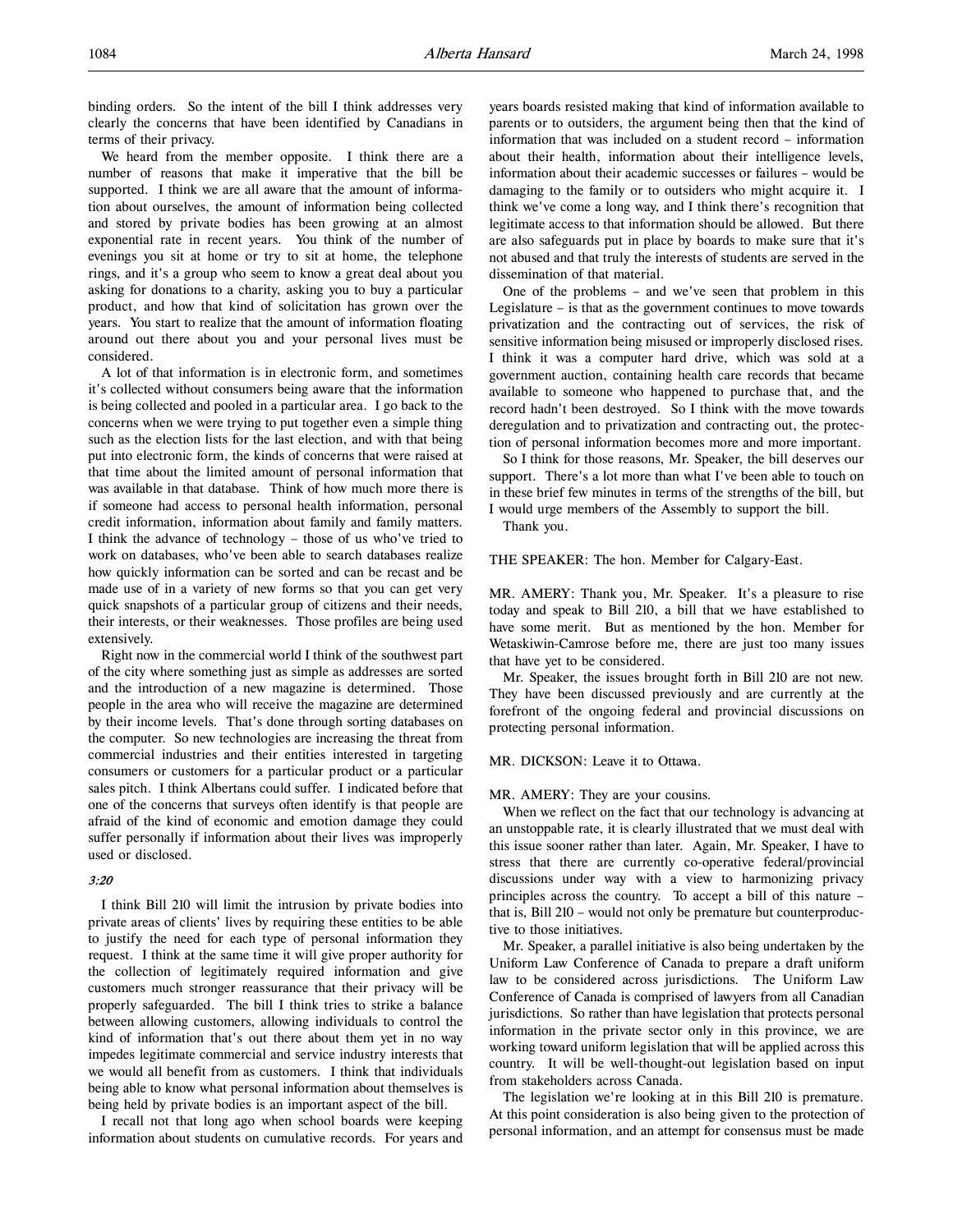on how privacy principles should be invoked in the private sector before legislation is put in place. There are those who are advocating legislation, others who are advocating voluntary industry by industry codes, and others advocate a blending of the two. Clearly, Mr. Speaker, these issues must be resolved. It would be irresponsible to push this legislation forward at this time.

This is a complex matter, Mr. Speaker, and a decision is not to be taken lightly or quickly. It is accepted that some protection of personal information is warranted, but it is cautioned that extensive study and public consultation must take place in order to address and consider the implications for both the public and business.

There is one section of this bill that I would like to address specifically, Mr. Speaker, and that is the section of Bill 210 dealing with video surveillance. Discussions surrounding the use of video surveillance are escalating throughout various industries as employers are becoming increasingly concerned with the overall productivity of their employees. There are sometimes questions with the quality of work, possible employee theft, or misuse of company property, and other factors potentially affecting employee productivity, which can in turn be combined with technological advancements and their existence in the workplace to both meet and monitor productivity.

Mr. Speaker, there are numerous methods of surveillance available to monitor the actions and performance of employees. They go beyond video surveillance to searches of computer files, voice mail, E-mail, or other networking communications. Even when we direct our attention to the issues of video surveillance, there are considerations such as whether or not camera installations used will be covert or overt cameras. That is, will they be visible or hidden cameras? Will the cameras be used to observe and document possible criminal or unethical activity such as internal theft, vandalism, espionage, substance abuse, time clock violations, unauthorized or prohibited procedures, or access to company property? Or will they be used to act as a deterrent to criminal and unethical acts such as property or monetary loss in both retail and commercial business, monitoring of entrances, exits, and cash registers, or monitoring and documenting activities from one or more locations on a 24-hour basis if necessary?

This is where the complications start and where my concerns begin. The full intent of this section in the current bill is unclear. Mr. Speaker, is Bill 210 trying to restrict only video surveillance? Would employees be aware that they are working in an environment under surveillance? What about audio collection? Would that be restricted too? There are other questions, such as whether or not private investigation companies, for instance, would be required to ask for the commissioner's permission to engage in their business. Once a permit is given, how does the commissioner propose to satisfy himself or herself that the video . . .

THE SPEAKER: I hesitate to interrupt the hon. member, but the time limit for this matter is now concluded for today.

## head: Motions Other than Government Motions Multilateral Agreement on Investment

508. Mr. Dickson on behalf of Ms Leibovici moved: Be it resolved that the Legislative Assembly urge the government to work with the federal government to assure Albertans that the provisions contained within the proposed multilateral agreement on investment, MAI, are consistent

with the principles of quality, accessible, publicly funded Canadian health care, education, and social services, the preservation of high-quality labour and environmental standards, promotion of the development and growth of small- and medium-sized Alberta businesses, and protection of domestic financial institutions prior to giving its approval to the MAI.

MR. DICKSON: Thank you very much, Mr. Speaker. I was very pleased that my colleague for Edmonton-Meadowlark had put on the Order Paper Motion 508. It's one that I think speaks to a concern of an increasingly large number of Albertans, and I'm happy to be able to speak to it this afternoon.

#### [The Deputy Speaker in the chair]

If there is another jurisdiction in this country that is as enamoured of for-profit enterprise, I don't know what that would be. I can't identify that jurisdiction. If there is a place where the economic imperative reigns more supreme than it does in this province, I couldn't imagine what that province would be. I think that's why it's so critically important to address the multilateral agreement on investment and to do so in a positive way.

## 3:30

You know, we just finished hearing – I'm getting a bit of a lesson in terms of approach to leadership. What we've heard, Mr. Speaker, is a number of people saying – this is the proposition we've just heard this afternoon in the Assembly. If the federal government is looking at an issue, we are prepared to entrust it to the federal government. They have occupied the field. We will let the federal government make the rules. We'll let the federal government decide what's appropriate and what's appropriate for Albertans.

Mr. Speaker, I may well support the federal Liberal Party every four years in a federal election, but I've been elected to represent the interests of Albertans. When there's a conflict between what's happening at the national level or where the federal government is going and what is best for the people in downtown Calgary, my job is to give voice to the concerns of people in downtown Calgary. I just want to reject as unequivocally as possible any notion that because the federal government is addressing an issue, studying a problem, we don't have to raise an Alberta voice, we don't have to offer an Alberta perspective, and we don't have to provide advocacy for what's best for our constituents. It will be interesting to see whether government members are going to take a consistent approach with respect to the MAI and say once again because there's a process under way – now, this is a little different because there is at least some consultation. Our minister of intergovernmental affairs has told us in the House before that this is something the able people in his department are addressing.

Mr. Speaker, the concern continues to be that a lot of Albertans don't have the requisite degree of confidence that discussions behind closed doors of faceless, anonymous bureaucrats talking between jurisdictions will provide the kind of security, the kind of comfort, and indeed the kind of advocacy that Albertans want around something as important as jobs in this province.

What we know is this. I started out saying that this is a province that in 1998 truly has been made in the image of the Minister of Energy. The Minister of Energy has probably carried this province to a point that he only fantasized about many years ago. As we look at for-profit health providers and the kinds of opportunities that are made for those people in this province,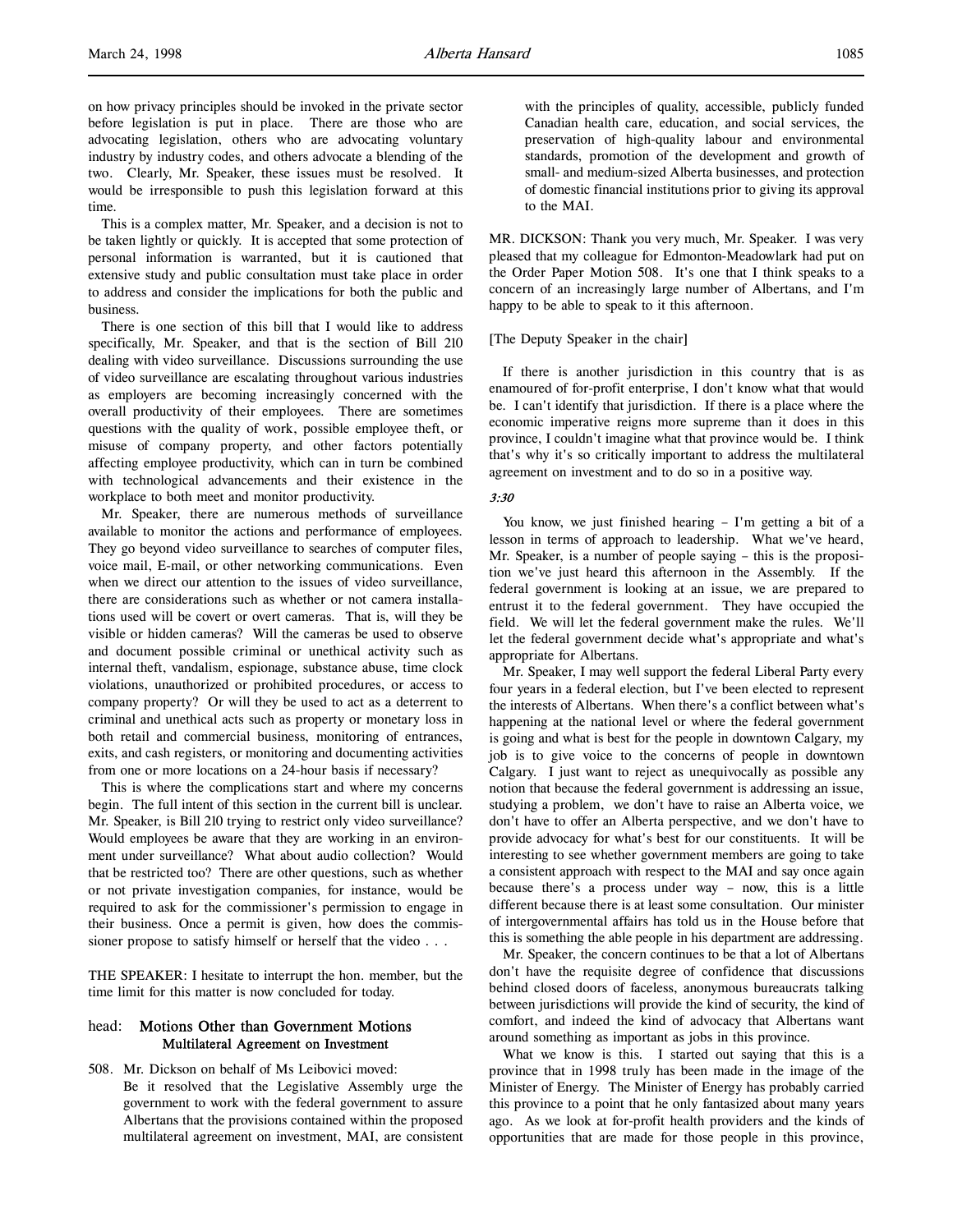when we look at the opportunity for private schools, when we look at the opportunities for private colleges, is there another jurisdiction in Canada that is prepared to countenance such exultation of the profit motive and so little regard for the public interest?

Mr. Speaker, the motion in front of us says a number of things, but what it's looking for is assurance for Albertans that any provisions contained in the proposed MAI – because it hasn't been executed yet – are "consistent with the principles of quality, accessible, publicly funded Canadian health care, education, and social services" and some other things. Let me just deal with that initially.

Mr. Speaker, I happen to belong to what I still regard to be a significant number of Albertans who still believe that government has a legitimate, acceptable role in terms of providing highquality, fully accessible services. Whether it's in health care, whether it's in education, or whether it's in social services, that is the only way we will ensure that Alberta children have that equality of opportunity. That's the only way we're going to ensure that an Alberta child born into a high-income or a lowincome family will still be assured of getting that kind of an opportunity that presumably every member in this Assembly has already had the benefit of. But that, I think, to many Albertans is in peril now. They're anxious and they're concerned about MAI, and they're not satisfied with the kind of assurances we received from the intergovernmental affairs minister. I don't question his sincerity, but I . . .

MRS. SOETAERT: I question his competence.

MR. DICKSON: No, no. I don't question either the sincerity or the competence of this minister.

But, Mr. Speaker, speaking about "accessible, publicly funded Canadian health care, education, and social services," there are a lot of specific instances that can be cited. [interjections]

Mr. Speaker, I'm going to have to ask you to rein in the enthusiasm of my colleagues here. This shows you that there are 17 other members of this caucus that can't wait to stand up and speak for fully accessible, publicly funded health care, education, and social services. Because of that, I'm going to cut my comments shorter than I would otherwise. I want to allow constituents around this province to know that they have lots of advocates in this Assembly. They have plenty of people that are prepared . . .

MR. MITCHELL: But none of them on that side.

MR. DICKSON: Well, I think there are some advocates on the other side, but we'll find out in the remaining 50 minutes of debate on this motion. We're going to find out where the advocates are for ensuring those kinds of high-quality, publicly provided services.

Mr. Speaker, you know, my view as an MLA, particularly in the city of Calgary, is that the day you get elected is the start of the next campaign, and the way you campaign is not with buttons and signs. It's listening and giving voice in this Chamber to the concerns of people in our respective constituencies. We have an opportunity in this motion to be able to reflect what we hear from our constituents, so I'm going to be listening keenly to what speakers have to say on this motion from all sides of the House. [interjections] When I retire from this Assembly . . .

#### Speaker's Ruling Decorum

THE DEPUTY SPEAKER: I hesitate to interrupt the hon. Member for Calgary-Buffalo, but we seem to have a lively debate here. I would encourage hon. members to the right and on the front bench and hon. members to the left and on the front bench to go outside to the chamber that's without and carry on your discussion there. I will put your name on the speakers' list, but meanwhile we have at this moment the hon. Member for Calgary-Buffalo.

#### Debate Continued

MR. DICKSON: Mr. Speaker, I was just saying that when the time comes to retire from this Assembly, either voluntarily or involuntarily, the thing I'm going to miss most is the animated and always consistent reaction of the Minister of Energy. It is one of the things I enjoy most in this Assembly. I'm already starting to grieve the loss of that when the time comes to leave this Chamber.

Mr. Speaker, I think the point I was trying to make, particularly when we deal with health care, is the fact that there is no general exclusion now for social services. There's an undefined exclusion for actions, quote, necessary for maintenance of public order. I think the concern is that there is now a significant portion of Canada's public health care dollars which go into community-based, not-for-profit agencies for delivery of health care services, services that would be available to for-profit corporations as well, including U.S. health management corporations. That's a real concern. I think Albertans have the opportunity to read in periodicals and newspapers what happens with those large, for-profit health organizations in the United States. We cannot afford to give those kinds of organizations the slightest kind of a toehold in Alberta. Pretty soon we're going to forgo that opportunity.

#### 3:40

In law, Mr. Speaker, there's a thing called estoppel, and it goes something like this. If you have an opportunity to raise a concern and you stand by mutely, silently, and do nothing, you may be barred later from coming back and saying, "I didn't agree; I had a problem with it." We don't want the government of Canada to be estopped from coming back in five or six years and saying, "Hold it," when U.S. for-profit enterprises move into this province in a big way – into downtown Calgary, downtown Edmonton, downtown Wetaskiwin – and want to set up for-profit organizations to provide private schooling, to provide private health care. We want to head that off. We think there's a way of doing that, and we're prepared to work.

This motion is really our means of trying to assist the minister of intergovernmental affairs to head off the spectre of unbridled for-profiteers. We hope the minister is going to appreciate that we're putting out the olive branch. This is an attempt . . .

DR. WEST: The problem today is the inefficiency of the present system.

MR. DICKSON: Mr. Speaker, I thought the trade-off was that if I said something nice about the Minister of Energy, he'd leave me alone to let me finish, in the shrinking amount of time trying to talk about the importance of the motion from my colleague from Edmonton-Meadowlark. [interjections]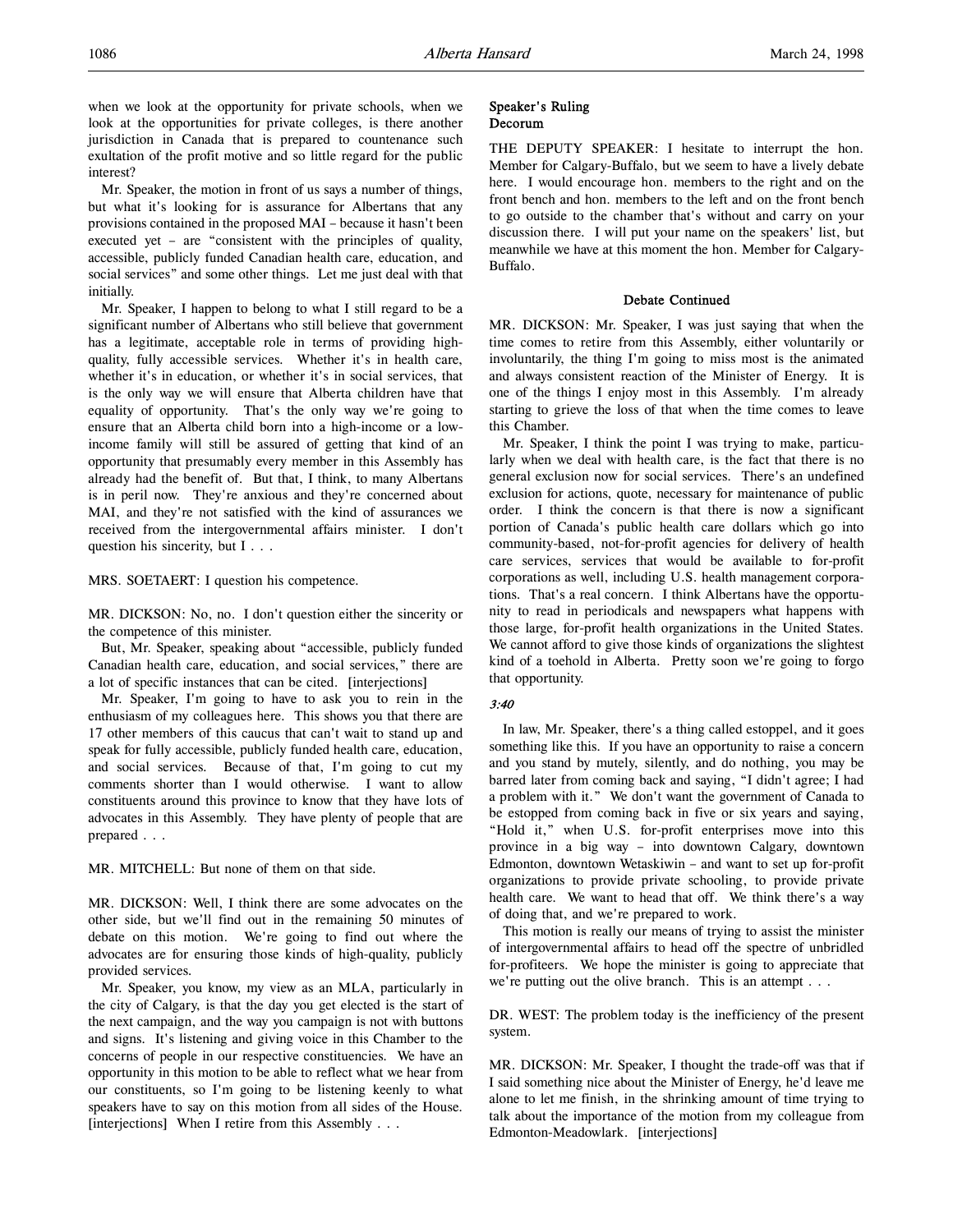THE DEPUTY SPEAKER: Hon. members, I think the chair is about at the end. If you wish to continue like this, the chair will take the next step of inviting you out. Let us hear from Calgary-Buffalo and anyone else who wants to enter into debate, but this talking back and forth and drowning out the speaker is unparliamentary and unworthy of both sides.

Calgary-Buffalo.

#### Debate Continued

MR. DICKSON: Thanks, Mr. Speaker, and I'll speak louder too. Because Canada delivers services through a mixture, we don't have a unique public system. We have a blended system. We have private providers. We have public providers. We have notfor-profit providers. We're in a particular position where we know that has to be addressed. Apparently it is not yet. There have been no adequate safeguards, no adequate provision put into the MAI to be able to address those things, and that's really all we're asking for. That's all my colleague the Member for Edmonton-Meadowlark is asking members to do today. This is only a motion. This is probably the most innocuous way of trying to help the minister of intergovernmental affairs.

What we're trying to do is strengthen his hand at the bargaining table so that when he sits down with his colleagues from across the country, the most powerful tool that minister will have is not the big briefcase he gets from his deputy minister. It's not going to be the packet of Alberta pins which he's going to share with the other ministers from across the country. It won't even be the stale sandwich he's brought with him from the Edmonton cafeteria. Mr. Speaker, what it's going to be is a motion passed by 83 out of 83 members that says that this Legislature is concerned. We want to strengthen the hand of that minister when he embarks on those kinds of intergovernmental negotiations. He's going to have the support, I hope, of 83 members who say that we're going to have to insist on those safeguards.

We see British Columbia and we see some other provinces that think it's sufficiently important to require some specific guarantees. Well, you know, I tell my friends in those other provinces that the government in Alberta is at least as smart as the government of British Columbia. I don't want to have to tell them, Mr. Speaker, that provincial legislators in British Columbia were prepared to step up to the plate and defend the interests of public and not-for-profit providers in that province and the people in Alberta weren't smart enough to do the same thing.

Mr. Speaker, those were the key points I wanted to make. I know I have colleagues that want to develop a number of very persuasive arguments, and I know members opposite are anxiously awaiting the opportunity to listen to those arguments. So those are the points I wanted to make.

Thank you very much, Mr. Speaker.

THE DEPUTY SPEAKER: The hon. Member for Calgary-McCall.

MR. SHARIFF: Thank you, Mr. Speaker. I have listened quite closely to the Member for Calgary-Buffalo, and I appreciate his comments. The ongoing negotiations regarding the multilateral agreement on investment are important to Alberta, and they demand a high level of attention and public debate. This Assembly is certainly an excellent forum, and it is fortunate that the Legislature is addressing this issue once again. As most of my colleagues in this House, I listen quite closely to the discussion and debate which occur here.

If I recall correctly, a few questions have been asked of the Minister of Intergovernmental and Aboriginal Affairs and the Minister of Labour in regard to the MAI. The Minister of Intergovernmental and Aboriginal Affairs also made a statement in this regard a few weeks ago. The MAI is an agreement which will facilitate international investment. At a time when we rely heavily on domestic and foreign investment in our economy, it is beneficial for us to facilitate a simpler investment process. The MAI will ensure that all signatory countries make their laws and regulations pertaining to investment clear and transparent to the international community and that investors are given national treatment, meaning that they are treated no less favourably than domestic investors.

This in no way means that Alberta's ability to govern and make policy decisions according to our provincial standards and expectations will be violated. Our hands will not be tied. We will simply be ensuring that foreign investors are subject to the same laws and regulations as domestic investors. Alberta has always been open to new investment, and if we can provide a better environment for foreign investment without compromising our ability to govern according to the needs of Albertans, then such a change should be welcomed.

The MAI addresses the framework which allows investors the freedom to invest internationally. As it stands, there is a high degree of uncertainty for investors, including Canadians with interests abroad. The rules of practice and investment are quite unclear and change frequently in some countries. It is often very difficult to determine what domestic law and administration require of foreign investments. The MAI will clarify this. It will provide investors the same opportunity to compete based on a common international framework but not on reduced domestic standards.

The negotiations, which are ongoing at this point, have recently been extended through 1998 to 1999, giving the OECD member countries more time to address their specific concerns. Member countries have the opportunity to make appropriate reservations or exemptions according to domestic conditions. This is the process in which the federal and provincial governments are currently involved in negotiations.

Since the MAI is an international agreement, it is the federal government which is the primary negotiator and will be the primary signatory. What is of concern for Alberta and all provinces is the clear separation of powers between the federal and provincial governments provided for in the Canadian Constitution. Since it is not only areas within federal jurisdiction which may be affected by this agreement, it is important for the Alberta government to be involved in negotiations to protect provincial areas of control. I understand this has been Alberta's position since negotiations first began in 1995. From comments made by the Minister of Intergovernmental and Aboriginal Affairs on March 2 in this House, it seems that the relationship between the provinces and the federal government is of primary importance. The minister commented that there should be no presumption that the provinces would be automatically covered by an agreement and that there should be full respect for health, social services, education, environment, labour, natural resources, and foreign ownership, all of which are within the jurisdiction of the provincial government.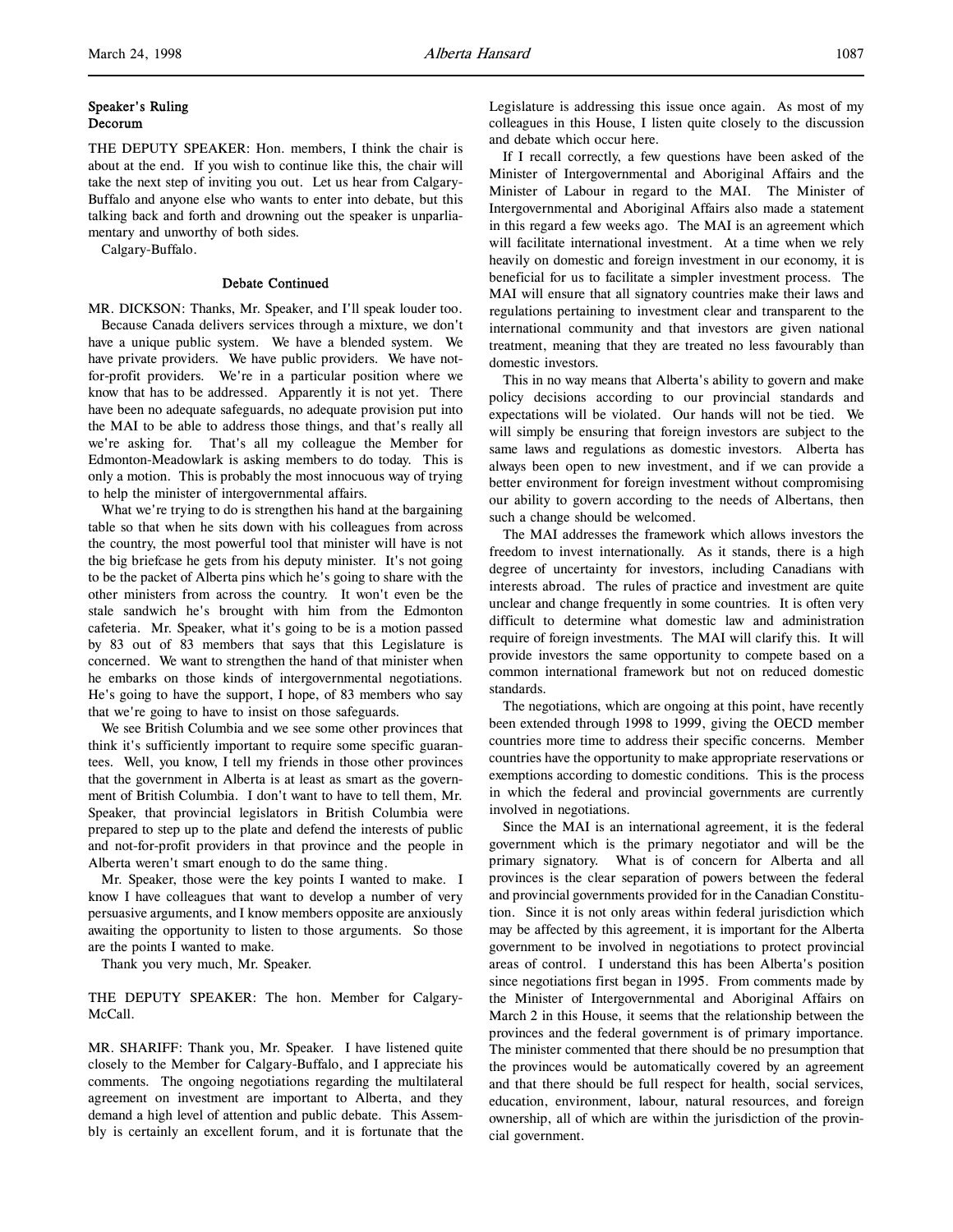## 3:50

The motion we have before us today does not seem to reflect the issues of jurisdictions within Canada. This motion suggests that the federal government should be given the freedom to make reservations and exemptions which are based on areas which are outside of their jurisdiction and within the jurisdiction of the provinces. I cannot support such a proposal. It is this government who should be given the opportunity to ensure that provisions within the MAI fully respect areas within our jurisdiction, including health care, education, social services, environment, and labour.

This being the case, I move to amend Motion 508 to better represent the nature of the negotiations and the jurisdictional concerns I have addressed. The amended motion would read as follows:

Be it resolved that the Legislative Assembly urge the government to approve the multilateral agreement on investment, MAI, only if it is in the public interest of Albertans and urge the federal government to ensure that the MAI fully respects the jurisdiction of the province of Alberta, including the areas of health care, education, social services, labour, environment, and Crown property.

This amendment would better reflect the nature of the negotiations between the federal and provincial governments and would not give the federal government the opportunity to interfere in areas which are clearly within provincial jurisdiction.

An important issue for the provinces is that a signatory country may choose to make some areas of their domestic interest exempt from MAI. It is their right and their duty if necessary. Since Alberta has clear jurisdiction in the areas of education, health, social services, environment, labour, and natural resources, I believe it should be Alberta's position that we should have the final approval on what, if any, effect the MAI will have on these areas. It should not be up to the federal government to make these determinations. I support the comments made by the Minister of Intergovernmental and Aboriginal Affairs that there should be no presumption that once the federal government becomes a signatory, the provinces will do the same. The provinces' explicit consent should be required.

Having moved this amendment, I would also like to make it clear that I believe the high standards of social services, health care, education, labour, and environment we have in Alberta will continue to be fundamental to the province. The Minister of Labour and the Minister of Intergovernmental and Aboriginal Affairs have confirmed their commitment to these principles. This amendment would provide the Minister of Intergovernmental and Aboriginal Affairs with a clear mandate and direction from this Assembly to proceed in negotiations which would have the best interests of Albertans in mind. It would make a clear statement to the federal government that Alberta intends to protect the areas within its jurisdiction from interference and will negotiate in that regard.

With that, I would like to conclude my remarks and hope I can trust each of you to support this amendment. Thank you.

THE DEPUTY SPEAKER: The hon. Member for Edmonton-Mill Woods on the amendment.

DR. MASSEY: Thank you, Mr. Speaker. I'd like to speak against the amendment, if I may, for a few minutes. It seems to me that the impact of the amendment is to dilute and to weaken the motion from the Member for Edmonton-Meadowlark. By deleting the parts of the motion that specify that the province will guard and make sure that the agreement is consistent with the principles of quality, accessible, publicly funded Canadian health care, et cetera – I think laying out those standards is not only a message to the federal government, but it's a message to the provincial government that during negotiations the quality of those services is important and that any actions the provincial government takes have to be grounded in the belief that the kinds of standards and the kind of quality that we have in place have to be maintained both in any kind of negotiations and certainly here within the province. The amendment weakens the motion, and I think, were the mover here, she would find some difficulty. So I would urge members to vote against it.

Thank you.

THE DEPUTY SPEAKER: The hon. Minister of Intergovernmental and Aboriginal Affairs, followed by the hon. Leader of Her Majesty's Loyal Opposition.

MR. HANCOCK: Yes, Mr. Speaker. It's a pleasure to rise today to contribute to the debate on Motion 508 and on the amendment. The debate on this motion obviously indicates a recognition of the link between international trade and investment negotiations and our local economy here in Alberta. Intergovernmental and Aboriginal Affairs monitors these major international economic negotiations and co-ordinates Alberta's input into the appropriate federal negotiating team or ministry. We're currently working with the federal government to formalize the relationship between the provinces and territories and the federal government on trade and investment negotiations to ensure that provincial and territorial interests are clearly heard and reflected in the Canadian positions. Pending the formalization of this relationship with the federal government, we will continue to monitor significant international negotiations and to strongly promote provincial views to the federal government, particularly when the international negotiations affect matters within provincial jurisdiction.

As I mentioned in my statement on March 2, 1998, Alberta has been closely involved with the federal government since the negotiations began, and we've identified the following issues as key areas for Alberta. Canadian provinces should not be presumed to be automatically covered by the agreement. They should have the opportunity to consider the agreement and explicitly consent to being covered by the rights and obligations of MAI. There must be full respect for areas of provincial jurisdiction, including health and social services, education, environment, labour, natural resources, and foreign ownership of land. The MAI should include a reservation process similar to NAFTA which would operate to exclude specific provincial measures and preserve current and future policy flexibility for Canadian governments in important sectors such as health, social services, and public education.

At the February 19, 1998, meeting of federal and provincial/territorial ministers responsible for international trade the federal government told us that they had clearly indicated to the countries involved in the OECD negotiations that coverage of provinces should not be assumed. The federal government has also already tabled specific and general reservations related to federal measures which could be applied to provincial measures if it were decided that the MAI will apply to the provinces. This includes a sectoral reservation for health and social services. However, it is clear that the MAI is a work in progress, and we cannot predict with certainty which issues may arise that could have implications for provincial jurisdiction. Alberta does not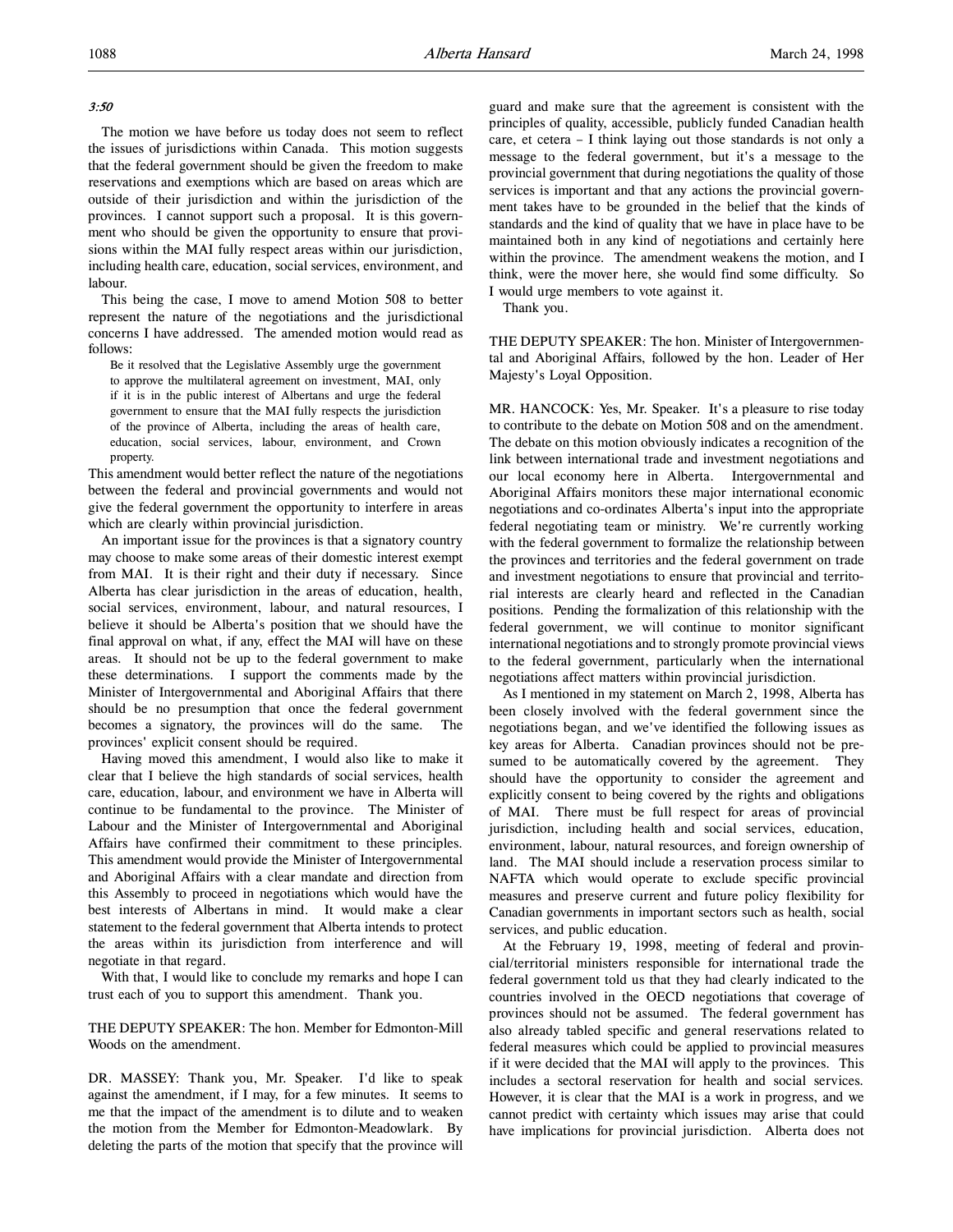negotiate directly in OECD. Rather, we contribute to the development of a Canadian position with our provincial, territorial, and federal counterparts.

The communiqué from the February 19 meeting of federal and provincial/territorial ministers responsible for international trade noted that the MAI negotiations will not conclude in April 1998 and will continue for some time. This will provide us with an additional period of time for Albertans to provide their views on MAI, and we are currently examining the most appropriate method to receive those views.

The motion as amended recognizes that the areas mentioned in the original motion are already dealt with by exceptions in the MAI or are simply not covered by the agreement. With respect to the MAI's consistency with principles mentioned in the motion, we would suggest that the items identified are not primary issues in the negotiations: "quality, accessible, publicly funded . . . health care, education, and social services," for example. Nothing in the MAI prevents a country from providing public services. Federal negotiators have already tabled their reservation for the social services sector which covers the areas described. Other countries in the negotiations have indicated that this area is not of commercial interest to them.

## $4·00$

"Preservation of high-quality labour and environmental standards." Nothing in the MAI prevents a country from establishing measures of general application so long as these measures treat foreign investors or investments no less favourably than domestic investors or investments. There is a concern that ordinary regulatory activities may be construed to constitute takings which might require compensation to investors under the provisions of an investment agreement, and there is general agreement in these negotiations that we want to avoid that result in the MAI.

"Promotion of the development and growth of small and medium-sized . . . businesses." A completed MAI may help small and medium-sized businesses in their expansion efforts by providing a stable and consistent set of investment rules. Companies would not have to rely on economic strength or size in order to achieve a fair and level playing field with other countries.

It's our hope that the Legislature will give the government a strong endorsement to put forward provincial positions regarding matters within provincial jurisdiction, whatever they may be and whenever they may arise in the negotiations, without being limited to the areas that are described in the original Motion 508. The amended Motion 508 also specifically recognizes existing Alberta legislation which provides for the approval of international trade and investment agreements if they are found to be in the public interest of Albertans. So, Mr. Speaker, I support the amendments to Motion 508 and urge my fellow members to support them as well.

MR. DICKSON: Mr. Speaker, I'm not persuaded. I've listened to the intergovernmental affairs minister, and really what we've got with these amendments is this, and I say this with due respect to the sponsor, the Member for Calgary-McCall. What we've done here is we've taken out, really, the essence of the motion. The thing would have us take out words like "preservation of high-quality." It would take out specific words that are what make the original motion work. If you look at the amended motion, what it talks about is that we want the federal government to respect the jurisdiction of the province of Alberta.

Well, I thank the sponsor of the amendment for this reason. What it helps to do now is really crystallize the issue and define it in a much starker sense than perhaps existed before in the debate. The real issue comes down to, minister of intergovernmental affairs, that all of us in this Assembly aren't confident that ministers of the Crown and the cabinet in this province are working as hard as they can and should to promote public health care and a strong public education system. We see it in the underfunding. We see it in the lack of resources. We see it in the – I was going to say indiscriminate – if not indiscriminate at least the considered support for more tax dollars going into private education. We see it in sheltering private schools and private colleges from freedom of information legislation. We see it in sheltering private schools and private colleges from protecting and respecting the privacy rights of students and staff.

Mr. Speaker, there is a litany of examples that one could cite that show ways in which this province has simply not accepted the responsibility that some of us think the government has in terms of promoting those kinds of public services. I'm not talking about the speeches we hear in the Assembly about support for the Canada Health Act. I'm talking about when we open up the budget and where dollars are deficient and where dollars are going. That's what really signals what this government's belief system is all about.

I always appreciate somebody coming forward with an amendment rather than simply voting against a motion. So I thank the Member for Calgary-McCall for that, for doing it in this kind of a straightforward fashion, but I still have that concern that really the net effect of the amendment is just for the provincial government to say: trust us. [interjections] Mr. Speaker, I hope you don't hold me accountable for the support I'm getting from my caucus colleagues, and I want to disassociate myself right now from some of the animated spirit I see in my colleagues. Look; they can hardly restrain themselves because they're anxious to get into the debate.

I want to take my seat, Mr. Speaker, but I just wanted to attempt to make the point that I think this amendment substantially, dramatically weakens what was a very powerful motion from my colleague from Edmonton-Meadowlark. I think what it does is it, frankly, lets the government off the hook. Here I was trying to help the minister of intergovernmental affairs by giving him a stronger mandate to go into those discussions with his colleagues from across Canada, and he wants to dilute it.

Maybe this minister in his past experience has had a different experience negotiating, and there's more than one style for successful negotiation. But I think there are few that are more powerful than going in saying: "My mandate has been narrowed by the people in the Legislature I have to report to. I've been given clear, explicit direction to fight for the preservation of highquality services," not just adequate services, which is where the amendment would take us, but the preservation of high-quality services. And is there a constituent anywhere in this province that would want their MLA to settle for less than preservation of highquality standards? So that's what we're trying to do. I'm confused now. We were trying to support the minister. We were trying to give him the strongest possible bargaining position, and he's trying to dilute that strong bargaining position.

Mr. Speaker, we see time and time again this government go into negotiations and come out with less than what we think they ought to. We simply want to assist. The amendment does not provide the measure of assistance that the minister needs. In this case he may not even recognize the assistance that we think he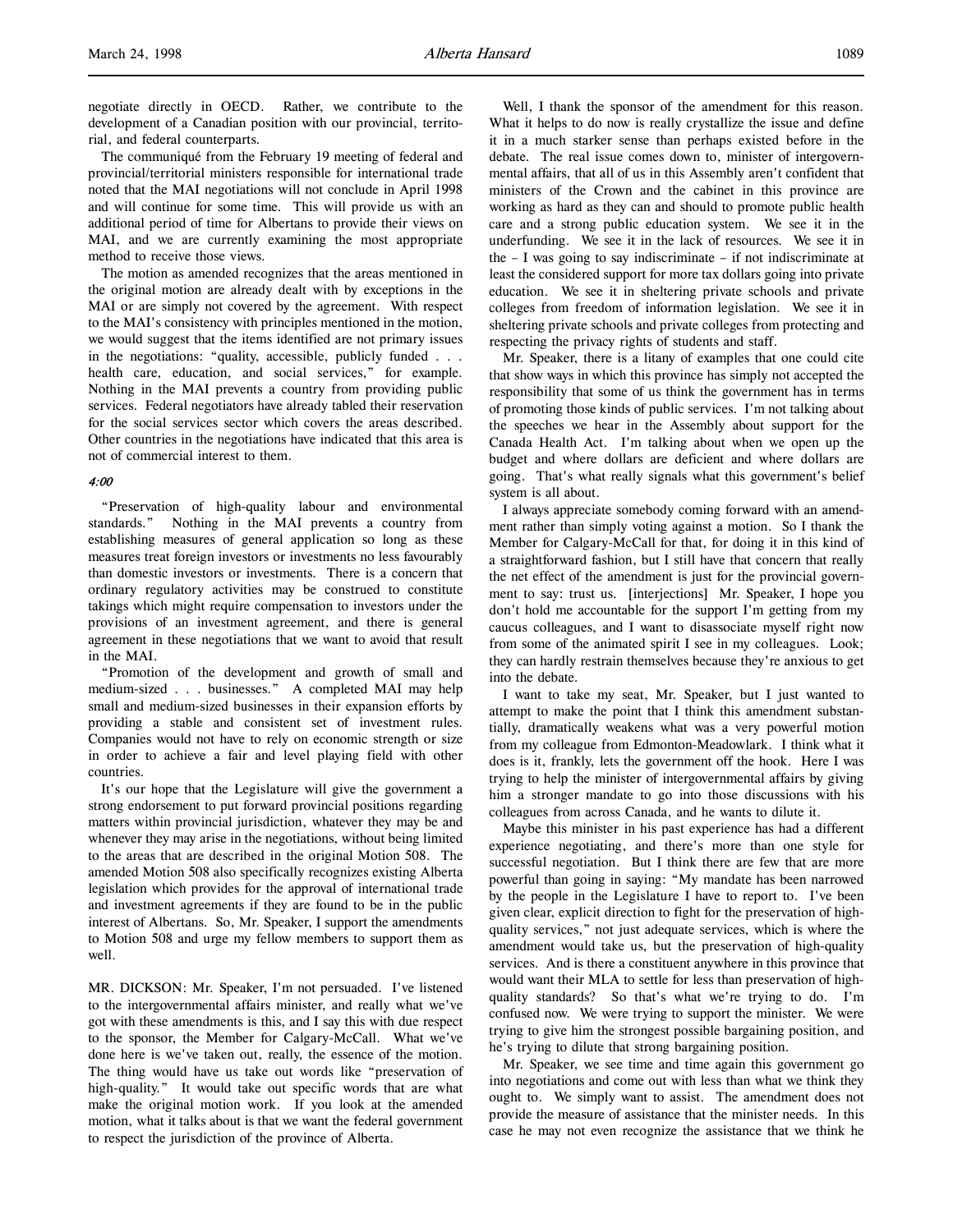requires. We're going to have to insist on providing that minister with a stronger hand. He may think that when he sits down with his colleagues from around the country, he's persuasive enough that he doesn't need this strengthening of his position, but it's a great safety measure. It should be a great comfort to him, and most importantly, it'll be a great comfort to all Albertans.

#### THE DEPUTY SPEAKER: The hon. Member for Calgary-Fort.

#### 4:10

MR. CAO: Thank you, Mr. Speaker. I would like to address this motion today in terms of the consideration of the amended portion and the MAI as they pertain to the social services we have come to demand and expect in Alberta. I know how important the services which are provided by the government are to Albertans and indeed to all Canadians. Our health care, education, and family income support are held in high esteem, and we demand much from them. It is often said that this is what sets Canada apart from other industrialized nations and quite rightly so. Since 1867 we have become a nation which expects a certain environment for our citizens, and since we have had the ability to maintain such high standards, we have done so.

Canada is a federation of 10 provinces and two territories who share responsibilities. There is a clear division of power and responsibility between governments. Most social services are provided through provincial governments, including support services to children and families, education, and health care. Within the federal guidelines the provinces are experts on what works and what doesn't work within their provinces, and because of this, the provinces have had the opportunity to develop unique ways of providing the services.

What works in terms of education in Newfoundland may not be transferable in its entirety to Alberta. Demands made by demographic population will certainly affect program focus. Seniors' programs required in Alberta, because of our large population of seniors, may not be necessary in Manitoba, for example. As well, beyond the merits of individual programs the delivery of these programs cannot be expected to be the same. It can be expected that within federal guidelines priorities will be different. Consideration must be made to very different provincial social, economic, and political environments when planning and developing programs and policies. The development of these priorities will be dictated by the electorate through a democratic electoral process.

The federal Minister for International Trade has publicly outlined the exemptions the federal government has put forward regarding the MAI. They include health care, social programs, education, culture, and programs for aboriginal people and minority groups. He has also acknowledged that these reservations or exemptions are required at both the federal and provincial levels. I think this is fair for him to say since some of the areas affected by the reservations, such as health care and education, fall within the purview of the provinces.

The question which I think needs to be addressed is whether it is the role of the federal government to provide reservations in areas so predominantly within provincial jurisdictions. Can we be sure they will adequately address Alberta's concern among those of other provinces? I don't believe we can expect the federal government to address our concerns as comprehensively as we or the other provinces are able to. As an example, we are acutely aware of the intricacies of delivering education to Alberta students. We understand that government needs to be involved in developing standards in terms of curriculum, teaching standards, facilities, availability of programs, and funding.

It is an appropriate time for this Legislature to be discussing the conditions of the MAI. The Minister of Intergovernmental and Aboriginal Affairs has made us aware that the deadline for the conclusion of the negotiations has been extended beyond 1998 into 1999. We should look at this extension as an opportunity to develop a framework which is extensive enough to encompass our needs as a province.

It seems clear that since negotiations began in 1995, OECD member nations have found the concept of an international investment agreement to be important enough to warrant very sincere and honest discussion of their participation. I commend the participating nations for this. The ramifications of such an agreement will be long lasting and change the way international investment is viewed and undertaken in the future. The negotiation process the federal government is now involved in allows for country-specific reservations to be made. This is similar to NAFTA and is necessary in any international trade agreement. In any nation there will always be sectors of the economy, government, and social services which the nation will choose to remain entirely sovereign over. Once declared, these areas are not subject to negotiation and cannot be amended or changed by any other nations or organizations.

We need to provide a strong message of support for the Minister of Intergovernmental and Aboriginal Affairs when he negotiates with his federal counterparts. We must ensure that areas within our jurisdiction remain within our control as they relate to the MAI. It is the provinces which will be left to deal with the consequences of these exemptions directly, and it is the provinces who should be able to determine the extent and the parameters of these reservations.

Mr. Speaker, international investment is important to the Canadian economy and vital to Alberta's economic strength. In Canada trade accounts for over 40 percent of the gross domestic product. To put this in human terms, every \$5 billion in foreign investment provides 40,000 Canadians jobs over five years. Over \$180 billion in foreign investment is working in Canada, and Canadians themselves have invested over \$170 billion outside the country. These are important numbers. They are important because it seems far too easy for someone to characterize large foreign investors as noncontributors to the Canadian economy and thereby noncontributors to the maintenance of our social safety net. It may not be so easy for those same people to tell the Canadians and Albertans who have benefited substantially from foreign investment, who have good jobs, positive prospects for the future, that these dollars don't contribute. It will be much harder to tell Revenue Canada that there is no benefit to having more Canadians working and companies growing. We have always been open to foreign investment in this province and look forward to increased opportunities for Albertans to invest more extensively on an international level.

Mr. Speaker, we can sometimes be lost in the discussion of the MAI. Will it provide better access to foreign markets for Albertans? Yes, we will see a benefit from increased foreign investment, but we will also see increased growth and expansion of Canadian and Albertan companies. They will be able to access other markets under a more transparent investment framework. Every businessperson knows that market access is integral to success, and procedural roadblocks to access have a direct effect on their ability to compete.

Mr. Speaker, it must also be noted that one of the principles of the Alberta advantage and one of the reasons investment, both domestic and foreign, is so readily available in Alberta is our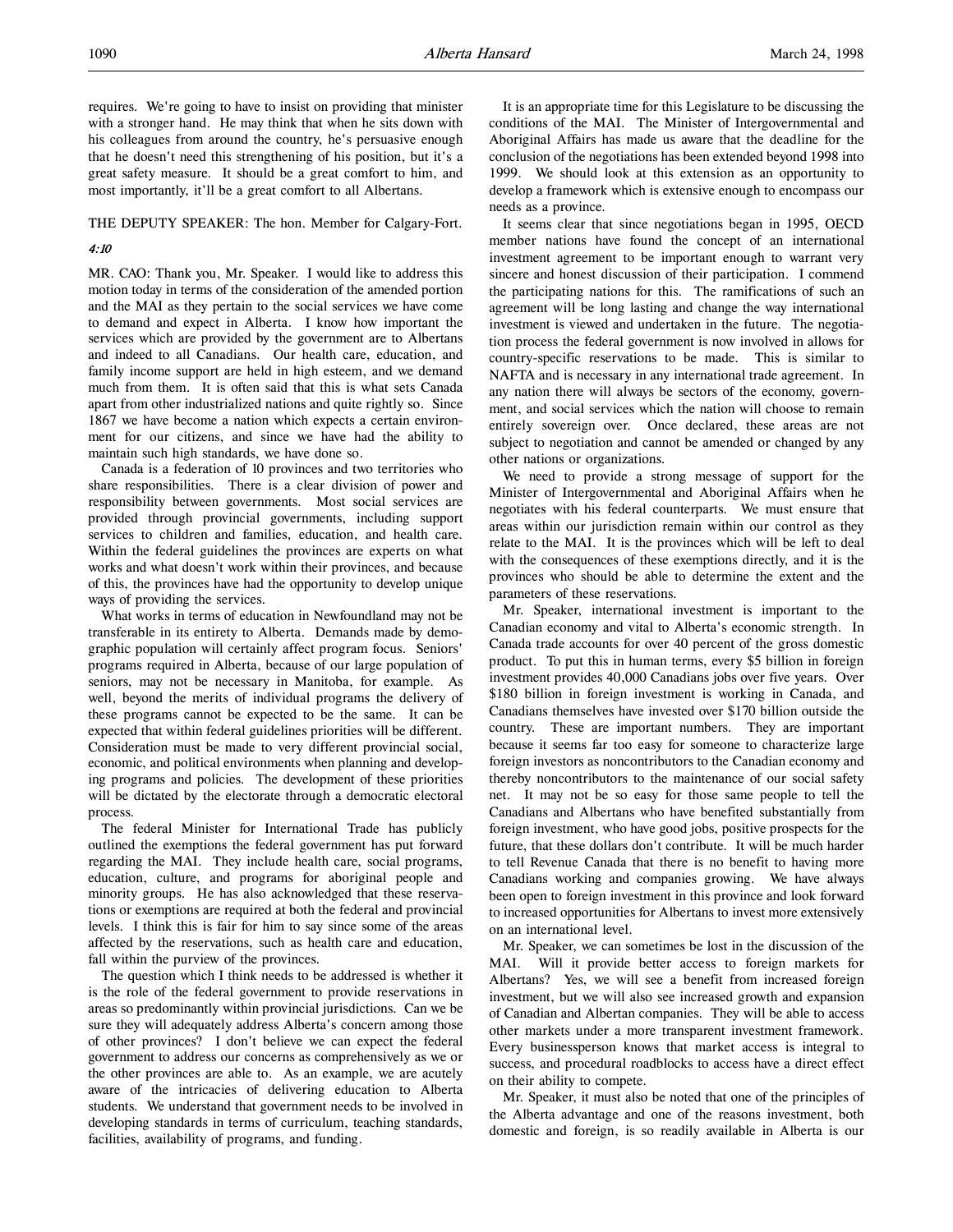Alberta will not compromise the ability of Albertans to reach this level of personal success. It is good for Alberta to allow individuals these opportunities and to maintain a positive environment for them to succeed within. It is only in view of the interests of Albertans that the final agreement should be accepted. This a simple precept of the motion, but it necessitates that our government, the Alberta government, be given final approval of the MAI for the protection of Albertans. We cannot expect that the federal government will ensure that the specific interests of Albertans will be covered by the final MAI they negotiate. In terms of the areas within our jurisdiction, we must be given the freedom to accept or decline the MAI solely on the interests of Albertans. That is our responsibility.

I support this amended motion. I support this government in knowing how best to deal with the concerns of Albertans. I ask each of you to support this motion today.

Thank you.

## 4:20

THE DEPUTY SPEAKER: The hon. Member for Spruce Grove-Sturgeon-St. Albert.

MRS. SOETAERT: Well, thank you very much, Mr. Speaker. I probably won't be as eloquent as Calgary-Fort. You'd swear he'd almost prepared notes to speak to this surprise amendment.

MR. SAPERS: The one that's dated March 17 and then crossed out on March 24? That one?

#### MRS. SOETAERT: The one that's dated March 17, yes.

However, I want to speak a little bit about the irony of this afternoon in regards to the amendment. Earlier today we had people opposite saying: let's not go with this bill because the feds are going to handle it. Ultimate faith in the feds. And here we were saying: be prepared; be a leader; give them some advice. But, no, ultimate faith in the feds with regard to Bill 210. Suddenly we get to Motion 508, and here we're saying: here's a little card in your pocket; here's an ace up your sleeve; here's something you can use from the humble opposition who offers such good advice. Within that advice we said: let's make sure that the minister on his little journey to Ottawa can fight for quality, accessible, publicly funded health care, education, and social services. Those are things that are important. Those are things that are important to people in Alberta. We all know that in here. No matter how you duck and dive around it, no matter how you try to fund some private operations, every one of us knows that in the heart of every Albertan they want publicly funded accessible, quality health care, they want publicly funded quality, accessible education, and they want a strong social safety net that's there when you need it.

Here we have put that in the motion so the minister could wave that Alberta flag down in Ottawa. Well, there's a bit of a flag flap down there. He might not take a flag. He may just take pins.

MR. DICKSON: And a stale sandwich.

MRS. SOETAERT: And a stale sandwich. The pins, the stale sandwich, and an Alberta cap.

MR. MITCHELL: Which car would he drive down there?

MRS. SOETAERT: I don't think he'd drive his own car there. I think he'd take a plane. [interjection] Well, we don't all get trips to Hong Kong either.

THE DEPUTY SPEAKER: On the amendment.

MRS. SOETAERT: However, back to the motion at hand and the amendment to it. The intent of this motion is being totally undercut by the Member for Calgary-McCall. The total intent of it is gone, because one of the strongest lines in the motion is "quality, accessible, publicly funded . . . health care." He could have grabbed that. He could have waved that motion and said: this is what 83 people sent me with; this is what we want for Alberta; this is what we want to make sure is taken care of. Instead what's neatly cut out of that are those exact words, and that's very disappointing to me. For that reason I cannot support this amendment.

What this now reads is that "only if it is in the public interest of Albertans." Well, that's putting a lot of pressure on the minister of intergovernmental affairs. He has broad shoulders, he says, and he does. However, along with the broad shoulders you need another arrow in your quiver, and what it would have been was our motion. What it is not is this amendment. So I'm very disappointed that it was neatly avoided, that this was changed so substantially that it does not read as the same motion. If we had time to look it up in *Beauchesne*, we would find out that it's almost out of order.

Mr. Speaker, I just want to again express my disappointment and mention that the intent of this motion has been completely undermined, and I'm very disappointed to see it in front of us. I wish we could have given the hon. minister a good package, a good solid motion that he could have gone with. I think we have the opportunity with these negotiations – I'm glad they've been extended – to really be strong advocates of public health, public education.

What this has virtually done – in fact it's almost sneaky in that it says: we're not going to be advocates of that. Because it was taken out, you have to wonder what the intent is. Has it been deliberately taken out? Well, I'm afraid it has been, and that disappoints me because we should be fighting. Everyone here knows that Albertans want publicly funded health care. Here was an opportunity to go fight for it, and I'm very disappointed to see that it's not going to be there.

Mr. Speaker, I cannot support this amendment. I'm very disappointed that the government did not find its way clear to support this amendment and take it and run with it. So with those few words I will express my concern. Hopefully, this amendment will fail and the original motion will pass.

THE DEPUTY SPEAKER: The hon. Member for Edmonton-Glenora in the minute that may remain.

MR. SAPERS: Yeah. Mr. Speaker, I guess time may adjourn before I'm finished, but I'll start my remarks in any case. I certainly can't support the amendment. I note that the amendment has been signed by Parliamentary Counsel, but the original motion talked about working with the federal government, emphasis on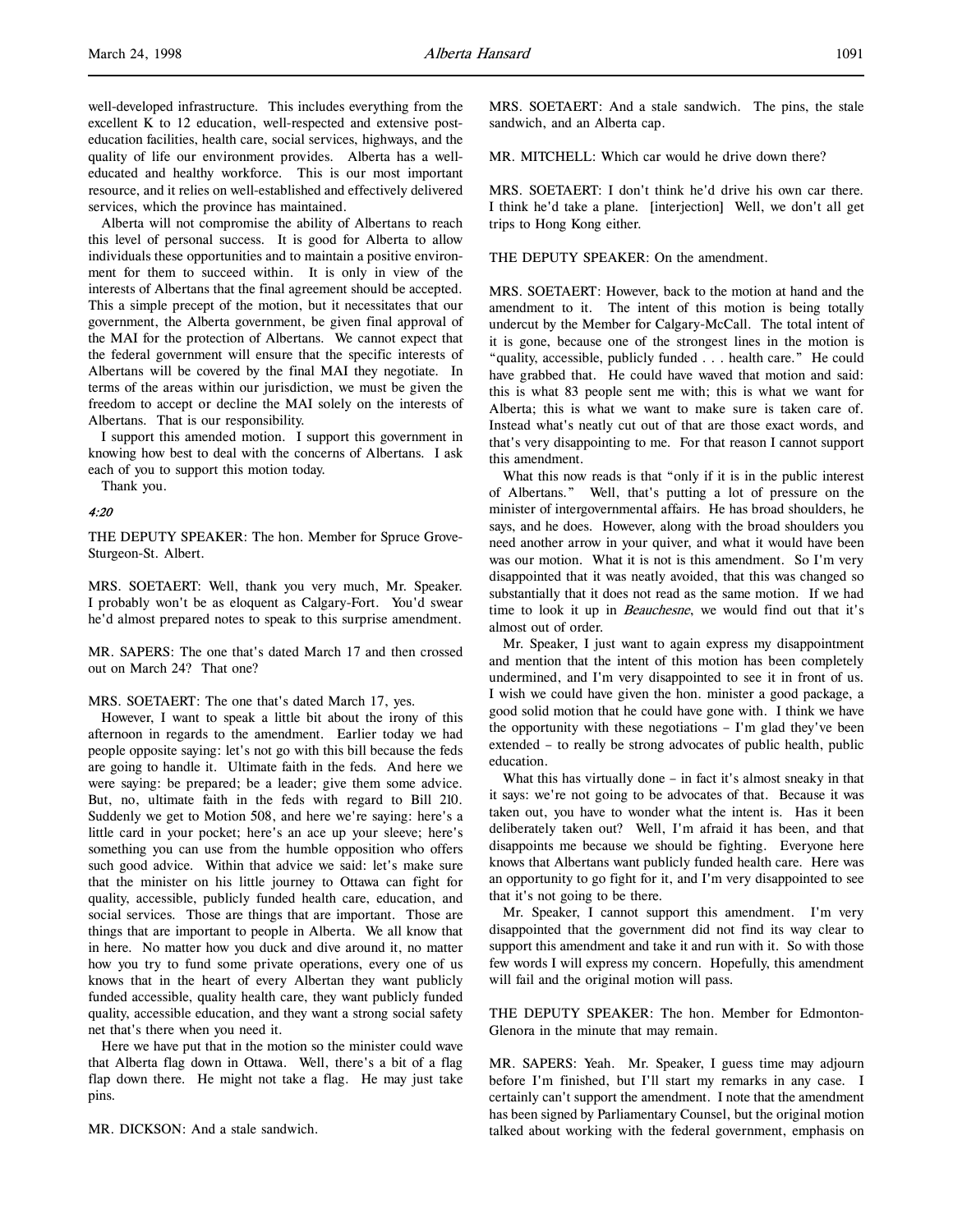that phrase "work with," talked about "publicly funded Canadian health care, education, and social services," the operative part being "publicly funded."

THE DEPUTY SPEAKER: I'm sorry that I have to interrupt the hon. Member for Edmonton-Glenora, but under Standing Order 8(4) I must put all questions to conclude debate on the motion under consideration.

[Motion as amended carried]

# head: Government Bills and Orders head: Third Reading Bill 31

# Appropriation Act, 1998

THE DEPUTY SPEAKER: Hon. Government House Leader, perhaps we could have someone move third reading and then we could get on with the debate.

MR. HAVELOCK: Yes, I will do that. I move third reading of Bill 31, Mr. Speaker, on behalf of the Provincial Treasurer.

MR. DICKSON: Mr. Speaker, I'm glad that somebody was able to move it because I know that a number of my colleagues certainly want to speak to Bill 31 at third reading.

Mr. Speaker, what I simply wanted to highlight were the shortcomings and the difficulty with Bill 31, the Appropriation Act, 1998, and to touch on very briefly the seven weaknesses that I see with the appropriation bill that's in front of us. There are a couple of specific items, but since we're in third reading, I simply want to address the fact that what we have in front of us is the government not doing the kind of long-term, intensive planning that we think Albertans deserve and that we think Albertans want to see.

Mr. Speaker, a number of specific things. The fact that Bill 31 does not reflect a program-based performance budget – I went through that at the committee stage and offered, I think, some more specific comments in terms of why I think it's deficient in that respect and why my caucus thinks it's deficient. The fact that the three-year budget plans upon which Bill 31 is premised have not been prepared on the basis of program category but on the basis of ministerial boundaries continues to be a problem.

One need look no further than pages 3, 4, and 5 to understand that those silos that we heard so much of at the Growth Summit – we were going to get people thinking outside silos. But the government of Alberta is the one agency that didn't seem to get the message from those people involved in organizing the Growth Summit, because when it comes time to deal with a budget, we're not dealing with child poverty as an item and we're not dealing with population health as an item. What we do is we look at Bill 31, pages 3, 4, and 5, and we see simply a reflection of the existing departmental responsibilities. That continues to be a major weakness. So Bill 31 doesn't reflect a program-based performance budget, which is a shortcoming.

#### 4:30

Number two, annual performance reports, which ought to inform any debate on the Appropriation Act, in fact don't exist in a meaningful way because the focus is on inputs by this government and not outputs.

The third shortcoming is auditing of annual performance reports by the Auditor General. If we had them, that would be a facility that doesn't exist now. That limits the effectiveness of Bill 31. Fourthly, an economic and fiscal strategy report is a significant omission, a serious omission.

The fifth item is that Bill 31 does not reflect a fiscal stabilization fund, something which I know the Treasury critic and my caucus colleagues have argued in the past is important and essential. In a province that's as resource based with such a cyclical-natured economy, a fiscal stabilization fund is essential. Bill 31 doesn't reflect that.

Monthly budget updates: something we've asked for because the quarterly budget updates simply aren't frequent enough to be able to react to swings in elements of our cyclical economy.

Finally, independent projections of revenues.

So those problems continue to be a difficulty. The other items I think have been covered in some detail both at second reading and at the committee stage, and I wouldn't propose to belabour them now, Mr. Speaker. Those are the comments I wanted to make with respect to the Appropriation Act, 1998.

THE DEPUTY SPEAKER: The hon. Member for Edmonton-Mill Woods.

DR. MASSEY: Thank you, Mr. Speaker. I appreciate the opportunity to make some comments at third reading on Bill 31, the Appropriation Act, 1998. I think that when it comes to this stage of the bill, we should reflect upon the huge amounts of money that we are actually dealing with. The \$12.363 billion and the breakdown that we have in the budget is a huge budget and one that has been scrutinized probably not as thoroughly as most of us would have liked to the last number of days. Nevertheless, it has been scrutinized. A number of questions, a number of issues seem to be, I think, reflected in the comments of all members as they've considered it.

I think one of the disappointments of the budget has been the failure of the budget to adequately reflect what most Albertans heard and what was reported out of the Growth Summit. I think people heard the reports from that Growth Summit. Those of us that were there as observers left with a clear understanding that people and people concerns were to be the priorities of the government. Certainly the expectation of everyone at those meetings was that people and people concerns would be highlighted in the budget, and those concerns were focused on three areas: education – I think education came out as a huge priority – health care, and social services. In many ways this budget has failed to match those priorities with financial plans that can be carried out in the next year so that the things that were said at the Growth Summit and the plans that were made there become realities for Albertans.

In terms of education, I think the fact that the government still seems to dismiss a number of things that not just Albertans but Canadians and North Americans take to be important is a shame. I think that schools and school boards are still struggling with class sizes that they find inordinately large, class sizes where they find it difficult to work with individual students, and class sizes where the kinds of resources that are needed to deal with those large numbers of youngsters are just not available. I think the pressures on the schools as a result of this budget have not been lessened.

If you look at the kind of labour unrest in this city now in terms of the public schools, the quandary that the board finds itself in with teachers not being satisfied with the kind of proposals before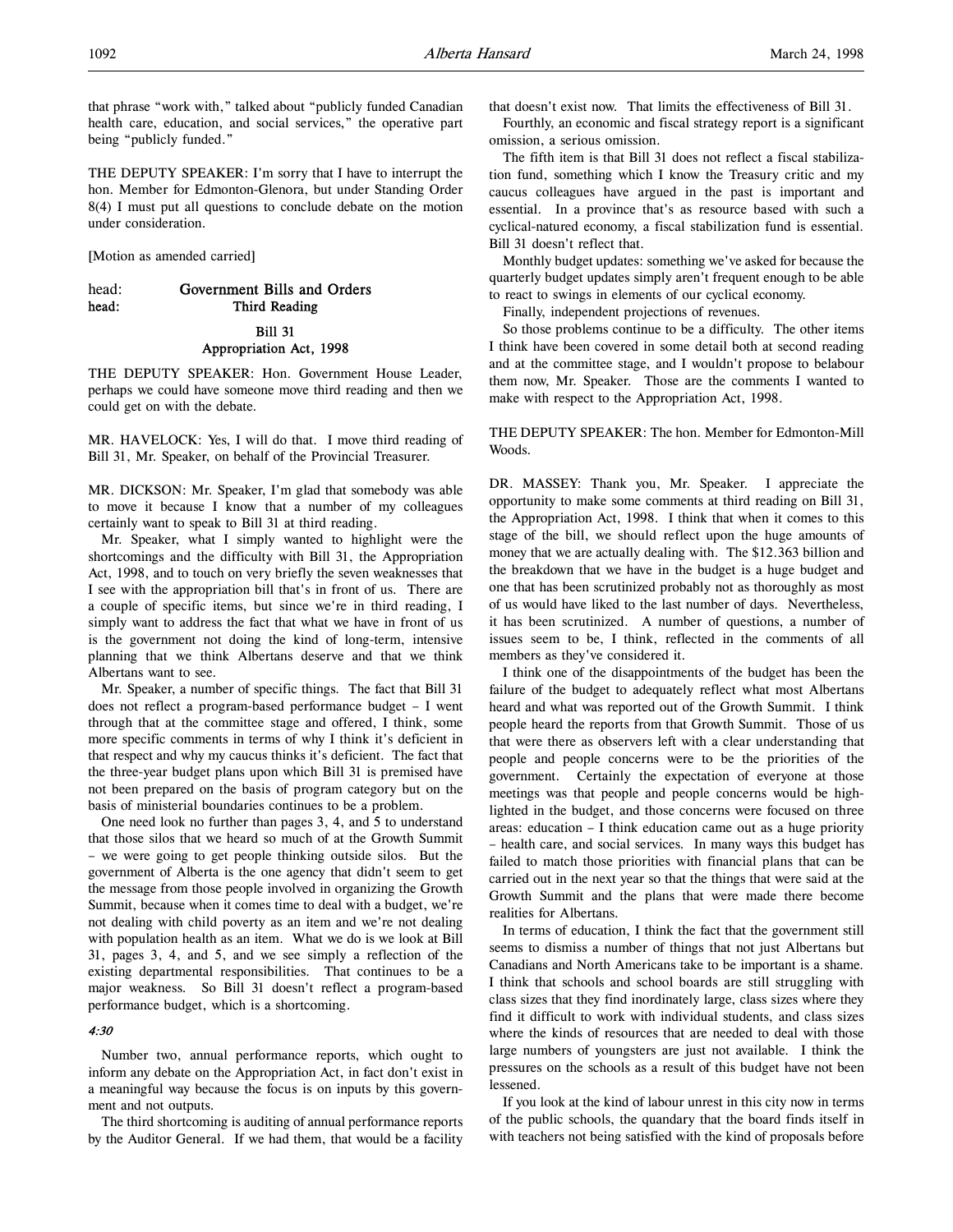them, and if you look for the root of those problems, it has to be in the kind of funding that that board and many other boards across the province have available to them. The fact that those teachers and those boards co-operated with the government so willingly in terms of the 5 percent cutback and to find a few years down the road that government ministers claim the cutbacks were negotiated and that any return of the 5 percent the boards are on the hook for negotiating themselves and finding the dollars – I find that just almost incomprehensible, that that kind of a scam should have been carried out on boards and on teachers in the province.

I think it's abundantly clear and will become clearer as disputes across the province are not settled that the government has an ethical obligation to sit down and treat all employees fairly and to redress to school boards the moneys they need, to return that 5 percent to teaching and support staff. So the budget, I think, has failed in education in a number of ways in terms of providing the kind of classroom environment that we hope for children, in providing the kinds of resources that boards need to deal fairly with their staff and teachers in particular.

#### [The Speaker in the chair]

The second area, of course, is health care, and you don't have to be in this city long to see how badly the public health care system has been ravaged and the kind of problem that the government now has. It's going to be a long, long time, regardless of how much money is put back into the health care system, before Albertans and before people in this city believe that the health care system is capable of serving them when the need arises, and that problem of perception I think is going to be a difficult one to overcome. The kind of lurching, patching program to patching program, that is going on I don't think is the way that public confidence in the system is going to be restored. I think the government is right: when people go to hospitals and actually experience the system, they're often very supportive of the care that they receive. I think that's more a tribute to the kind of people that are in the system and trying to work with patients than it is to the health of the system itself.

So I think that in those two areas, Mr. Speaker, the budget is a disappointment, and I think that a good number of Albertans who had looked to the Growth Summit for setting of priorities for re-establishing some sort of balance within the province in terms of programs and access to programs are going to be as disappointed as I am. With those comments I'd conclude my remarks.

Thank you, Mr. Speaker.

## 4:40

THE SPEAKER: The hon. Member for Edmonton-Calder.

MR. WHITE: Thank you, Mr. Speaker. I, too, rise to speak against Bill 31, the Appropriation Act, 1998, not for all that it contains, because there are some areas of expenditures by this government that in fact are right and proper and reasonable expectations for the moneys that are expended. The difficulty is a lot of the expenditures that are not contained, and the reason for them is a bit beyond me when we live in a province that is second to none in income, in a Canadian context, that is actually second to none anywhere in the world in how we're able to manage our affairs in a manner that is democratically responsible, I believe.

Here we are with all of these positives, yet I go not 10, 12 blocks from here and find children in dire need of a hot lunch program, because they simply aren't fed well. I go across to the

university and find young adults that are students that are surviving this time of year on peanut butter sandwiches and care packages from some of their friends. Is that any way to reasonably live in a society such as ours? I just don't understand it. I mean, what are we saving for? To keep some fat old guy in lots of cash? I don't think so.

## MRS. SOETAERT: The luxury cars.

MR. WHITE: Yeah, to keep people in their luxury automobiles, so we can buy a new Lexus every second year whether we need it or not. I mean, that's not my idea of a society that cares and is looking for some long-term longevity here, where we have it sustained by intellectual property and sustained by a joy of living and being able to give to others and truly be a society that we can say has some credit.

I see an education system from K to 12 that is in dire need of some assistance. I see children that are simply not getting it. They're just not getting the care and attention. Yes, you could say that perhaps it should be the parents' responsibility, and in large measure it should be. But it's not happening. So it's pay me now or pay me later, and with this budget it's definitely pay me later. My children and the children of those that are here are going to have to pay. It's patently obvious to all concerned where the young adults have gone astray. They've gone astray back in kindergarten: didn't learn how to read properly, felt that they weren't as good as they might be at things. Where's the crime of today and tomorrow from? It comes from way back there. This budget does absolutely nothing, as other budgets have also – but we've passed that. That's water under the bridge. As the Premier says, this is now and that was then.

The objects of this appropriation bill. I think my colleague from Calgary-Buffalo mentioned it too, that we went through a whole major exercise on the Growth Summit, bringing together a lot of very knowledgeable people. I was quite thrilled at being able to be at that conference and listen to the input of these people, the heartfelt input. What was the long-term goal of all of these people? These were handpicked people from all corners of the province, from all walks of life, all being successful in their chosen field, however small or large it may have been. What conclusion did they come up with? Tear down these silos of selfinterest and look at the very, very broad picture and say: where do we want to go, and how do we want to get there?

Where was the emphasis? On education, on some infrastructure. It wasn't on paying down the debt and making ourselves look good and saving up for the day when we'll all be able to finance any number of ventures. No. It was: pay now.

Thank goodness the oil price is up again today. If we sustain through an entire year at \$16 a barrel, we are so far and away ahead per capita of anybody in Ontario or in eastern Canada. We're so vastly far ahead of them, and we squander this opportunity. We've totally squandered it. I could afford the same taxes as somebody in Ontario. I'd rather not pay it of course, but I could afford it. If I can get those services for those people around me in the communities that I represent, not for my own children – they're well taken care of – and not for my next-door neighbours. They're well taken care of too. But three doors down it's not the case. They're having difficulty. They've lost a couple of jobs in the last couple of years, and they aren't what they used to be. The education system and the health care system have failed them miserably, to the extent that there has to be a stay-at-home mom now. They're just having those difficulties.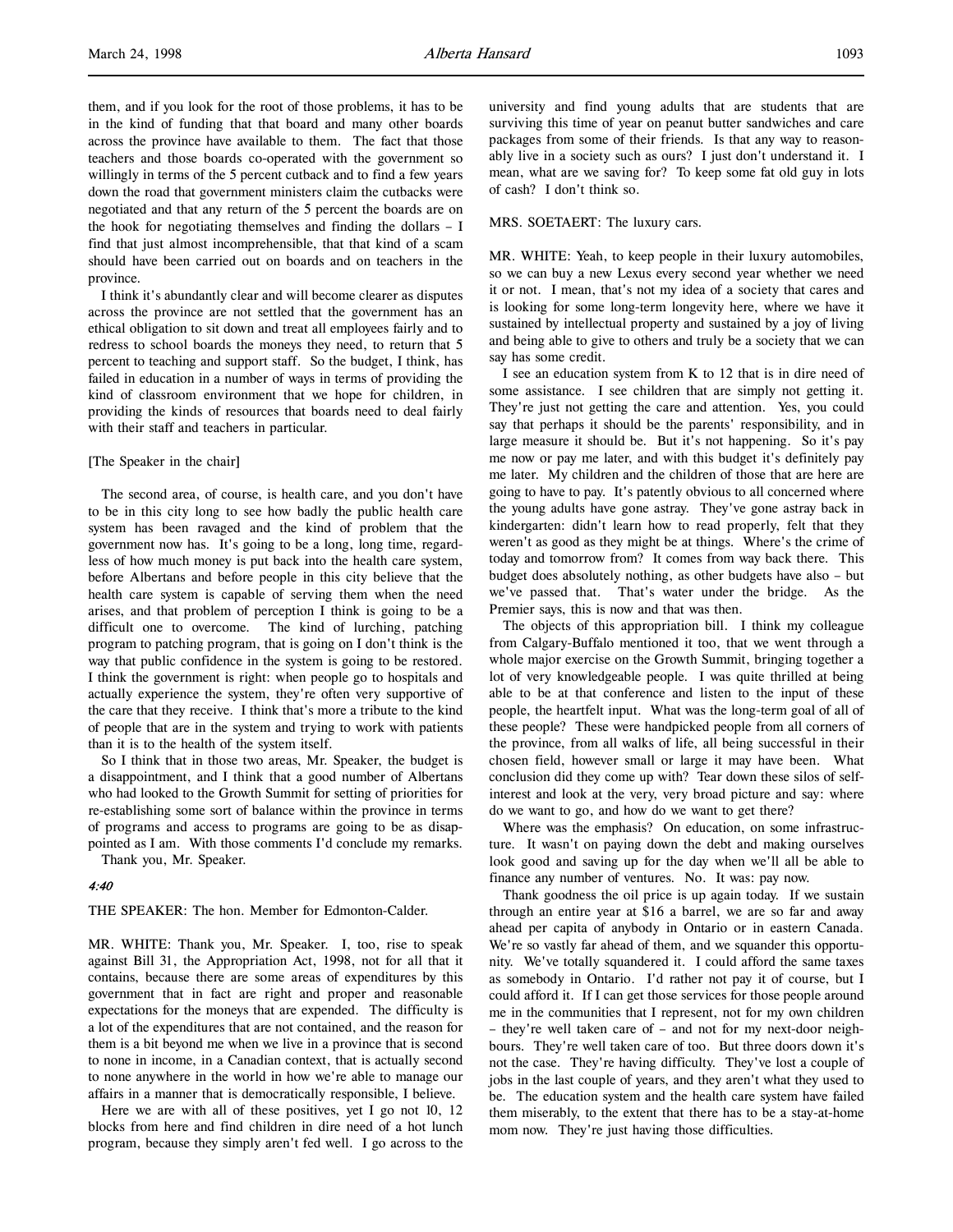Now, that's not the kind of society that I want to say that I can be proud of. This side of this grand hall and the other side of the grand hall are not that far apart, but this is a fundamental document of this government. What happens eight, 10 years down the road when you say: geez, you guys were kind of right over there; we'd never admit it then? But it's no good saying that to me. Who are the thousands and thousands and thousands of children, in this case, that are not being educated as they should? How do you say sorry to them? You can't. There is, as law would call it, no matter of restitution. There's no remedy; there's nothing. Once you've passed the third grade and you've had the humiliation of having to stand up in the class to try to read from your reader and you can't do it, the child gets all flustered and frustrated and feels so inadequate and their self-esteem falls so very far that they begin to fight. They're going to fight back.

MR. MAR: Why are you running down the public education system?

MR. WHITE: I've had an interjection here from the minister. Mr. Minister, if I was speaking of 90 percent of the class, you'd be absolutely right. Ninety percent of the class does soar. It's that 10 percent that absolutely does not, and I have been there. I don't know where you have been. You certainly don't have enough miles on your clock to be able to understand it. I happen to have been there. You happened to be somewhere else. I wasn't there; I was in the front line. You happened to file in and fall in the right place at the right time. Lucky you. When you were going to school and getting an education, there happened to be others that were watching from close at hand and saying: lookit; this is not occurring. I happen to have represented a lot of people in eastern Edmonton that you never saw and that I don't think you ever will see.

Actually, I'd really like to extend an invitation to come out to at least three schools in my constituency, one that you know very well, and listen to the kids. Just listen to their language as they try to speak to you. I mean, you have to feel sorry for these children because you know darn well they're not getting enough in the classroom to even present themselves to a banker or to a prospective employer, to anything, now or even later. How can you explain that when they get to grade 11 or grade 12 and they go out in the marketplace, they cannot even get the words out to say: I need a job? When they do, it's double negatives; it's all manner of things that are just not acceptable.

## 4:50

In a land that can provide this, we should be absolutely the very best, unequivocally the very best. For those children that are having difficulty, we should be able to afford to have some interest in them and to say: yes, we can bring you along, child, and we can bring you to the highest level of your attainment. It's not necessary to rank ourselves against anyone. We can rank ourselves here against ourselves. We don't have to rank ourselves elsewhere, because every time we do, we fail miserably. I know that kids will say: look how well we do internationally in this exam and this exam. Well, yeah, that may be an accumulation of X number of years, because a child didn't get to that examination by the last three months of work or the last two weeks or the last 10 minutes. It was the accumulation of the last 15 years from an early education, and that covers a very, very small minority of the children that you're teaching.

I'm not talking about the 90 percent; I went through that before, Mr. Minister. It's that small minority. One of the few times in

history we have the opportunity to help those children. You know what can be done, if it can be done early enough. I've heard this minister say in this very room that early childhood intervention actually works, and we have seen it work. I've heard him say that as I've heard others speak of it. Yet why can't it happen for every single child? Is that not a good objective? Is that not something to say, that I can leave this place, whenever it is, three or five weeks or next week, and say, yes, that's what we tried to do? Maybe we didn't attain all of it, but I'll tell you that we certainly sought out those children and tried to bring them along. That's just but one area, the area of education.

MR. MAR: Why do you choose to ignore those programs of early intervention?

MR. WHITE: I've had an interjection here: why do I choose to ignore those programs? Yes, there's some programs that are there, and yes, I'm sure there's a great number of children that are helped, but there's not enough, absolutely not enough. You don't have to go very far from where we stand right here to find that it is not occurring. I can't say that it occurs any better in Vancouver or Regina or Podunk, Saskatchewan. It may not. But, quite frankly, they don't live over a piece of turf that God gave a great deal of natural wealth to under the ground that bubbles to the surface and where we the adults of this world take it on ourselves to say how wonderful we are. Why not take that and actually expend it in an area where you absolutely, unequivocally know that it can do some good? Quite frankly, I can't answer that when other people ask me that.

I speak to those people on the other side a great deal, and I think they're generally an intelligent lot and are generally people that do care about it. But somehow, when you add it all together, they get this macho image of: I'm so great and I'm so wonderful and I can handle it, and they come out not caring, concerning themselves more about what we drive home in and how we get back to our constituency than about what the responsibility is here. I don't hear a lot of debate. I'd love to have that debate. I would love to have the minister absolutely prove me absolutely wrong in all that I've said, but it won't occur. It certainly won't occur in this jurisdiction. I'd like to challenge some members to rally to the cry in defence of the minister's budget or lack thereof. I'm sure he's a champion of the cause in his caucus when it comes to disseminating the funds, but it still is not enough.

It may be that it can be expended in a different manner. Maybe you can organize things, but quite frankly, I cannot see it. I've been through it and challenged the two local boards here on their expenditure and administration, and by and large they have been able to justify those expenditures. So it gets down to the classroom. There is no other way to expend an operating budget. A capital budget is another thing. They say: "Look; here we are. I have 27 students in this class, and there's three that I just cannot possibly get to. I don't have enough time to be enough of a teacher and a parent, and I'm losing them. I know I'm losing them, and I'm going to have to move them on." Now, that's a pretty sad indictment. I don't know what can be done about it other than expending the funds to get the job done, and quite frankly, I'm not very pleased with it.

There are some other areas, too, that I should move on to. Time is moving on here, and I hate to take all the time available to me in this last kick at the cat, as it were, in these estimates. There is the other legacy that it's leaving, and it's fortuitous that the minister of environment is here. I quite enjoy his company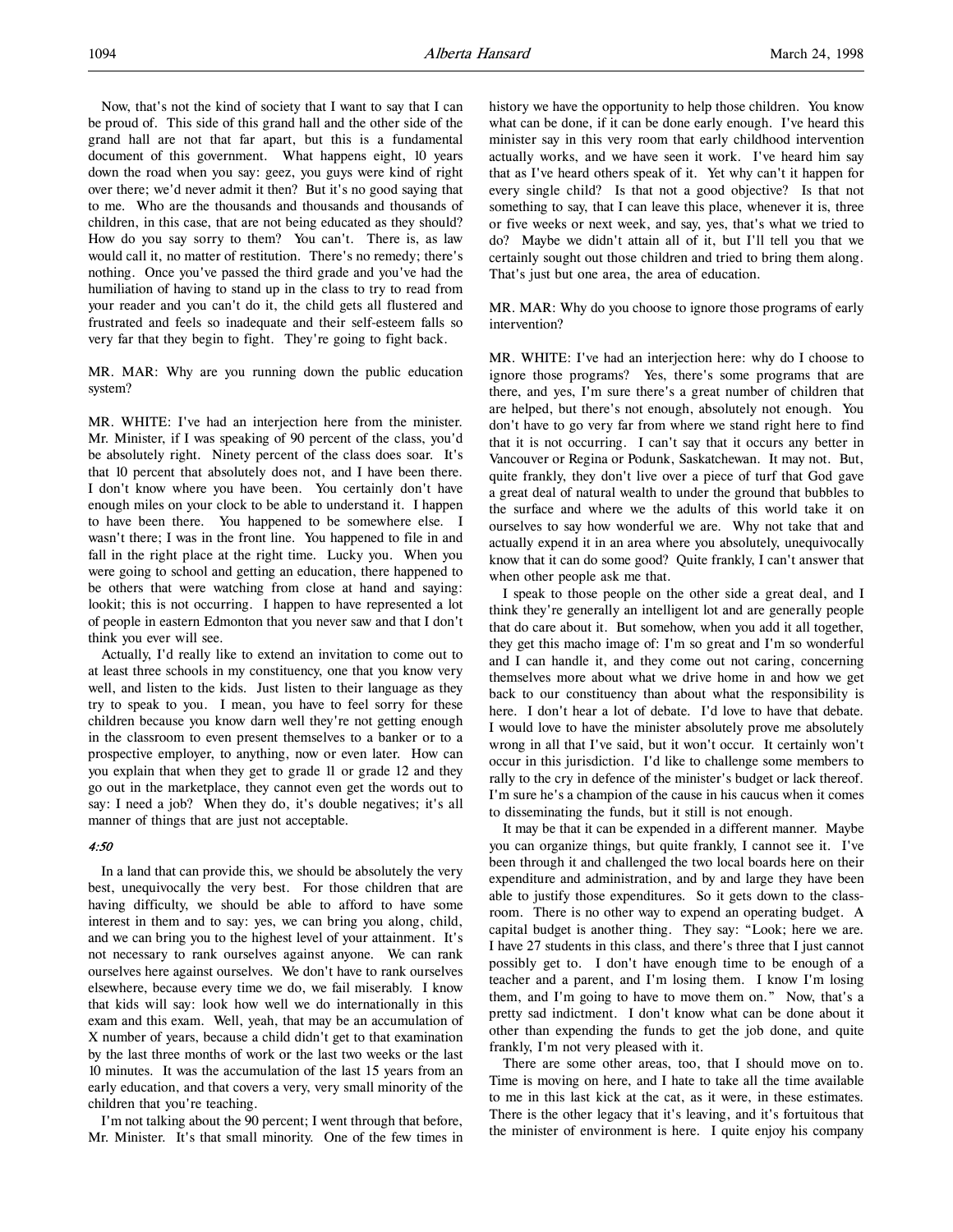sometimes, not always but sometimes. In this case there is another error that will have to be explained later. I dealt with this in an earlier discussion on the same matter: the error of allowing these old gasoline distribution sites, the old service station sites, to languish and to in fact over time spread the contaminants about on that site. But we've dealt with that.

The area that I'd like to concern myself more with here this afternoon is the area of solid waste and how we've gone from virtually not dealing with it at all, in my early career as an engineer in the early '70s, to this pinnacle from about 1983 to '86-87 and then dropping off now. But it has dropped off now into sometimes caring a great deal about it and dealing with it in a manner that it should be dealt with and other times simply ignoring the truth, ignoring the facts, and I'm talking about a number of areas. It's darn difficult to tell a municipality that you absolutely must do something about a site or another site and forcing the situation. The ministry actually has done a number of those forcings, but with NIMBY taking over in most cases, it's difficult to move a site that absolutely is a terrible site away from the way the municipality has set upon it.

There's one particular case – and the minister is aware of this – and this is the Pine Lake site. This is a site that was chosen long, long ago, and yes, there are probably those that were against the site originally and still are – I suspect, but I don't know – probably because of NIMBY. They probably didn't want it close at hand, which is a reasonable goal. It's not an environmental goal, of course. The department has to listen to that. Here's an area, the substrate, that is simply not the place to put this. The department continues to allow the municipality, or in this case three municipalities, to continue to say that that is where the site is going to be. It's proven not once, not twice, but three different times to be wrong, and the minister knows that.

MR. LUND: Mr. Speaker, a point of order.

THE SPEAKER: The hon. Minister of Environmental Protection on a point of order.

## Point of Order Questioning a Member

MR. LUND: I was wondering if under Beauchesne 482, sixth edition, the hon. member would entertain a question.

MR. WHITE: Why not? Yes, I'd entertain a question.

THE SPEAKER: The hon. Member for Edmonton-Calder says that he is prepared to entertain a question. Please proceed.

#### Debate Continued

MR. LUND: The hon. member has been going on about the Pine Lake landfill, and I believe the hon. member is an engineer. I'm wondering, Mr. Speaker, if the hon. member is challenging his colleagues in the profession that in fact have approved and said that the landfill is a suitable site and all of the engineering studies that have shown that very issue. I'm wondering: is he challenging the engineers that have in fact written that it is an acceptable site?

## 5:00

THE SPEAKER: The hon. Member for Edmonton-Calder.

MR. WHITE: Thank you, Mr. Speaker. Well, of course in the tradition of this House when one asks a question, it's hardly likely

that one is likely to get an answer. I mean, we've been through this many times. I shall do the best I can to attempt an answer here.

All engineering is at best a series of approximations. Taking it down to the finite element, a finite analysis, whether it be structures, the strength of a wood – put a two-by-four up and put weights on it: when is it going to fail? I mean, in theory you can tell what it is, but you can't tell when it's going to fail. So it's a matter of opinion as to when it will fail, although the margin of error gets kind of small when you're dealing with structures. When you're dealing with monolithic structures, man-made structures, steel or something, it's even finer. But when you're dealing with nature's substrata, now you're talking about something that is very, very, very different.

Now, it is my opinion that that site is not a site that should be considered. So if you take that as a challenge, that's a challenge. Thank you, sir.

THE SPEAKER: The hon. Member for Spruce Grove-Sturgeon-St. Albert.

MRS. SOETAERT: Thank you very much, Mr. Speaker. I'm glad to have the opportunity to speak at third reading of Bill 31. Part of me wonders how this government actually decides on what should be spent and what shouldn't be spent. I know that in a normal household we look and say: "Okay. These are our mortgage payments. We can't pay more than this or our children can't have orthodontic work, or they may not be able to join a hockey team or 4-H or many other things that they enjoy." So we balance that out between quality of life and making reasonable payments on our mortgage. Now, what I don't see in this budget is that good balance. I see an excellent debt reduction, but what we're missing is quality of life. I would venture to say that we should look for that balance here in Alberta.

Specifically, I want to talk about a few areas that concern me, where I do think we're missing that balance. One is health care. If so many RHAs are unable to balance their books and if all of them are in that situation, that should wave a red flag to this government. They should say: "You know what? We mucked up something here." We have health authorities that can't balance their books, not because they're bad managers but because they're trying to provide a service with insufficient funds.

If you want specific examples, look what's happening in Gibbons, where the health authority is saying: we're not going to go into the seniors lodge and give medications anymore; that's not part of our deal. What are we going to do? Seniors are in those lodges, and I would say that it's a better move for us to take care of them in the lodges then the next step, which is a nursing home. [interjection] Yes. Smoky Lake. St. Paul. It's going to happen all over Lakeland. That should be a red flag. I was glad the Member for Redwater brought it up here. It's a big concern, and bringing up the question isn't enough. We need an answer.

MR. GIBBONS: You won't get my mother to vote for you.

MRS. SOETAERT: The hon. Member for Edmonton-Manning's mother will never vote for you if things don't change out there.

I would say that this budget doesn't address that balance, certainly for seniors.

You know, in the first years of our lives and the last years of our lives we use the health care system more than any other time in our life. So that's when you're going to be most concerned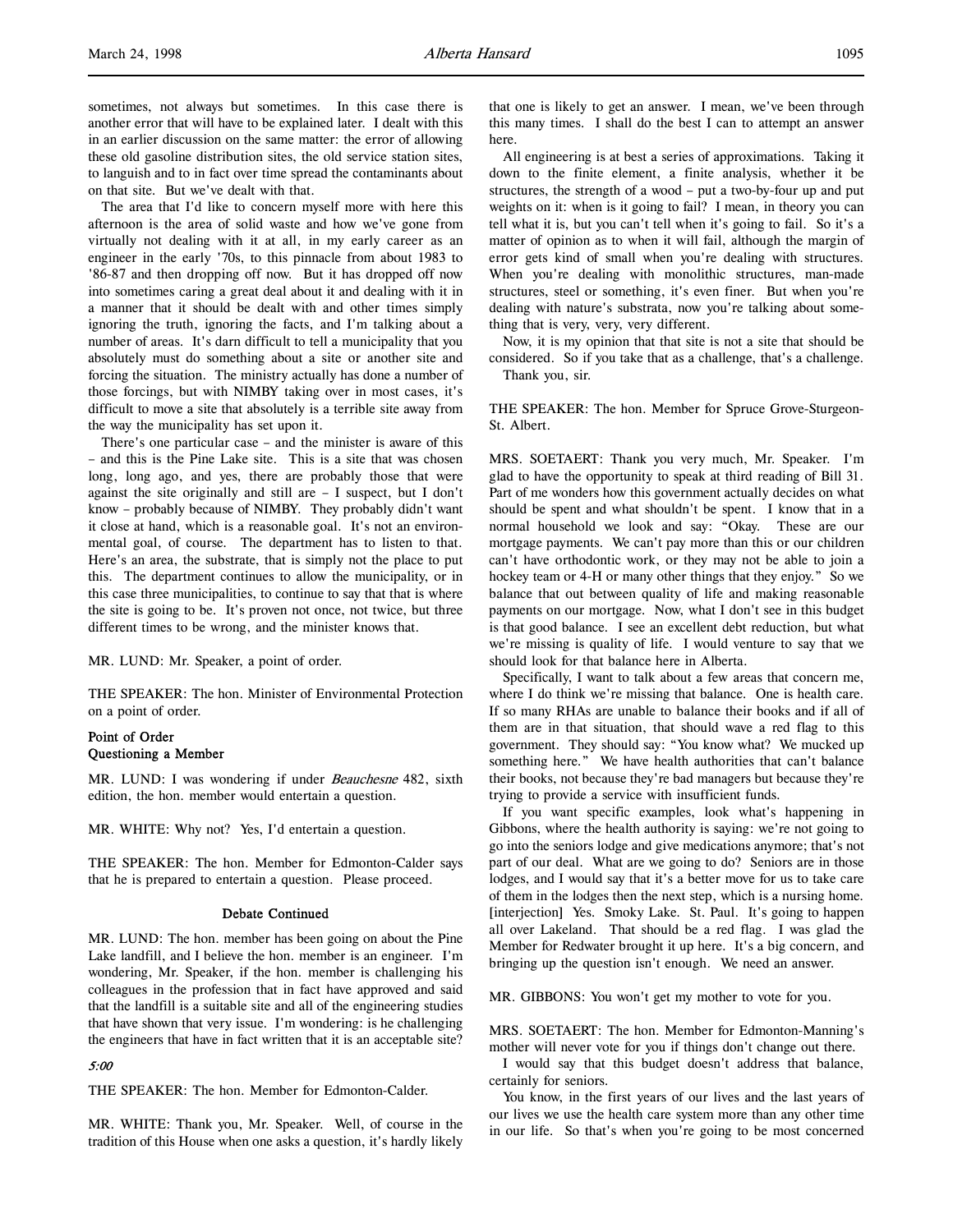about it. Our seniors are very concerned that it is not there when they need it. For example, if you have an attack in the middle of the night, you'd better take an advocate with you that can speak up for you as you line up in the emergency room. That hasn't been addressed by this budget, and that disappoints me.

If you're looking at long-term care beds, maybe the minister has set up a task force for that. When will that task force bring back its recommendations? After we've sent people from Villeneuve to Barrhead for long-term care instead of St. Albert, probably far too late for some people who are waiting for beds right now. That has not been addressed in this budget. That's a grave concern of mine being as my constituency has three health authorities, yet we can't access services between those three. Not a good use of planning or dollars spent.

I know that the hon. Minister of Public Works, Supply and Services must get those same calls in his constituency office, people unable to get into the Good Sam at Stony Plain because there's a lineup for those beds. So they send them to Barrhead, far away from Stony Plain. They send them somewhere. Thankfully Spruce Grove has now opened a Good Sam. That's one good thing I'll give you credit for in this budget. However, I don't know if seniors are being taken care of when we have facilities like St. Michael's, who took a hundred bucks from each of the seniors two years ago to build a facility in Spruce Grove, and it's not built. So who took care of those seniors who lost their hundred dollars? I'm sure they felt it was a good investment being that so many officials were invited and took part in the big celebrations, and here they go with the loss of a hundred dollars each.

Another area within the budget in Education that I was disappointed not to see – we still have many old schools in our province. I would hate to put my children in a drafty bedroom where the windows didn't quite seal, cracked plaster. I think that I would balance my books so that that wouldn't happen, because then they would get sick, more money down the line. This budget didn't plan for that, didn't accommodate all those children who are in drafty classrooms. Now, some have been addressed, and that's good.

Within that I would also like to say that we should give local autonomy to the schools boards so that they can do the renovations that best suit the needs of the people they represent. That's not happening within the Education budget and business plans. You only have to look as far as Thorsby to see that it's not happening there, and that's very disappointing.

Also within the Education budget. I know that the minister always says: we give them money; it's not the amount of children in a classroom; it's not the amount of money we spend. But you know what the reality is? The smaller the number of students in a classroom, the better education they will receive. You know what Mr. Speaker? I know that you have to remain neutral in that chair, but you've been in that classroom. In fact I even met a former student of yours who now lives in Stony Plain. She said to say hello. I've forgotten her name, but I'll look it up and relay that to you. If you could, I know that you would agree, from your neutral position in the chair, that the smaller the classroom the more effective a teacher can be. I don't think anybody here can legitimately stand up and disagree with that.

Imagine having a class of 21 students versus 33. When you say, "Well, the pupil/teacher ratio is this, this, and this," you forget that we do need counselors; we do need administrators; we do need special education teachers. All that gets factored in. So you can talk about pupil/teacher ratio and say, "Oh, it's 21

students per class," but in reality it comes to well over 30 in many instances.

I did see one classroom in Legal, in fact, with a very small enrollment, just because the numbers worked and other classrooms were higher. The things that that teacher did with those students and the projects they came out with and the fantastic work they have done just goes to prove what wonderful work we could do if we had a lower enrollment in each one of those classrooms across the province. Those students in that class definitely have an advantage over students in another class with 30 kids in it if they have only 20. It's a given that no one – no one – can truly argue with any credibility.

#### 5:10

So I am disappointed to see that education was not truly addressed in this budget. You've virtually handled the increase in enrollment. Imagine what public education could have done with the 20 percent increase to their budget that private schools got. I find it quite interesting that this government could find their way to a 20 percent increase for private schools but not a 20 percent increase for public schools. That doesn't sit well with me, and that certainly doesn't balance from my perspective where a government should be providing publicly funded education and doing a good job of it.

I would venture to say that if the minister really did an analysis – what is it costing us for teachers on stress leave, administrators on stress leave, on what could end up a strike in Edmonton? When a Premier can ask for a 5 percent unilateral cut, why wasn't that 5 percent unilaterally given back? Every problem in education the minister says: hey, talk to the school boards. Yet he envelopes every single dollar and how they can spend it.

#### MR. MAR: Not true.

MRS. SOETAERT: I'm so glad that the minister is always here to interject and to listen. I think it would be quite an honour to be a minister in this province. Therefore, if you're the Minister of Education, instead of saying: how can we destroy public education – I'm not saying you say that, Mr. Minister. I'm saying that you should be saying in your caucus: I want to make this the finest in all of Canada, and in order to do that, I need more of this budget.

#### AN HON. MEMBER: More money.

MRS. SOETAERT: You bet more money. You can still balance the books. You can pay down the debt, and you can provide quality education with fewer kids in a classroom.

#### MR. LUND: Money, money, money.

MRS. SOETAERT: I haven't even started on Environment yet, Mr. Speaker. I'm going to get there.

I guess as a final comment on education I just want to say that being the minister is a great honour, and I would hope that you could fight for more public dollars for public education. There's nothing like a class of 22 as compared to a class of 32. Ten times more can be done with that group, and everyone here in their heart of hearts knows that. Everyone here knows that.

MR. MAR: How much would you need to do that?

MRS. SOETAERT: Actually, Minister of Education, if you have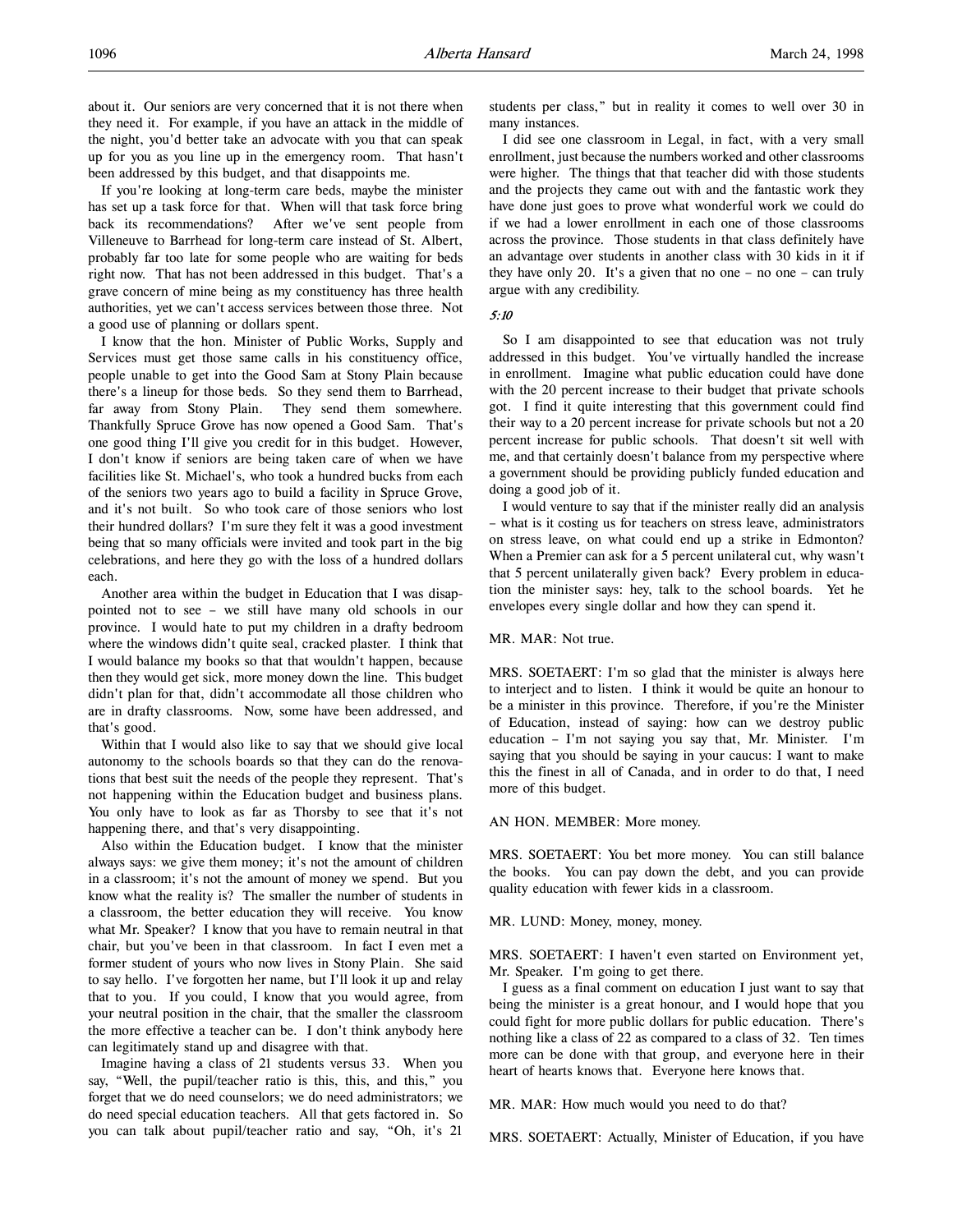Mr. Speaker, I want to go the minister of environment's budget, if I may.

In fact, Mr. Speaker, just one more point on education. If we had the time and small groups, just think what we could do with some students. Why, we could reach for the top. We could take them to all levels and win national awards with the time and smaller groups. That might be something you could relate to as well.

I do want to talk about Environment for a minute. My concern – and I've had several calls about it – is the privatization of parks. In the long run are we truly saving money when we close all those provincial parks? When you balance it out against quality of life? There have been concerns about Wabamun provincial park closing. What will that do to the economy of the town of Wabamun if that provincial park closes? Another one today from the Grande Prairie area. What will that do if those are closed? I'm sure that the representative of the Wabamun area has had many calls to his office and even from the mayor.

#### MR. WOLOSHYN: Just from you.

MRS. SOETAERT: From me. He says that I called his office. Not likely, Mr. Speaker. However, I do know that the mayor in Wabamun has been very concerned, as well he should be. I'm hoping that the minister was incorrectly quoted in the newspaper – because we shouldn't use newspapers, as you said, Mr. Speaker – when he said: well, we can just leave it for day areas because people will pick up their own garbage. Well, you know what? In utopia they might, and wouldn't that be nice? But the reality is there will be garbage, and it will be a mess, and that would be a sad state of affairs for that provincial park at Wabamun that has served so many people, not just in this area, not just in your riding, but from all over the world that stop by part of the tourist attraction of Alberta.

I wonder if the minister's really done an analysis: as this government closes provincial parks, what's it going to cost the economy? Who's going to travel through beautiful Alberta when there are no places to stop? They come in their motor homes, and they've been going to different lakes and fishing and enjoying the scenery and the beauty that Alberta has, and now they see a closed sign on it or the fact that they're not maintained anymore or cleaned, kept up, patrolled. When that happens, the buzz will be out: "Don't go to Alberta. Their parks have gone for naught." I have real concerns about that. That's a quality of life balance that I feel has been forgotten in this budget, and so I would urge the minister to look at what is happening there.

I want to speak for a minute about municipalities. I know every one of us all have different towns and villages, and maybe we represent part of a city. I know they have all spoken to us about the downloading of the provincial government over the last few years, and now they're saying, "Enough is enough." You haven't had to raise taxes. Bravo. Good for you. Well, they have through user fees, but it's a good smoke-and-mirrors move. However, you give it to the municipalities, and they have to do all the things that you used to do: maintaining some of the roads – there's a higher percentage they pay of that – inspecting bridges. All those infrastructure dollars that used to be far more supported by this government, they don't have that anymore. They're enjoying the boom of more people coming into their towns, but they are not enjoying the money that should come with it for infrastructure. I don't see that balance in this budget, and as those municipalities have to inflict higher taxes – and how often have we all said it: same taxpayer, just a different pocket – we all pay more. The debt goes down faster. Bravo. But we have lost that balance of quality of life as our roads get beaten up as we drive on them. Well, maybe if you have a luxury vehicle, it doesn't wear down as quickly. I couldn't help myself, Mr. Speaker.

#### MR. MITCHELL: Or if you have four cars.

MRS. SOETAERT: Or if you have four cars, you could go through quite a few roads before there will be a little wear and tear.

Mr. Speaker, I don't think it's fair what this government has done to municipalities, because they hold the bag for their decisions. There's resentment there, and there should be resentment there.

There are a few more things within this. The infrastructure that I spoke about. And you know what else? What's interesting, Mr. Speaker, was the 22-cents-per-day tax cut. Now, you now what? I'll take 22 cents extra in my pockets. Every day? That would be wonderful. The reality is that I don't want my dad bumped from surgery, and if you gave me that choice and said, "You know, Colleen, you can either have 33 kids in a class or 29 kids in a class or 25 kids in a class, but you'd have to give up your 22 cents a day," I'd say take the 22 cents a day, because maybe that's the Liberal part of me that says I want my kids, everyone's children to have the very best public education they can. I want my dad to get the surgery when he needs it. I don't want him lined up, and I don't want him staying on a stretcher for 28, 30 hours in the emergency room. I'll give up the 22 cents a day for that. Then if oil bottoms out again, suddenly we're going: "Uhoh. Why did we give back that 22 cents a day?" So I don't think that was a balanced approach.

Maybe it was the ideology of the decision for that tax cut. [Interjections] `Idiotology.' That's a new one. I don't think it's in Beauchesne. If it wasn't just a feel-good image kind of thing that the government thought they would do rather than saying, "We'll keep that park open so that families can go there," or rather than: "Let's have one less child in every classroom in this province. Let's have seniors able to cross health boundaries because it'll mean that much more money out there." That's the balance that I found missing in this budget.

## 5:20

I am grateful for some of the expenditures. For example, there was more money that went to women's shelters. That was a good move, regretfully a necessary move that we need the shelters in this province, but it's a reality of our province. That I support. But I truly feel that the balance in this budget is missing. So I urge the government – well, we have a bunch of supplementary estimates I know that we'll deal with as we go. [Mrs. Soetaert's speaking time expired.]

Mr. Speaker, I can't believe it. How time flies when you're having fun. Thank you.

THE SPEAKER: The hon. Member for Medicine Hat.

MR. RENNER: Thank you, Mr. Speaker. I would like to move that we adjourn debate on Bill 31 at this time.